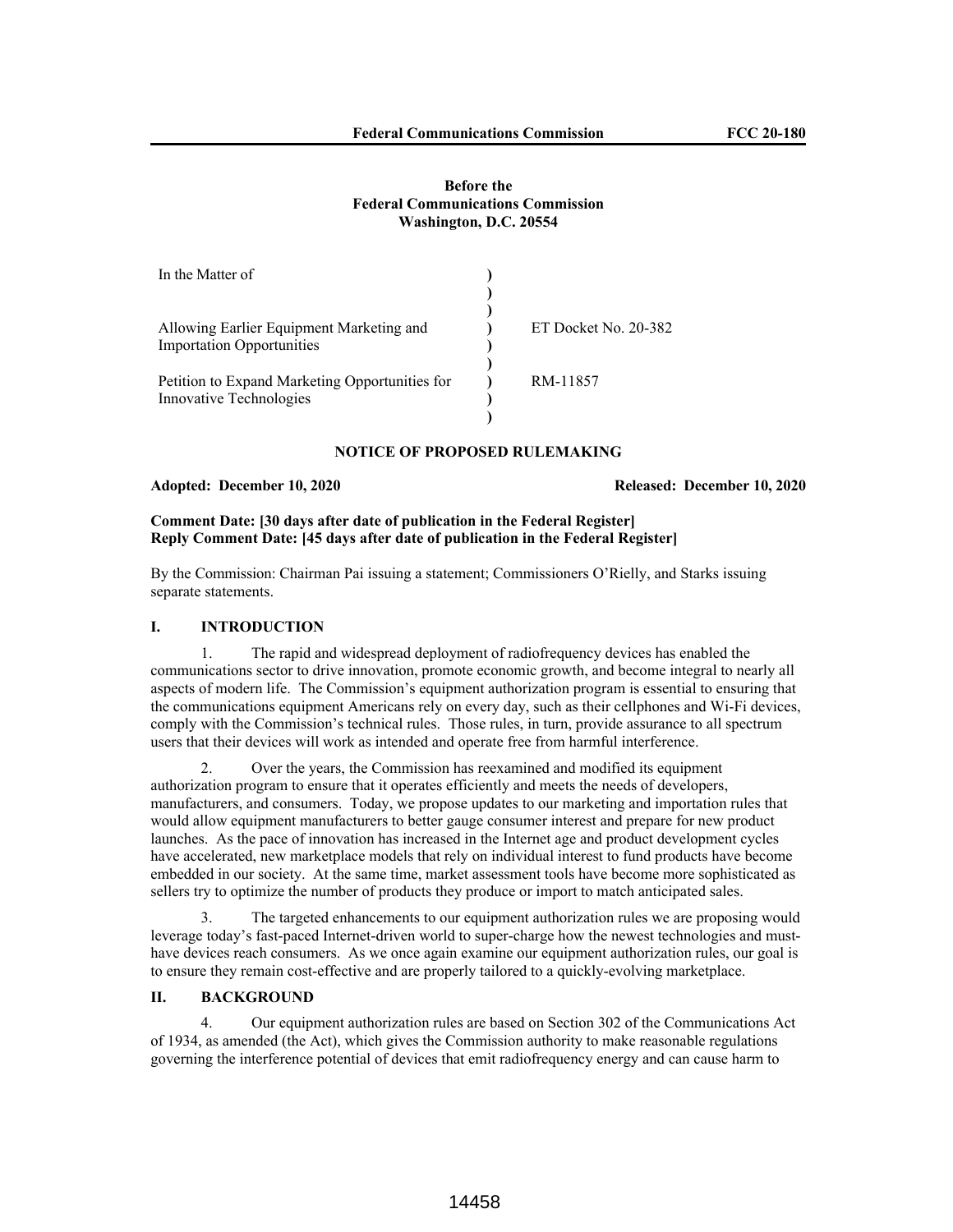consumers or other radio operations.<sup>1</sup> The Commission uses the equipment authorization program, codified in Part 2 of our rules, to ensure that radiofrequency devices comply with the Commission's technical and equipment authorization requirements before they can be marketed in or imported to the United States.<sup>2</sup>

5. The Commission has a long history of reviewing and updating its rules to meet the challenges of a radiofrequency equipment ecosystem that continues to expand and evolve. In recent years, for example, the number of devices now authorized has expanded into the millions, radiofrequency equipment supply chains have become increasingly global, and manufacturers are under growing pressure to shorten the time it takes to bring new products to market.<sup>3</sup> In the *2017 Equipment Authorization Order*  in ET Docket 15-170, the Commission modernized certain rules to align the equipment authorization processes with the current state of radiofrequency device technology and the global marketplace by, among other things, codifying contemporary electronic labeling (e-label) practices, modifying importation procedures to remove an outdated filing requirement that had become too burdensome, and changing the rules governing how personal devices and those used in trade shows may be brought into the country.<sup>4</sup> The *2017 Equipment Authorization Order* was part of a comprehensive review of the equipment authorization procedures that the Commission initiated in 2015.<sup>5</sup>

6. Our rules, as modified by the *2017 Equipment Authorization Order*, provide two different approval procedures for equipment authorization—Certification and Supplier's Declaration of Conformity (SDoC). Certification is the most rigorous approval process for radiofrequency devices with the greatest potential to cause harm to consumers or other radio operations. It is an equipment authorization issued by an FCC-recognized Telecommunication Certification Body (TCB) based on an evaluation of the supporting documentation and test data submitted to the TCB. Testing associated with Certification must be performed by an FCC-recognized accredited testing laboratory, and information for all Certified equipment is posted on a Commission-maintained public database. SDoC is a procedure that requires the party responsible for compliance (who must be located in the United States) to ensure that the equipment complies with the appropriate technical standards. Equipment authorized under the SDoC procedure is not listed in a Commission database.

7. When it adopted the *2017 Equipment Authorization Order*, the Commission left for further consideration several matters, including when equipment subject to Certification can be imported and how the Certification information is made available to the public; how to ensure that the Certification process is optimized for today's more complex devices that often include numerous transmitters

<sup>1</sup> 47 U.S.C. § 302a.

<sup>2</sup> *See* 47 CFR § 2.803; *see also* 47 U.S.C. § 302a(b) (stating that "[n]o person shall manufacture, import, sell, offer for sale, or ship devices or home electronic equipment and systems, or use devices, which fail to comply with regulations promulgated pursuant to this section."). The Office of Engineering and Technology (OET) administers day-to-day operation of the equipment authorization program. *See* 47 CFR § 0.241(b). OET's Laboratory Division maintains a webpage devoted to the equipment authorization program. *See* FCC, *Equipment Authorization*, https://www.fcc.gov/engineering-technology/laboratory-division/general/equipment-authorization (last visited Nov. 2, 2020).

<sup>3</sup> *See* Petition of Consumer Technology Association to Expand Marketing Opportunities for Innovative Technologies, RM-11857, at 3-6 (filed June 2, 2020) (CTA Petition) (noting recent developments in the radiofrequency equipment ecosystem that justify updates to the authorization process); *see also Amendment of Parts 0, 1, 2, 15 and 18 of the Commission's Rules regarding Authorization of Radiofrequency Equipment*, ET Docket No. 15-170, Notice of Proposed Rulemaking, 30 FCC Rcd 7725, 7727-31, paras. 4-15 (2015) (*2015 Notice*) (detailing how the equipment authorization process has evolved in recent decades).

<sup>4</sup> *Amendment of Parts 0, 1, 2, 15 and 18 of the Commission's Rules regarding Authorization of Radiofrequency Equipment*, ET Docket No. 15-170, First Report and Order, 32 FCC Rcd 8746 (2017) (*2017 Equipment Authorization Order*).

<sup>5</sup> *See 2015 Notice*.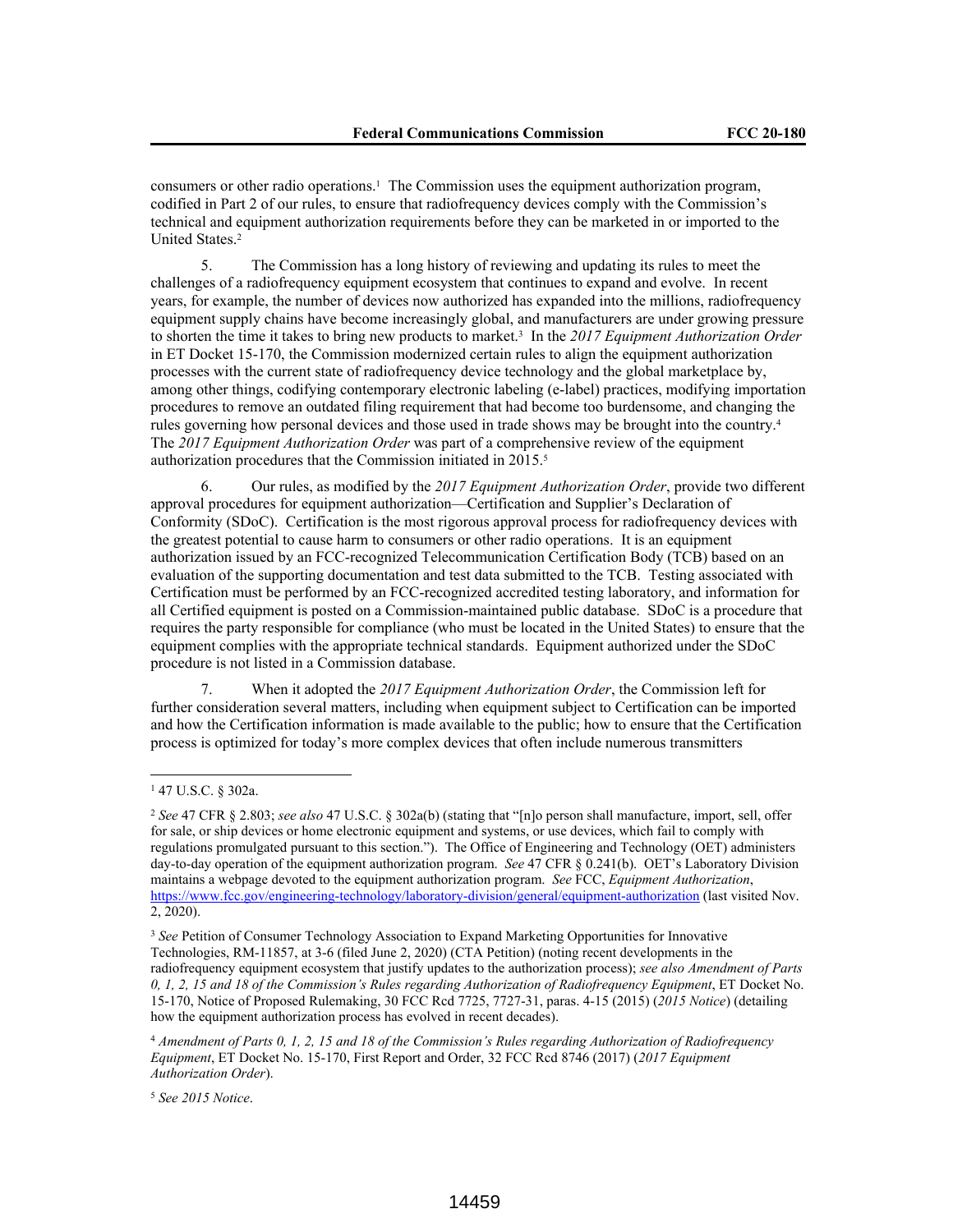configured in increasingly varied manners; and whether to require manufacturers to certify that a device cannot be modified by third-party radiofrequency controlling software that could cause those devices to create harmful interference.<sup>6</sup>

8. In June of this year, CTA filed a petition seeking modification of the rules pertaining to the marketing and importation of radiofrequency devices.<sup>7</sup> CTA describes how our current equipment authorization rules can become speed bumps in the race to develop and deploy products and services for the 5G economy, and it identifies the current prohibition on conditional sales to consumers and the very limited ability to import devices prior to authorization as two restrictions that are especially ripe for revision.<sup>8</sup> On June 9, 2020, the Consumer and Governmental Affairs Bureau's Reference Information Center issued a *Public Notice* seeking comment on CTA's petition.<sup>9</sup> Eight comments and two reply comments were filed in response.

9. Subsequently, CTA asked the Commission to "grant a waiver of Section 2.803 to permit conditional sales to consumers in the interim."10 Other commenters also suggest that we grant interim waiver relief during the pendency of the rulemaking proceeding.<sup>11</sup>

## **III. DISCUSSION**

10. We recognize that our equipment authorization rules have in some ways failed to keep pace with developments in the modern device ecosystem. In particular, our rules limit the ability of device manufacturers to market and import radiofrequency devices in the most efficient and cost-effective ways possible. We therefore take the opportunity here to propose specific rule changes that would allow device manufacturers to take full advantage of modern marketing and importation practices.

We decline, however, to grant CTA's request for an interim waiver. While we agree that CTA's proposed changes to our marketing rules merit consideration, CTA has not shown that a waiver is warranted while we develop a full record on the proposed changes. Specifically, we must explore a number of complex issues before allowing conditional sales of radiofrequency devices, or additional imports of radiofrequency devices, prior to the receipt of equipment authorization. These issues may also implicate other agencies, such as the Federal Trade Commission and Customs and Border Protection, which could require additional consideration and coordination. We therefore conclude that the public interest is best served by a thorough and deliberate examination of our rules related to the marketing and importation of radiofrequency devices.<sup>12</sup>

#### **A. Marketing Rules**

12. Our rules generally prohibit marketing radiofrequency devices prior to equipment

<sup>10</sup> Reply Comments of Consumer Tech. Assoc., RM-11857, at 3 (July 24, 2020) (CTA reply comments).

<sup>11</sup> *See, e.g.*, Comments of Rural & Agric. Council of Am., RM-11857, at 3 (July 24, 2020) (RACA comments); Comments of CTIA — The Wireless Assoc., RM-11857, at 3 (July 9, 2020) (CTIA comments).

<sup>6</sup> *2017 Equipment Authorization Order*, 32 FCC Rcd at 8747, para. 1 n.2. In the *2015 Notice*, the Commission initiated a broad discussion of the equipment authorization rules and procedures, asking whether "there other steps we can take to further our interest in preventing the importation of unauthorized and potentially harmful [radiofrequency] devices, while reducing importation burdens and marketing limitations?" 30 FCC Rcd at 7767, para. 121.

<sup>7</sup> *See* CTA Petition.

<sup>8</sup> *Id.* at i.

<sup>9</sup> *Petition of Consumer Technology Association to Expand Marketing Opportunities for Innovative Technologies*, RM-11857, Public Notice, Report No. 3150 (CGB June 9, 2020).

<sup>&</sup>lt;sup>12</sup> We also note that the proceeding in ET Docket 15-170, in which the Commission expressly left unresolved several issues related to its equipment authorization rules, remains open and may be addressed together with the issues opened in this *Notice*.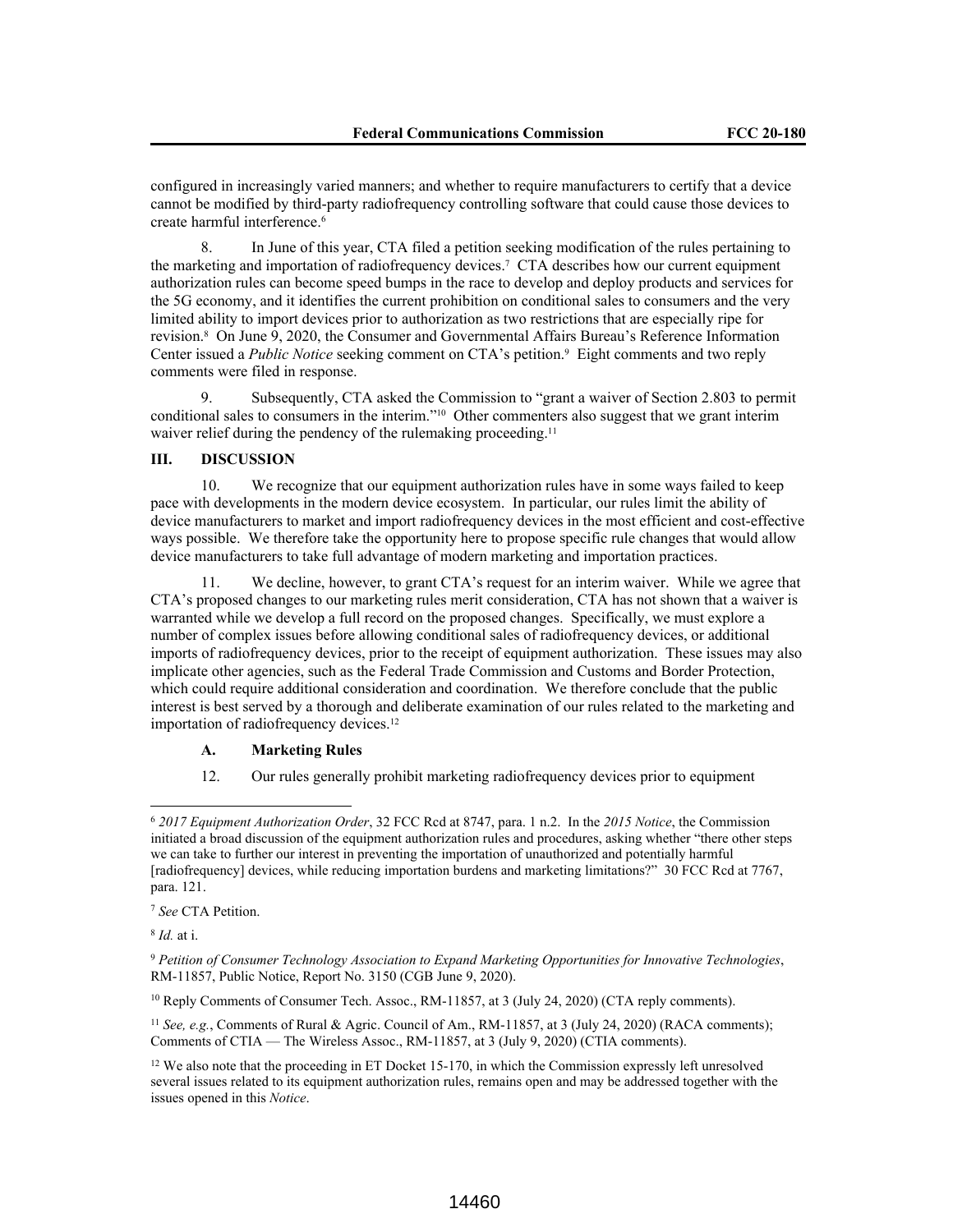authorization but provide a limited exception to permit conditional sales contracts—that is, sales whereby the actual delivery of the product to the buyer is postponed—to wholesalers and retailers.13 We propose to modernize our rules to also allow conditional sales, but not delivery, of radiofrequency devices to consumers prior to authorization. The proposal would better align our rules to fit today's consumer expectations and product development practices while retaining the protections that our overall marketing rules provide.

13. Subpart I of Part 2 of our rules, which includes Section 2.803, sets out the conditions under which radiofrequency devices that are capable of causing harm to consumers or other radio operations may be marketed in the United States.14 Marketing is broadly defined to include "sale or lease, or offering for sale or lease, including advertising for sale or lease, or importation, shipment, or distribution for the purpose of selling or leasing or offering for sale or lease."<sup>15</sup> In general, parties may not market radiofrequency devices unless the devices have been properly authorized or otherwise comply with all applicable technical, labeling, identification and administrative requirements.<sup>16</sup> There are exceptions to the general prohibition, which allow limited marketing in the form of conditional sales contracts between manufacturers and wholesalers or retailers, and the sale of radiofrequency devices in the conceptual, developmental, design, or pre-production stage to business, commercial, industrial, scientific, or medical users.<sup>17</sup> These exceptions do not include conditional sales to consumers or members of the general public because when the Commission modified these rules in 1989 to permit certain conditional sales prior to authorization, it expressed concern that unauthorized radiofrequency devices would cause harm to consumers or other radio operations.<sup>18</sup> It subsequently reaffirmed this concern in response to a petition for reconsideration.<sup>19</sup>

14. In proposing to permit conditional sales of radiofrequency devices to consumers prior to authorization, we recognize the continuing importance of ensuring that unauthorized radiofrequency devices do not reach consumers where they could potentially cause harm. For this reason, we emphasize that we would continue to prohibit delivery to consumers of such devices prior to authorization. However, we also agree with CTA and other commenters that the marketplace and consumer experience have changed such that there is good reason to modify our rules to allow for conditional sales. In its petition, CTA states that "consumer expectations have evolved" since the Commission last considered this issue,20 noting that "pre-launch orders and crowd-funding play a larger part in bringing innovations to

<sup>20</sup> CTA Petition at 7.

<sup>13</sup> 47 CFR § 2.803(c)(2)(i).

<sup>14</sup> *See* Part 2, subpart I of our rules. 47 CFR §§ 2.801-815.

<sup>15</sup> 47 CFR § 2.803(a).

<sup>16</sup> 47 CFR § 2.803(b).

<sup>&</sup>lt;sup>17</sup> 47 CFR § 2.803(c)(2)(i)-(ii). Such marketing is limited to devices that could be authorized under the current rules; could be authorized under waivers of such rules that are in effect at the time of marketing; or could be authorized under rules that have been adopted by the Commission but that have not yet become effective. 47 CFR §  $2.803(c)(2)$ . Other exceptions allow for market trials under our experimental licensing rules, as well as evaluation kit sales and displays or advertisements (such as at a trade show or exhibition), when accompanied by required disclosures. *Id.*

<sup>18</sup> *Revision of Part 15 of the Rules regarding the operation of radio frequency devices without an individual license*, First Report and Order, 4 FCC Rcd 3493, 3516, para. 127 (1989)*.*

<sup>19</sup> *Revision of Part 15 of the Rules regarding the operation of radio frequency devices without an individual license,*  Memorandum Opinion and Order, 6 FCC Rcd 1683, 1685, para. 19 (1991). ET Docket 15-170 has not addressed the marketing rules other than to make conforming word updates to Section 2.803(b)(2) in the *2017 Equipment Authorization Order*.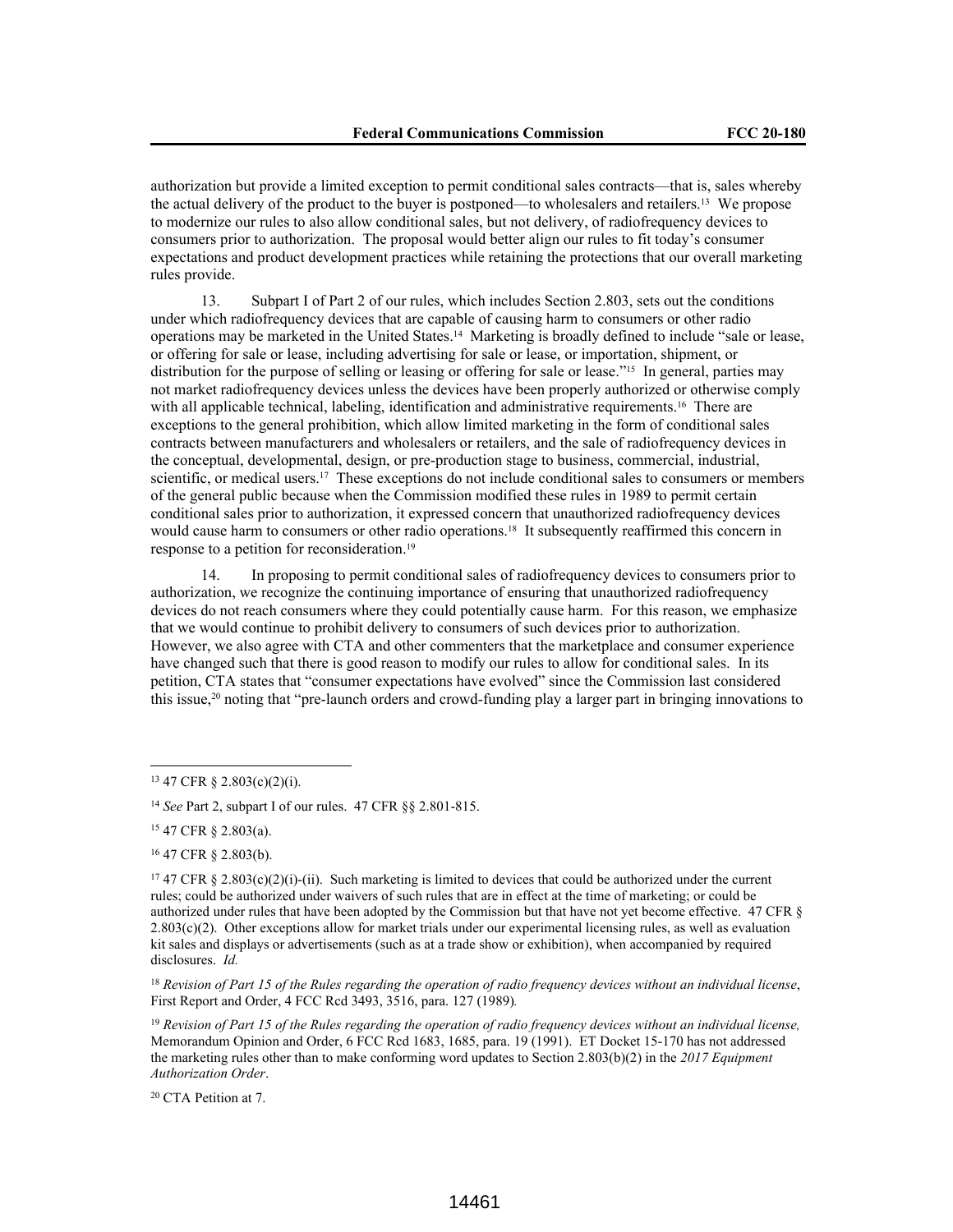market[.]"21 Lincoln Network describes our overall policy as "still sound," but it asserts that marketing practices have changed in the intervening years.22 CompTIA describes how direct-to-consumer preorders and pre-release purchases have become much more common.23 A coalition of radiofrequency device manufacturers and retailers describes how customers express interest "in acquiring our new technologies as soon as possible" and become "confused about why they cannot pre-order our devices in the same way they can pre-order the latest automobile, album, video game, book, or fashion."<sup>24</sup>

15. We recognize that business models have changed dramatically in today's Internet-driven economy. Direct-to-consumer sales conducted over the Internet using crowd-funding platforms like Kickstarter and Indiegogo are increasingly a common way for consumers to obtain innovative devices. Online marketplaces like Amazon, eBay, and Newegg sell a wide variety of electronic devices from third parties to consumers over the Internet. E-commerce platforms like Shopify also provide sales and distribution services that allow manufacturers to sell devices directly to consumers. Entrepreneurs and start-ups can use these new distribution models to grow their businesses and bypass the channels often controlled by large incumbents.

16. CTA and many commenters describe benefits that could be realized by allowing conditional sales of radiofrequency devices to consumers. CTA states that conditional sales to consumers would "permit manufacturers to gather more accurate information about consumers' intent to purchase[,]"<sup>25</sup> and that better supply-chain management will reduce waste "in the raw materials used for a device" as well as "in the transportation and related energy expenditures and money to move devices over vast distances."26 Commenters further describe how, under our current rules, it is difficult for manufacturers to gauge consumer demand.<sup>27</sup> Similarly, the coalition of radiofrequency device manufacturers and retailers argues that conditional sales would allow them "to properly prepare our supply chain (*i.e*., more precisely stage shipments to users or delivery to retailers), know how many devices to manufacture, and deliver new technologies into users' hands sooner."28 A broader conditional sale exemption is also well suited for the highly competitive communications market, where the development and life cycle of new devices is short,<sup>29</sup> and the proposed changes may be especially helpful for "small companies in need of capital, [as] paid preorders can demonstrate interest in a device to

<sup>23</sup> Comments of Comp. Tech. Indus. Assoc., RM-11857, at 2 (July 9, 2020) (CompTIA comments); *see also* Reply Comments of Innovation Tech. & Info. Inst., RM-11857, at 1 (July 24, 2020) (ITIF reply comments) ("Pre-ordering devices … is a far more common practice today.").

<sup>25</sup> CTA Petition at 9; *see also* Samsung comments at 5; ITIF reply comments at 2.

<sup>26</sup> CTA Petition at 10.

<sup>21</sup> *Id.* (citing Comments of Consumer Tech. Assoc., ET Docket No. 17-215, at 5 (filed Oct. 30, 2017)). *See also*  CTA Petition at 11-12 (asserting that direct sales of radiofrequency devices have made distinctions between manufacturers, wholesalers, and retailers less meaningful to consumers).

<sup>22</sup> Letter from Lincoln Network, to Marlene H. Dortch, Secretary, FCC, RM-11857, at 3 (July 6, 2020) (Lincoln Network letter).

<sup>24</sup> Letter from Amazon.com, AT&T Servs., Ericsson, Google, Intel, Microsoft, Nokia, Qualcomm, Samsung Elecs. Am., Sony Elecs., Sharp Home Elecs. Co. of Am., T-Mobile USA, & Verizon, to Marlene H. Dortch, Secretary, FCC, RM-11857, at 1 (July 31, 2020) (Device Coalition letter); *see also* Comments of Samsung Elecs. Am., RM-11857, at 6 (July 9, 2020) (Samsung comments) (noting that many devices are now pre-sold to consumers, including automobiles and other high-value items).

<sup>27</sup> Comments of Comp. & Comms. Indus. Assoc., RM-11857, at 5 (July 9, 2020) (CCIA comments); Reply Comments of Digit. Liberty, R St. Inst., & Ams. for Prosperity, RM-11857, at 3 (July 24, 2020) (Public Interest joint reply comments).

<sup>28</sup> Device Coalition letter at 2.

<sup>29</sup> Comments of TechFreedom, RM-11857, at 3 (July 9, 2020) (TechFreedom comments); *see also* ITIF reply comments at 2 (describing the market as "incredibly innovative").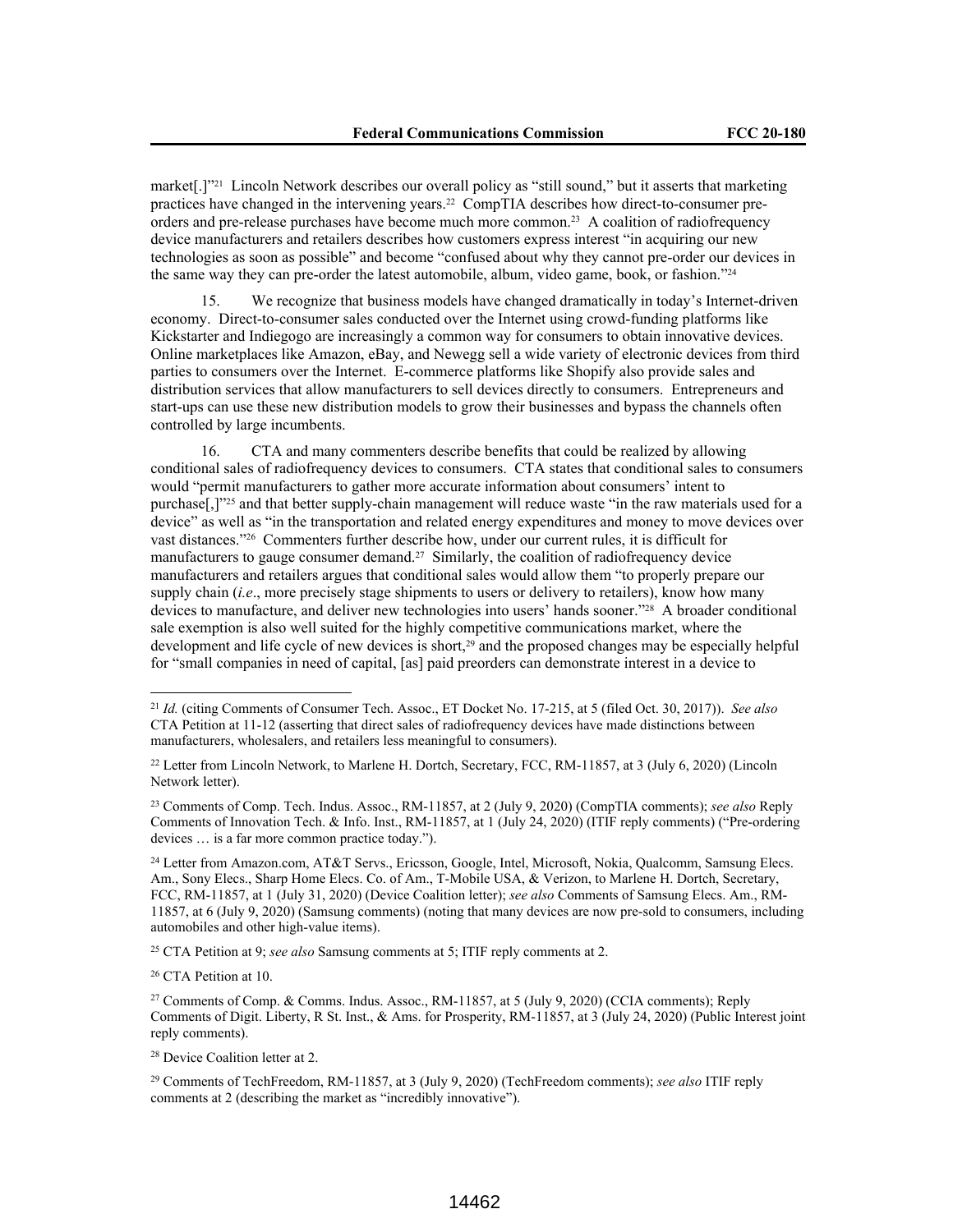potential funders."<sup>30</sup>

17. Finally, we recognize that the proposal has the potential to match popular consumer expectations. Recognizing that pre-orders were "only nascent" when the Commission last considered this issue, CTA observes that it is has now "become commonplace," and that consumers today are "fully aware that they will need to await delivery, and [are] fully prepared for the consequences if a necessary contingency . . . does not occur."31 We seek comment on these observations and ask whether there are other benefits or risks associated with our proposal that we have not identified. Would expanding the scope of marketing to include conditional sales of radiofrequency devices directly to consumers yield the anticipated benefits for industry and consumers? Are there other actions we could take that would more effectively meet that objective?

18. The Commission originally limited conditional sales to wholesalers and retailers because it was concerned that unauthorized devices that made their way to consumers could cause harmful interference to radio communications.32 Ensuring that unauthorized radiofrequency devices do not cause harm remains among our highest concerns. We nevertheless believe that our proposal can lead to sensible rules that provide more flexibility while maintaining appropriate safeguards. The coalition of radiofrequency device manufacturers and retailers notes that "Consumers would continue to be protected by the Commission's rules against operation of devices lacking regulatory authorization, because devices would not be delivered to end users until approval is obtained."33 Similarly, CTIA cites the "fundamental premise" that devices may not be delivered to consumers until the equipment authorization process is complete."34 TechFreedom also identifies the difficulty of recalling non-compliant devices as a reason why companies should be allowed to sell, but not ship, products that are awaiting regulatory approval.<sup>35</sup> We acknowledge these concerns and note that our rules are designed to prevent such sale and operation of non-compliant devices. Manufacturers and vendors who market and deliver non-compliant devices to purchasers in the United States, as well as domestic consumers who operate non-compliant devices, can be held liable for violating these rules.<sup>36</sup>

19. Because our proposal would, to some extent, remove the existing barriers between device developers, manufacturers, and distributers, on one hand, and consumers, on the other, we seek comment on whether there are additional safeguards that we should implement. As an initial matter, we ask whether there are certain types of devices for which conditional sales to consumers would not be appropriate. For example, these could include devices designed to operate in particular frequency bands where extensive pre-operation coordination is required; equipment designed for commercial operation that could pose a greater risk of harmful interference or harm to persons if not installed properly; and medical or other equipment that require review or approval by other regulatory bodies. How can we prevent devices that have no likelihood of being approved (such as those that would be designed to operate at an impermissible power level or be inconsistent with the service rules or frequency allocation)

<sup>34</sup> CTIA comments at 5 (citing CTA Petition at 15).

<sup>30</sup> CTA Petition at 10.

<sup>&</sup>lt;sup>31</sup> CTA Petition at 11. CTA further reports that offers for technology products and radiofrequency devices can be found on popular crowd-funding sites despite the current prohibition on conditional sales of radiofrequency devices to consumers. *Id.* (citations omitted).

<sup>32</sup> *Revision of Part 15 of the Rules regarding the operation of radio frequency devices without an individual license*, First Report and Order, 4 FCC Rcd 3493, 3516, para. 127 (1989)*.*

<sup>33</sup> Device Coalition letter at 2.

<sup>&</sup>lt;sup>35</sup> TechFreedom comments at 4.

<sup>36</sup> *See, e.g.*, *C.T.S. Technology Co. Ltd., CTStechnologys.com*, Forfeiture Order, File No. EB-SED-12-00005692, 31 FCC Rcd 6126 (2016) (imposing a penalty on foreign-based company because its marketing and sales of cellphone jammers to U.S. customers, effectuated abroad over the Internet, constituted a violation of U.S. law and Commission regulations).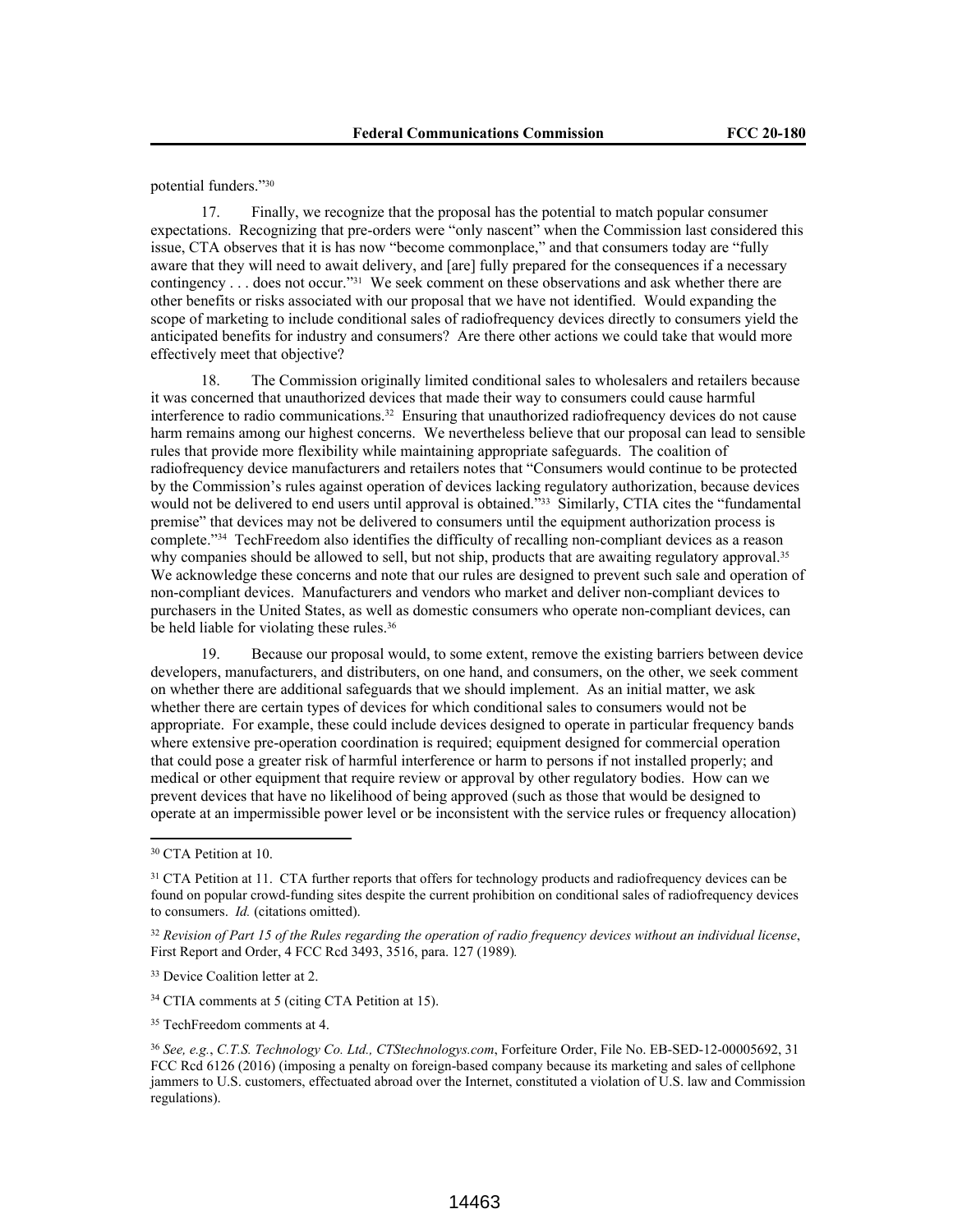from being marketed? Should equipment that could only operate under a Commission waiver be prohibited from marketing prior to a waiver being granted? We further recognize that certain types of devices are used to ensure the safety of life and property on board ships and aircraft.<sup>37</sup> Should we exclude those types of devices from this proposal? If not, we note that certain rules in Parts 80, 87, and 95 may need to be adjusted to align with our revised marketing rule,<sup>38</sup> and propose to revise these rules accordingly. Specifically, we believe that we would have to modify Section 95.391,39 and we therefore seek comment on whether other rules, such as those provided under Sections 80.1061, 87.147, and 95.2991, would also need to be revised or clarified, as they specify marketing and labeling requirements that may conflict with our proposal.40 Are there other specific devices subject to certain rules that might also need to be excluded? Commenters should be specific in detailing which rules, what types of equipment, and why these would need to be treated differently.

20. We generally agree with those commenters who observe that consumers today are much more familiar with conditional sales than they may have been in 1989, particularly given the widespread popularity of Kickstarter and other Internet-based platforms. Thus, we believe most consumers will comprehend that the product being marketed may not be delivered if the seller-specified conditions are not met—including, in the case of radiofrequency devices, that the seller is unable to obtain authorization for the equipment. Our proposed rule would require the prospective buyer to be advised at the time of marketing that the equipment is subject to the FCC's rules and delivery to the buyer is contingent upon compliance with the applicable equipment authorization and technical requirements. Should we require additional disclosures throughout the marketing and sales process, including up to the time of delivery? TechFreedom suggests that we require any seller to display specific language warning potential customers that they are pre-ordering a device that is not yet certified under FCC rules, and ultimately may never be delivered.41 We agree that sellers should be required to prominently display language clarifying the conditional nature of a sale at the time of offer, as set forth in Appendix A, and we seek comment on this conclusion.

21. Are there other disclosures that sellers should make when marketing radiofrequency devices to consumers prior to equipment authorization? Should we require sellers to provide information on how to seek a refund in the event the device does not receive authorization? If so, how should this information be provided? How would consumers receive notice that authorization was not granted, and that the devices will not be delivered? What records of such notice are needed? Should we require online marketplaces to ensure all advertisements of devices marketed through conditional sales include the required disclosures? If unique identifying information (*e.g*., model numbers, expected FCC ID) is known at the time of marketing, should we require that information to be disclosed in online advertisements?

22. Finally, should we require manufacturers to include a label on device packaging noting that it shall not be delivered to consumers prior to obtaining equipment authorization? If so, how should we implement this requirement as any such label would only have temporary applicability until equipment authorization is granted? What information should be included on the label? Should it include, for example, United States-based contact information, unique identifying information for the equipment, and/or the name of the manufacturer or testing laboratory? Are there other steps we could

<sup>&</sup>lt;sup>37</sup> For example, maritime survivor locating devices (MSLDs) and personal locator beacons (PLBs) are used to alert search and rescue services in the event of an emergency on ships and aircraft. *See* 47 CFR § 95.2903.

<sup>38</sup> *See, e.g.*, 47 CFR §§ 80.1061, 87.147, and 95.2991.

<sup>39</sup> *See* 47 CFR § 95.391 ("No person shall manufacture, import, sell or offer for sale non-certified equipment for the Personal Radio Services.").

<sup>40</sup> *See* 47 CFR §§ 80.1061, 87.147, and 95.2991.

<sup>41</sup> TechFreedom comments at 5. *See also* 47 CFR §§ 2.803(c)(2)(iii) (requiring specific written disclosures for other marketing exceptions, such as during the display of devices at trade shows).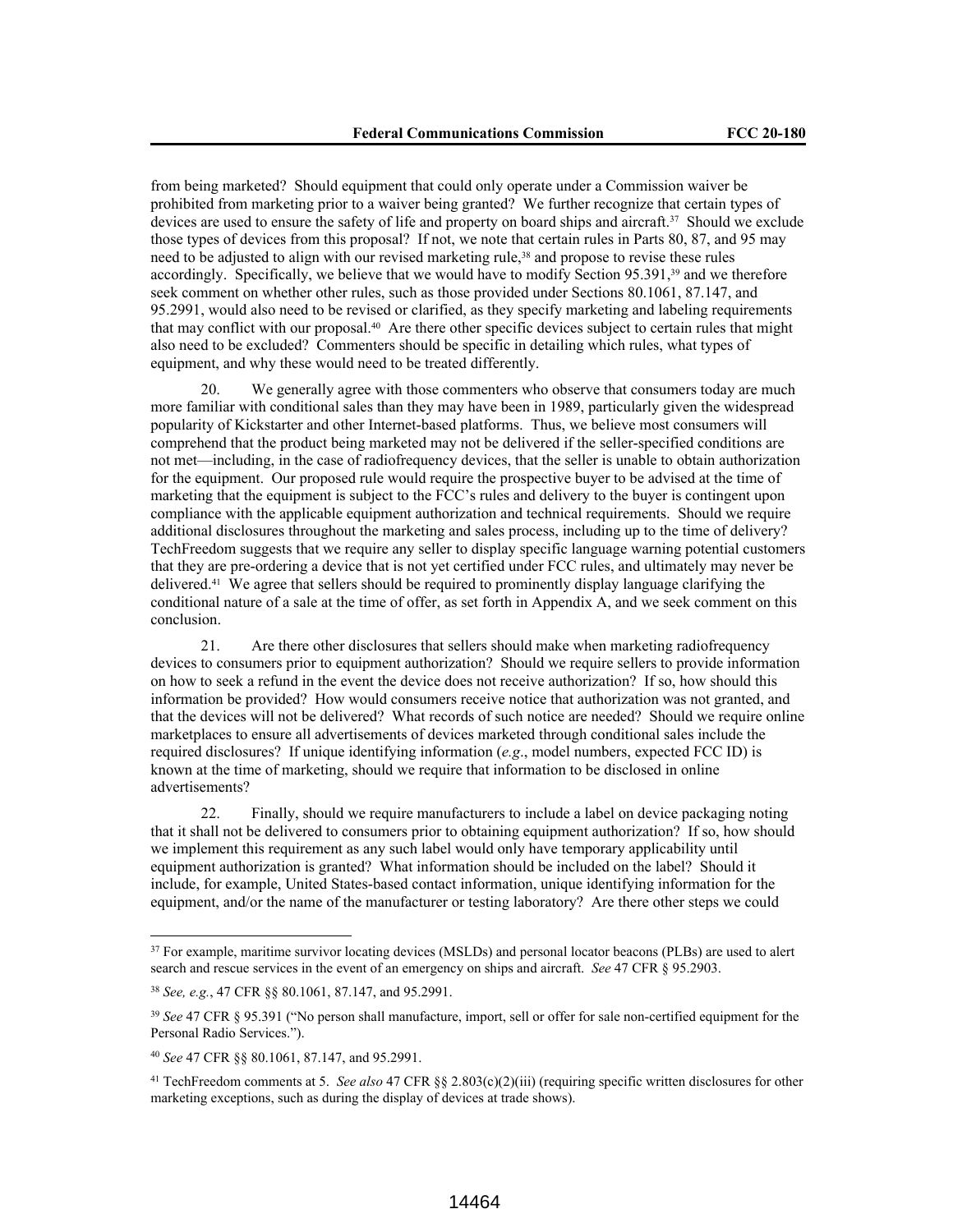take to ensure that all parties are fully aware that device delivery is prohibited prior to authorization?

23. Should we impose particular recordkeeping requirements on the manufacturer so that such equipment can be accounted for if equipment authorization is ultimately not granted or enforcement action needs to be taken? If so, we would require that the manufacturer retain these records and provide them to the Commission upon request. What time period would be appropriate—one year, five years, or another time period? We seek comment on what recordkeeping requirements should be required. For example, TechFreedom suggests that we require that a manufacturer inform the Commission if it is allowing the pre-ordering of a device that will be designed to operate under our Part 15 rules and that requires Certification, and, if so, to provide the Commission with a monthly update on the number of units pre-ordered.<sup>42</sup> Should we require this initial disclosure and these monthly updates to the Commission? Should we require sellers to have a designated point of contact based in the United States? Should we require online marketplaces to maintain and display manufacturer points of contact? Should we require foreign manufacturers to have an agent in the United States to ensure such recordkeeping is accessible to the Commission and that the conditional purchaser has a domestic point of contact for any issues that arise with the conditional sale? Should we require foreign manufacturers to have a point of presence in the United States to ensure the existence of a party responsible for compliance with the Commission's rules and any violation thereof?

24. We also seek comment on what effect our proposal to extend our marketing exception to conditional sales to consumers might have on our enforcement activities. We acknowledge that our proposal could lead to situations that might upset consumers' expectations and we seek comment on whether we should adopt specific mitigation measures in response. Are any additional rules necessary to address any potential harms that may result from allowing conditional sales of radiofrequency devices to consumers? If so, what scenarios could cause problems and what could we do (*e.g*., further modifying our rules) to address such issues? If equipment authorization is not granted, what actions should be required of the manufacturer to ensure that unauthorized equipment is not made available to consumers? If an unauthorized device is delivered to a consumer prior to receipt of the equipment authorization, what are the appropriate sanctions? What should the base forfeiture be for such violations? Should the forfeiture be based on the number of units delivered without obtaining an authorization? Should the Commission deny future equipment authorization applications from grantees who deliver unauthorized devices to consumers, either directly or indirectly through a third-party retailer? Should the Commission require additional protections for potential harm from online vendors or from overseas vendors? What would those protections look like? If a manufacturer delivers a device that has failed to receive authorization, should domestic consumers who operate the non-compliant device be liable for violating FCC rules? We seek comment on these suggestions as well as any other enforcement measures that may be appropriate.

25. Finally, we seek comment on the government's role when a conditionally sold radiofrequency device cannot be delivered and consumers may be entitled to a refund or similar remedy under the sales agreement. Conditional sales typically involve initial payments and other financial commitments from consumers. Under our proposed rules, how likely is it that consumers would contact the Commission with complaints or concerns about conditional sales contracts involving radiofrequency devices? Are there actions we can take to ensure that we set appropriate consumer expectations, direct consumers to appropriate resources, and avoid becoming overwhelmed with general questions and complaints for which other agencies or entities may be a more appropriate contact? Should sellers make additional product and contact information readily available—such as on their websites or that of a relevant industry trade group (such as CTA), or as a specific disclosure to the Commission—to make it easier to identify what a caller is talking about and where they should direct their concerns?

26. Several commenters suggest that consumers could seek relief via the Federal Trade

<sup>42</sup> TechFreedom comments at 5.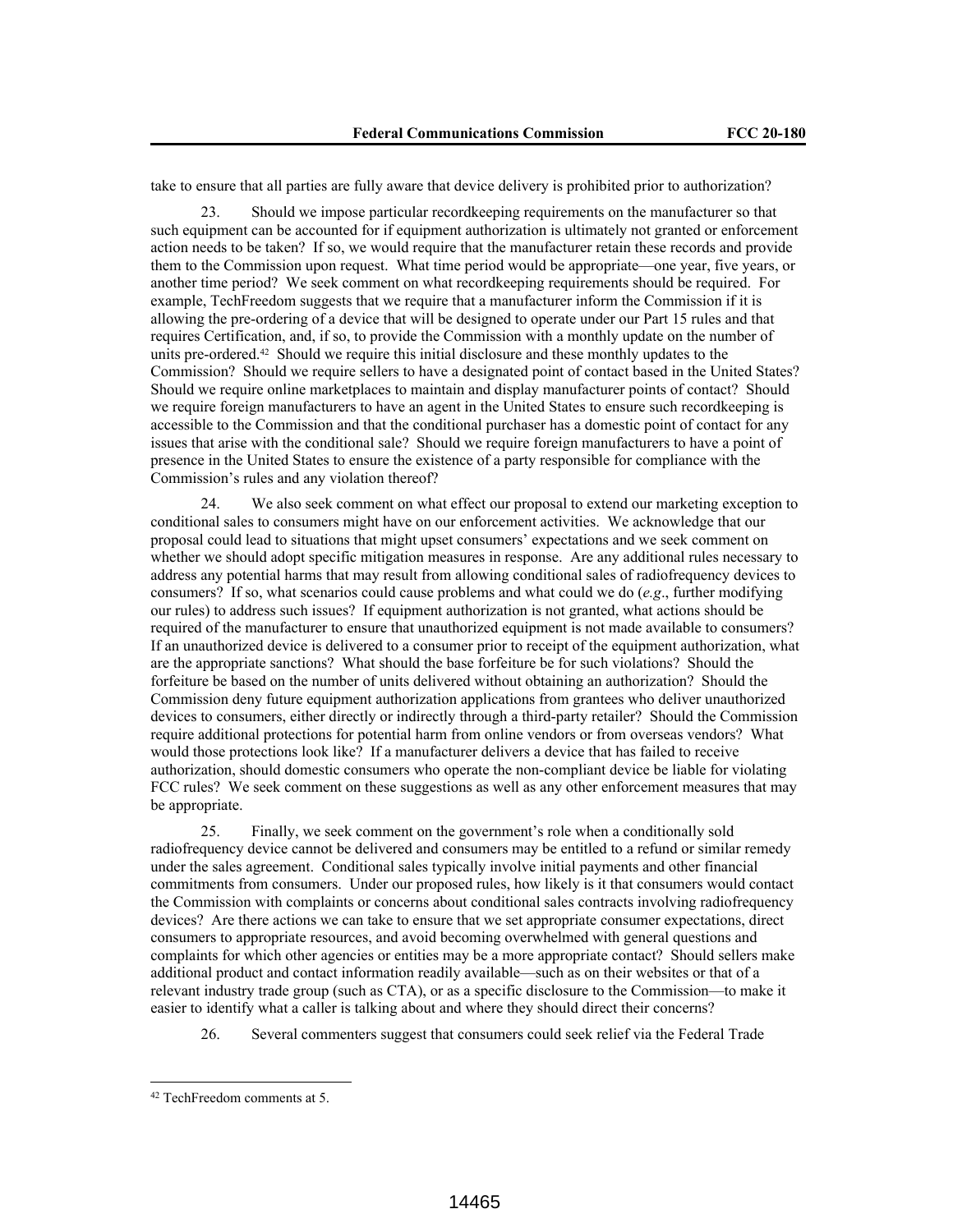Commission, state attorneys general, or other enforcement entities outside of the Commission.43 For example, the Computer and Communications Industry Association argues that "if the Commission is concerned that a company may defraud customers who participate in pre-sales of devices prior to FCC authorization, the Federal Trade Commission has broad authority to enforce against unfair or deceptive acts."44 CTA notes that state attorneys general also have authority to pursue relief for consumers in many cases.45 Several commenters also cite state consumer protection laws and state attorneys general as potential sources of relief for consumers here.46 Are these the best authorities for redressing potential consumer injuries from conditional sales of radiofrequency devices? How should the information about these authorities be provided to consumers? What role, if any, should the Commission have in providing this information to consumers? What role, if any, should the Commission have in assisting other official bodies in seeking redress for consumers? Should the Commission make contact information available on its website to identify where consumers should direct their concerns? We tentatively conclude that adequate remedies exist for contractual and similar harms that are external to the Commission and seek comment on this observation. Should the Commission establish a memorandum of understanding with the Federal Trade Commission to share information on potential violations or best practices in this area, as it has done in the past to facilitate coordination on issues that span multiple jurisdictions?<sup>47</sup>

27. Our proposed rule would retain the existing reference to "manufacturers" entering into conditional sales contracts, but we seek comment on CTA's request that, "[t]o the extent entities become responsible for a device's FCC compliance, those 'responsible parties' also should be permitted to engage in conditional sales with consumers."48 We recognize that "manufacturers" may be too limiting for the wide range of creators and innovators who are likely to take advantage of conditional sales of radiofrequency devices to consumers. However, we are not confident that CTA's suggested addition of "responsible parties, as defined in Section 2.909" is the most appropriate way to expand the scope of the exemption. That rule addresses the chain of responsibility for the equipment authorization process.<sup>49</sup> For certain conditional sales situations, such as the beginning stages of a Kickstarter campaign, the seller may neither be a "manufacturer" nor a "responsible party" for purposes of our Part 2 rules; indeed, for equipment in the conceptual stage, the seller may not have even begun the equipment authorization process. How should we account for such sellers? Alternately, are there benefits or risks to retaining the existing limitation to manufacturers? Would doing so, for example, help ensure that unauthorized and

<sup>43</sup> *See, e.g.*, Lincoln Network letter at 3; Letter from Comp. Tech. Indus. Assoc., Engine, INCOMPAS, Internet Assoc., Info. Tech. Indus. Council, TechFreedom, and Telecomms. Indus. Assoc., to Marlene H. Dortch, Secretary, FCC, RM-11857, at 2 (July 9, 2020) (Joint Commenters letter); Public Interest joint reply comments at 7.

<sup>44</sup> Computer and Communications Industry Association (CCIA) comments at 6 (citing 15 U.S.C. § 45).

<sup>45</sup> CTA Petition at 17 ("Likewise, state attorneys general are aggressive in protecting their citizens against unscrupulous sellers who take payment from their citizens but fail to deliver the sold products.") (citation omitted).

<sup>46</sup> *See, e.g.*, Joint Commenters letter at 2; CCIA comments at 6.

<sup>47</sup> *See, e.g.*, Restoring Internet Freedom FCC-FTC Memorandum of Understanding (Dec. 14, 2017), https://www.ftc.gov/system/files/documents/cooperation\_agreements/fcc\_fcc\_mou\_internet\_freedom\_order\_1214\_f inal\_0.pdf; FCC-FTC Consumer Protection Memorandum of Understanding (Nov. 16, 2015), https://www.ftc.gov/system/files/documents/cooperation\_agreements/151116ftcfcc-mou.pdf.

<sup>48</sup> CTA Petition at 12, n.40 (citing 47 CFR § 2.909).

<sup>49</sup> Under Section 2.909, the party to whom a grant of equipment certification is issued is responsible for the compliance of the equipment with the applicable standards.  $47$  CFR § 2.909(a). A party other than the grantee may manufacture the equipment covered by the grant, provided that the equipment bears the FCC Identifier (FCC ID) as set out in its authorization grant and that the original grantee maintains responsibility for equipment compliance. 47 CFR § 2.929(b). If equipment is modified subsequent to authorization, and no new authorization is obtained, the modifying party becomes responsible for compliance and must include a label noting that the equipment has been modified and providing contact information for the modifying party. 47 CFR § 2.909(d). These rules ensure that compliance responsibility is maintained throughout the design and manufacturing process for equipment.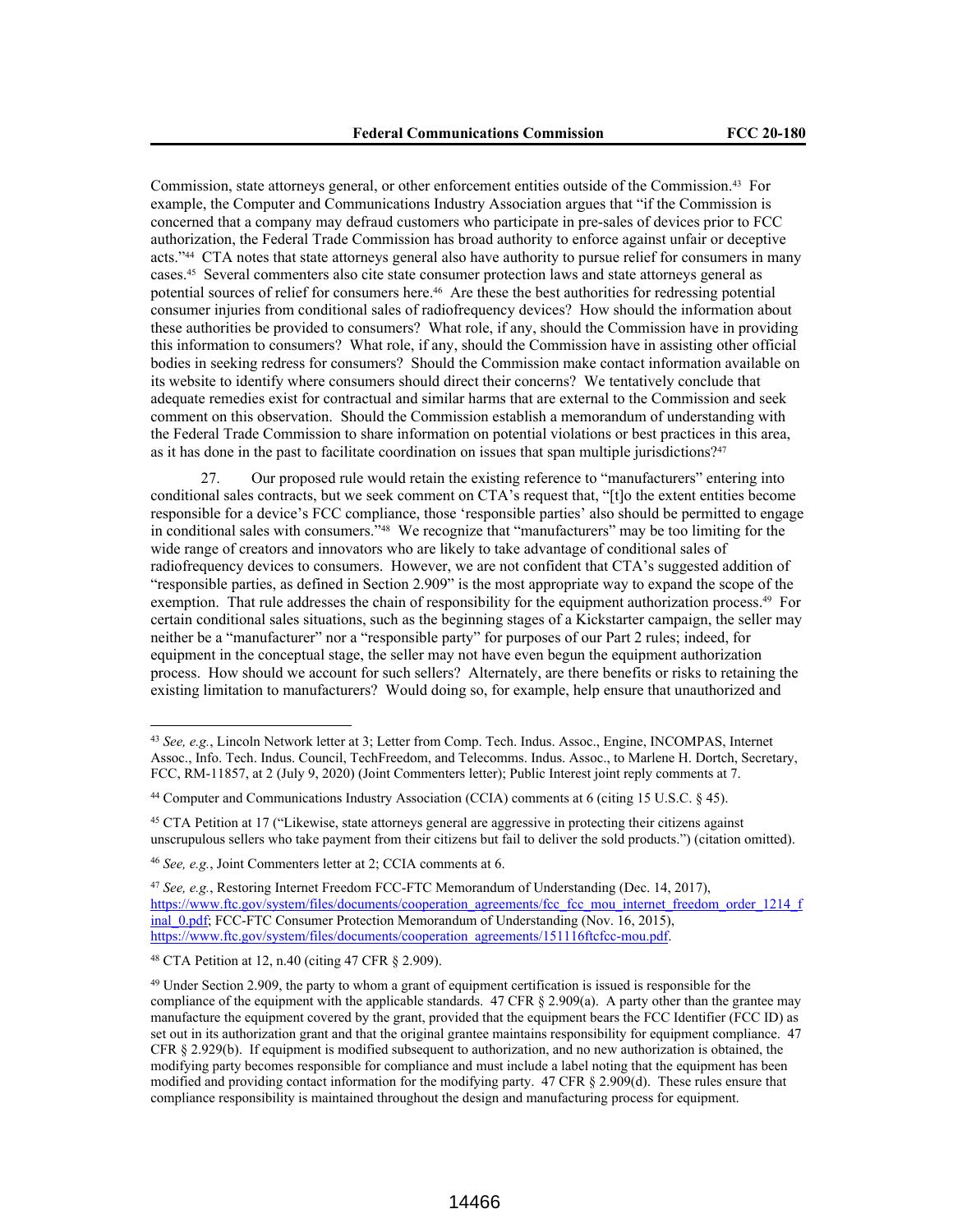non-compliant radiofrequency devices do not make their way to consumers and cause harm?

28. We do not propose to change Section 2.803(c)(2)(ii), as CTA suggested in its petition.<sup>50</sup> Section  $2.803(c)(2)(ii)$  is a separate provision that allows limited marketing, in the form of sales, to a narrow class of specialized entities. Notably, it explicitly prohibits the offering for sale to other parties or to end users located in a residential environment. Our goal in proposing a narrow expansion of our exception to the marketing prohibition is to allow for conditional sales to the general public (which is also  $CTA$ 's stated goal).<sup>51</sup> We do not believe it is necessary to change this portion of the rule to satisfy our discrete objective, and believe that doing so might actually eliminate an important avenue for limited marketing that exists outside the conditional sales contract context. We seek comment on this conclusion.

29. We further note that CTA proposed replacing this section with language that would allow manufacturers to enter into contracts for importation and preparatory activities prior to sale.52 We do not believe that such activities constitute "marketing" that would be prohibited if not explicitly permitted under our conditional sales contract rule, but we seek comment from parties that may hold a different view.

30. Finally, we seek comment on the relative costs and benefits of our proposal to modify our marketing rule. Can the benefits of allowing conditional sales of radiofrequency devices be quantified in terms of cost savings to equipment developers and manufacturers? How would this rule change affect the development time for devices and how long it takes to get new innovative devices to market? How should conditional sales of goods and services pre-sold in other contexts inform the Commission's analysis of conditional sales for radiofrequency devices? We encourage commenters to provide data on how common conditional sales are and, to the extent possible, quantify the benefits such conditional sales yield for both industry and consumers. What would be the costs and benefits of expanding conditional sales beyond manufacturers to include a broader class of responsible parties? What would be the costs and benefits of our proposals for record keeping of authorized and unauthorized equipment? How often do crowd-funding campaigns, like those on Kickstarter and other platforms, result in technology products being delivered to consumers? What are the average refund rates for unsuccessful crowd-funding or presale events featuring a technology product that is ultimately not brought to market?

#### **B. Importation Rules**

31. We propose to modernize our rules to allow a limited number of radiofrequency devices subject to Certification to be imported into the United States prior to equipment authorization for pre-sale activities, including imaging, packaging, and delivery to retail locations. We would do this by adding a new condition under which limited quantities of radiofrequency devices are permitted to be imported.<sup>53</sup> We believe this proposal would allow device manufacturers to better prepare for new product launches while guarding against the proliferation of unauthorized and non-compliant devices that might increase the risk of causing harm to consumers or other radio operations.

32. Subpart K of Part 2 of our rules sets out the conditions under which radiofrequency devices may be imported into the United States.54 These rules are designed to provide assurance that radiofrequency devices brought into the United States comply with the technical standards that the Commission has developed to minimize the potential for harm to consumers or other radio operations. These rules also recognize narrowly defined conditions where equipment that has not completed the Commission's equipment authorization process nevertheless may be imported under controlled

<sup>50</sup> CTA Petition at 11.

<sup>51</sup> *Id*. at 6.

<sup>52</sup> CTA Petition at A-1.

<sup>53</sup> 47 CFR § 2.1204(a).

<sup>54</sup> *See* Part 2, subpart K of our rules. 47 CFR §§ 2.1201-1207.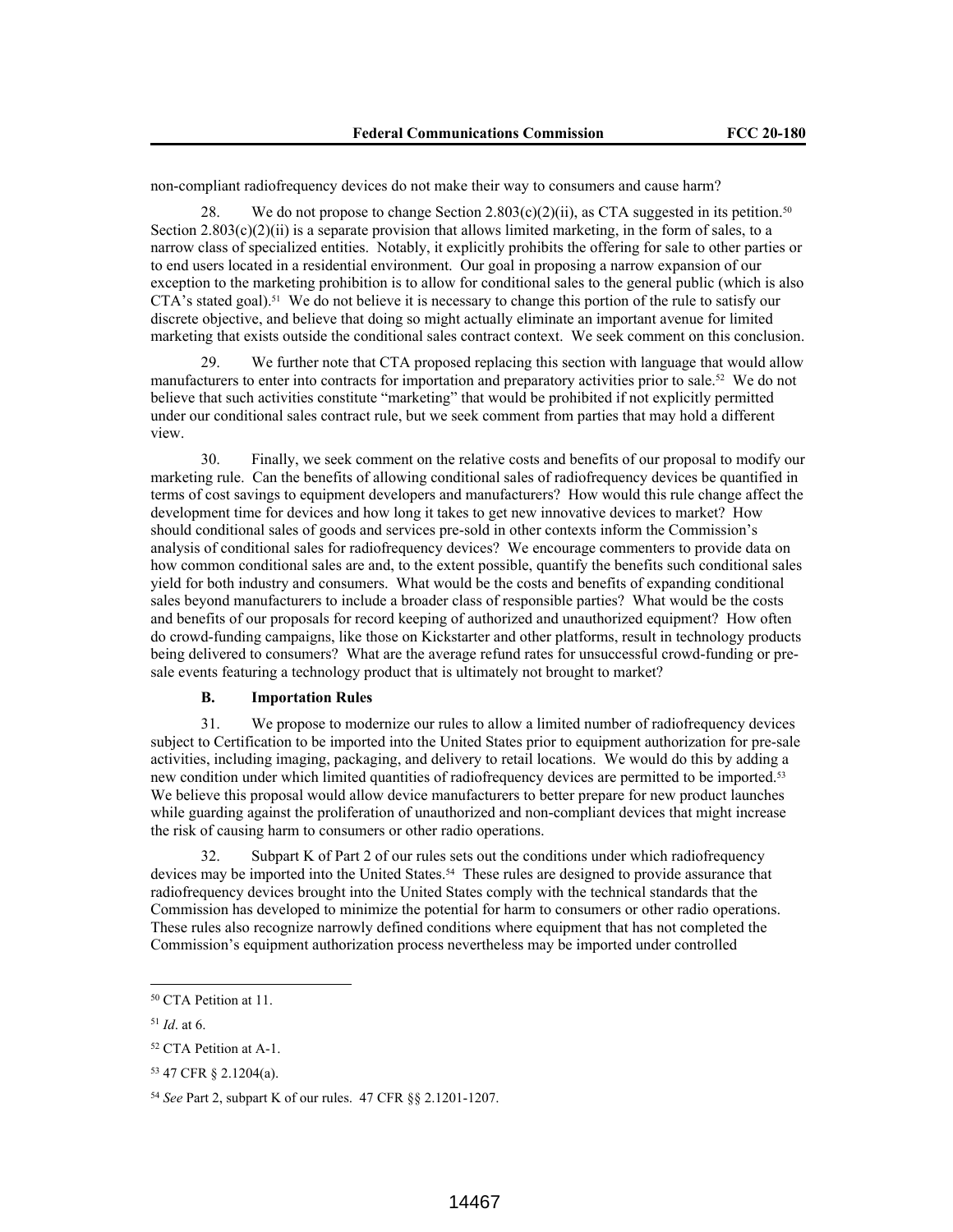circumstances, such as for compliance testing,<sup>55</sup> repair,<sup>56</sup> or use by the Federal government.<sup>57</sup>

33. To ensure that the Commission's rules provide opportunities for maximum innovation among developers and manufacturers and tangible benefits for American consumers, the Commission periodically examines its importation rules to assess whether they continue to represent the most appropriate way to ensure that radiofrequency devices brought into the United States comply with the Commission's technical standards. Most recently, the *2017 Equipment Authorization Order* modified our importation rules to double the number of radiofrequency devices allowed to be imported for demonstration purposes at a trade show, from 200 to 400 devices,58 and to allow an individual to import up to three radiofrequency devices for the individual's own use,<sup>59</sup> provided those devices will not be sold or marketed. Together, those rule changes eliminated outdated or duplicative requirements and updated the rules to better reflect the way business is conducted today. We believe that we can continue this tradition by narrowly expanding our import condition rule.

34. In its petition, CTA urges the Commission to update our rules to add a condition that permits the importation of limited quantities of radiofrequency devices prior to authorization for pre-sale activities.<sup>60</sup> Such pre-sale activities would include imaging,<sup>61</sup> packaging,<sup>62</sup> and delivery of devices to retail locations, but "exclude the displaying of the device to consumers prior to equipment authorization."63 Under the existing rules, the vast majority of imported equipment satisfies Section 2.1204's import conditions by having been issued an equipment authorization (or, for devices that do not require an equipment authorization, the devices comply with FCC technical administrative regulations).<sup>64</sup> The smaller number of radiofrequency devices that are brought into the country under the remaining conditions are done so for discrete purposes, such as the importation of up to 400 radiofrequency devices for demonstration at industry trade shows and up to 4,000 radiofrequency devices for testing and evaluation.65 CTA does not ask us to expand or otherwise modify these existing provisions, but instead to add a new permissible import condition that would allow up to 4,000 radiofrequency devices to be imported prior to authorization for pre-sale activities.66 CTA states that this additional provision is needed because our existing import conditions are too restrictive to support global product launch activities; as an example, it describes how the lag between when equipment authorization is received and when pre-sale activities can take place keeps consumers from being able to see and physically evaluate

<sup>57</sup> 47 CFR § 2.1204(a)(6).

<sup>58</sup> *2017 Equipment Authorization Order*, 32 FCC Rcd at 8772-73, paras. 59-61; 47 CFR § 2.1204(a)(4).

<sup>59</sup> *Id.* at 8774-75, paras. 64-66. We also adopted non-substantive edits to Section 2.1204 that reflected the shifting of grants of Certification from the Commission to TCBs, *id.*, at 8767, para. 49, n.173, and we eliminated the list of example devices in Section 2.1202(a) that are excluded from our importation rules, *id.*, at 8773-74, paras. 62-63.

<sup>60</sup> CTA Petition at 12-15.

<sup>61</sup> CTA notes that "imaging means loading the devices with specific software to demonstrate specific features of the devices when displayed in a retail location." *Id.* at 12, n.42.

<sup>62</sup> CTA notes that "packaging means the box and the entire contents of a package in which the device is delivered for distribution, including in-box material." *Id.* at 12, n.43.

<sup>63</sup> *Id.* at 12, n.44.

<sup>64</sup> 47 CFR § 2.1204(a)(1)-(2).

 $65$  47 CFR  $\S$  2.1204(a)(3)-(4). Both of these provisions explicitly require that such devices "not be offered for sale or marketed." *Id.*

<sup>66</sup> CTA Petition at 14, A-2.

<sup>55</sup> 47 CFR § 2.1204(a)(3).

<sup>56</sup> 47 CFR § 2.1204(a)(8).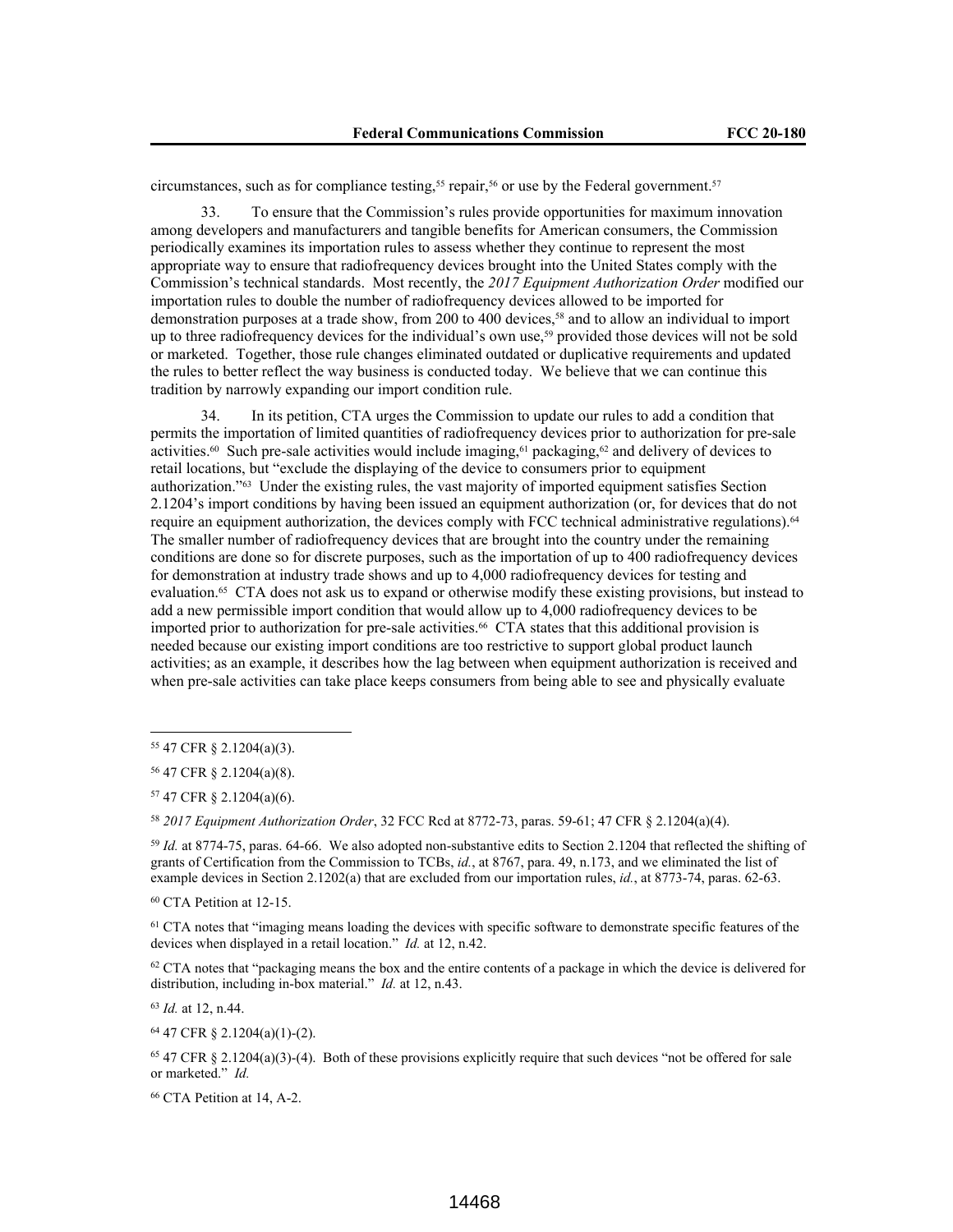new devices in a timely manner.<sup>67</sup>

35. All commenters who addressed this proposal from CTA were supportive. The coalition of radiofrequency device manufacturers and retailers urges the Commission to adopt this proposal, claiming it "would accelerate the speed to market, give greater flexibility to structuring supply chains, allow retailers to put devices on display and prepare store shelves quickly once authorization is received and, ultimately, benefit American consumers and the economy."<sup>68</sup> Samsung claims this would help manufacturers cope with "unexpected delays in completing Commission certification, which could be caused by a variety of factors some of which have nothing to do with the actions of the manufacturer such as a government shutdown, major ports shutdown due to unrelated disputes, or a global event such as the COVID-19 pandemic."69 Industry groups and public interest groups also support this proposal.<sup>70</sup>

36. We believe that importation of a limited number of radiofrequency devices subject to Certification prior to authorization for pre-sale activities could provide substantial benefits to device manufacturers and retailers, operating in today's marketplace that is characterized by out-of-country production of many radiofrequency devices, shortened product cycles, and the importance of quickly familiarizing consumers with new electronic devices. The proposed change would allow consumers to see and examine devices more quickly to allow them to make more timely purchase decisions and will assist sales associates who need to become familiar with the features associated with mobile 5G devices, Internet of Things devices, and augmented reality and virtual reality devices once those devices are Certified and may be operated. Facilitating an accelerated rollout of such devices is an important way we can maintain the United States' global leadership in these industries.<sup>71</sup>

37. In proposing to modify our rules, we remain mindful that we must continue to protect against the possibility of unauthorized devices making their way to consumers and causing harm to consumers or other radio operations. Our proposal is designed to support a narrow objective and incorporates defined limitations and therefore is consistent with other existing importation conditions that allow for the importation of otherwise-unauthorized devices for specific purposes under appropriate conditions and controls. As such, we do not believe that it would fundamentally change the general importation practice, in which the overwhelming majority of radiofrequency devices that are imported will satisfy the condition that an equipment authorization has already been obtained.<sup>72</sup> We seek comment on this observation.

38. As a threshold matter, we note the limited scope of our proposal. Our rule would only apply to devices subject to Certification. These devices are subject to an authorization process that involves rigorous review by a TCB and listing in a Commission database, which should make importers well equipped to satisfy the controls we place in the proposed importation condition.<sup>73</sup> By contrast,

<sup>71</sup> *See, e.g.*, Lincoln Network letter at 1-2; Joint Commenters letter at 2; CCIA comments at 2-3; CTIA comments at 3; Samsung comments at 2; CTA reply comments at 1; RACA comments at 2; Device Coalition letter at 1.

<sup>72</sup> 47 CFR § 2.1204(a)(1).

<sup>73</sup> It is also consistent with the CTA Petition, which refers to actions that are associated with Certification. For example, CTA refers to the "official grant of authorization" and CTA's proposed rule modification allows for the use of the expected FCC ID. CTA Petition at i. and A-3. *See also* Samsung comments at 7 (referring to "Commission certification").

<sup>67</sup> CTA Petition at i.

<sup>68</sup> Device Coalition letter at 2-3.

<sup>69</sup> Samsung comments at 7 (citations omitted).

<sup>70</sup> *See, e.g.*, Lincoln Network letter at 2-3; Joint Commenters letter at 1-2; Comments of Telecomms. Indus. Assoc., RM-11857, at 2 (July 9, 2020) (TIA comments); CCIA comments at 4-5; CTIA comments at 3-4; CompTIA comments at 3-4; RACA comments at 2; TechFreedom comments at 3-4; Public Interest joint reply comments at 3- 4; ITIF reply comments at 2.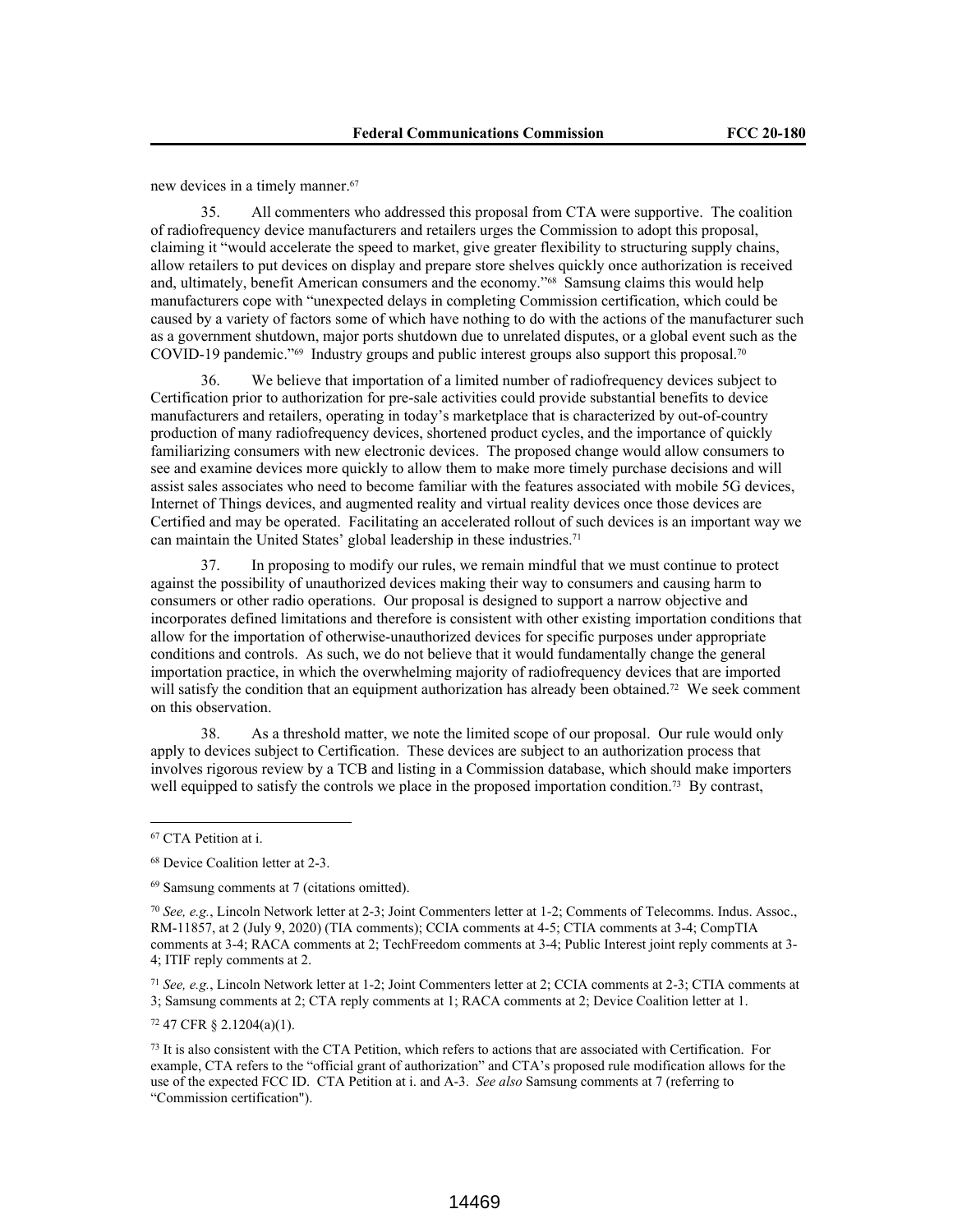because SDoC is a self-certification process that gives the manufacturer substantially greater control over when a product meets our equipment authorization requirements, we see no compelling reason to provide for pre-authorization importation of such devices. We further note that the proposed rule would only allow for specified pre-sale activities, which explicitly exclude marketing and operation. Is this definition of pre-sale activities appropriate? Would this definition of pre-sale activities conflict with other rules, including the proposed rule discussed above to allow marketing of devices prior to authorization? Are there other pre-sale activities that should be included or excluded? Should operation by a limited class of parties (such as agents of the manufacturer) be allowed or prohibited, and if allowed, under what circumstances and how should those parties be defined?

39. CTA has identified specific conditions that it claims will allow the Commission to "expand its importation rules with confidence that devices will not be marketed to and operated by the public and end users until after a device has received a grant of authorization."74 Commenters agree that the Commission's existing rules combined with the safeguards suggested by CTA will adequately protect consumers from harm. Samsung believes the safeguards recommended by CTA "are more than sufficient and are consistent with previous Commission actions that provided additional opportunities for acquainting the public with radiofrequency devices without compromising the equipment authorization regime or increasing the risk of harmful interference."75 CompTIA describes these safeguards as "sensible" and notes its support.<sup>76</sup>

We agree with these parties that we will need to provide additional safeguards as part of any new import condition and seek comment on the specific controls that we should incorporate into our final rules. We first seek comment on the numerical limitation CTA has proposed, and then ask about the four conditions it identifies: (1) Manufacturers must have a reasonable basis to believe authorization will be granted within 30 days of importation; (2) Devices must have temporary labels indicating that they cannot be displayed or advertised prior to authorization; (3) Devices must remain under the ownership of the manufacturers and possession, alone, would be transferred prior to authorization; and (4) Manufacturers must have processes in place to retrieve the equipment from retailers in the event that authorization is denied.77 We also ask whether there are conditions we should adopt in addition to or instead of those CTA has identified. In particular, we encourage commenters to identify the specific requirements that would be the most effective while minimizing potential burdens.

41. CTA asks us to limit the number of radiofrequency devices that can be imported for presale activities to 4,000. CTA proposes this limit on devices as it is consistent with the existing importation limit for compliance testing.78 This limit would apply nationwide, not for each shipment of devices imported into the United States. Are specific controls needed to ensure manufacturers cannot exceed this limit by, for example, making separate 4,000-unit shipments through multiple ports of entry? If so, what controls would be needed? The proposed rule would also codify a method to exceed this number by providing for written approval to be obtained from the Commission's Chief Engineer.<sup>79</sup> Should this written approval be made public? Does this numerical limitation, with a provision for allowing a greater number of devices, provide a suitable balance between meeting manufacturer and importer needs and limiting the number of unauthorized devices that may be imported under this condition? We note that Samsung argues for a higher limit, claiming that "during a rollout of flagship mobile devices, the proposed 4,000 device threshold is insufficient to provide enough models to each

<sup>74</sup> CTA Petition at 15.

<sup>75</sup> Samsung comments at 8.

<sup>76</sup> CompTIA comments at 4.

<sup>77</sup> CTA Petition at 14.

<sup>78</sup> CTA Petition at 14. *See also* 47 CFR §2.1204(a)(3).

<sup>79</sup> The existing rules already contain this same method for requesting devices in excess of 4,000. *See* 47 CFR §  $2.1204(a)(3)(i)$ .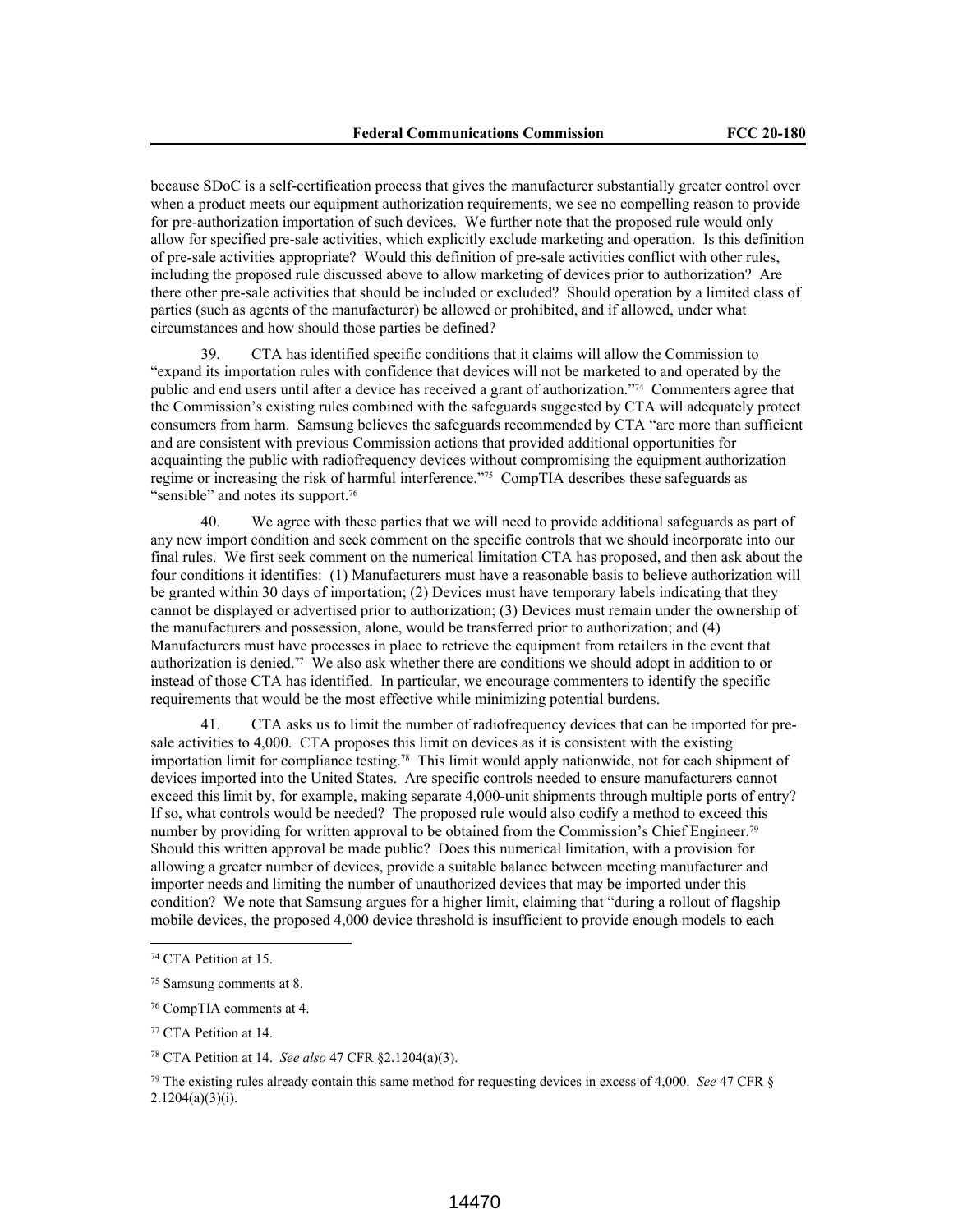retail store located in the United States."80 CompTIA also supports a number larger than 4,000.81 For these commenters, would 8,000 be sufficient? Alternately, given that thousands of devices are granted Certification each year, would a smaller limit result in a meaningful reduction in the risk of unauthorized devices being imported? Commenters addressing this matter should provide specific data to justify their suggested limit.

42. We seek comment on CTA's suggestion that we implement a requirement that manufacturers must have a reasonable basis to believe authorization will be granted within 30 days of importation. Is 30 days an appropriate length of time? Would a longer or shorter timeline for obtaining authorization be appropriate here?

43. What does it mean for a manufacturer to have a reasonable basis to believe authorization will be obtained? Are there particular elements that must make up such determination? For example, would a belief that authorization will be obtained within 30 days be reasonable only if a manufacturer has filed an equipment authorization application with a TCB? Are achieving or performing other milestones in the authorization process appropriate measures of reasonableness? Should the manufacturer be required to request permission in the context of the authorization application process to import devices under this proposed rule? Do existing Commission processes, like pre-approval guidance or waiver requests, provide manufacturers with a sufficient general indication of timeframe to allow ascertainment of "reasonable belief" under this proposed rule? Should the novelty of a device or its features factor into whether an expectation of approval is reasonable? Should the Commission consider the past experience of the manufacturer in obtaining equipment Certifications as relevant to this determination? Would accounting for past experience, or lack thereof, discourage small businesses or new entrants from taking advantage of this new rule?

44. Should we require the manufacturer to document, and provide such documentation to the Commission upon request, the basis for its determination of reasonableness prior to importing the devices? If so, how long should the manufacturer be required to retain this documentation? To the extent that such documentation may be important for compliance and enforcement purposes, we propose that manufacturers be required to maintain this information for five years and provide it to the Commission upon request. Would a longer or shorter timeframe be more appropriate for retaining this information?<sup>82</sup> If so, how long should the information be retained and why? Finally, what consequences would be suitable for cases where the manufacturer's basis to believe authorization will be obtained cannot be considered "reasonable," or if authorization is not obtained within 30 days (or another time period, if that would be more appropriate)?

45. CTA's proposal would also require use of a temporary device label. We seek comment on how such a requirement would be implemented and the benefits it could provide. What information should be required on these labels? CTA notes that the *2017 Equipment Authorization Order*  implemented a temporary labeling requirement for devices with electronic labeling information that "cannot reasonably be expected to be viewable when devices are packaged and encased in shipping materials and are uncharged or powered down."83 Here, CTA suggests that the temporary labels "would similarly provide notice of the Commission's rules—namely, that devices cannot be displayed, operated, or sold prior to FCC authorization."84 Should we require use of the specific language CTA identifies? Would such information be appropriate and adequate in this case? Should other information be required

<sup>84</sup> *Id.* at 15.

<sup>80</sup> Samsung comments at 8-9. It identifies this number as one to two models per store. *Id.*

<sup>81</sup> CompTIA comments at 4.

<sup>82</sup> We note that Rule 2.1203 requires a manufacturer to maintain for one year the documentation for how it determined that the radiofrequency devices being imported comply with one of the conditions in Rule 2.1204. 47 CFR § 2.1203.

<sup>83</sup> CTA Petition at 14-15 (citing *2017 Equipment Authorization Order*, at 8765-66, para. 46).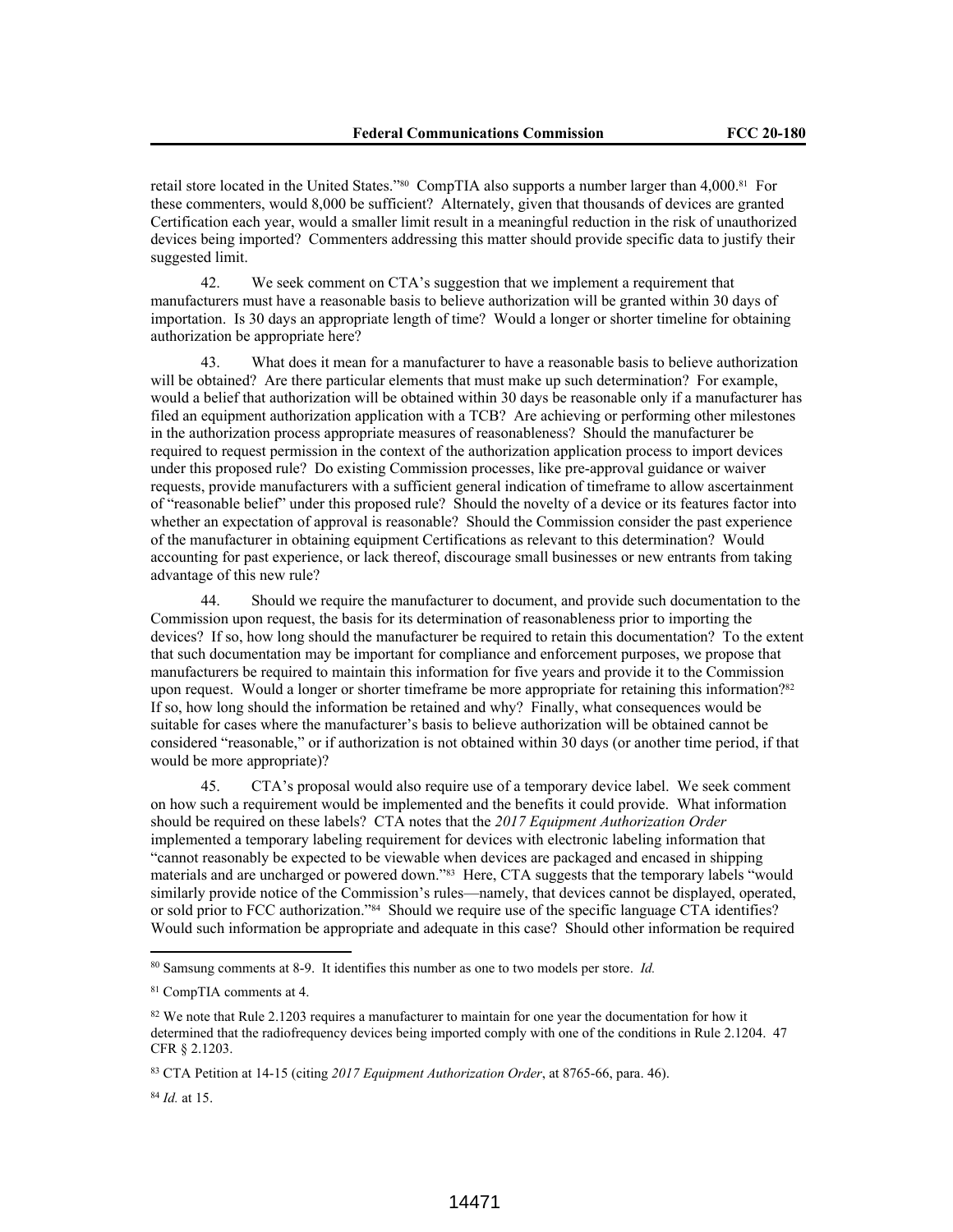here, such as the model numbers or expected FCC IDs associated with the devices? Should the temporary labels indicate the administrative, civil, and criminal penalties that can result from unauthorized operation of radiofrequency devices? Should the manufacturer or importer be required to have a designated point of contact indicated on the temporary labels and, if so, should we require the contact to be United Statesbased? We also seek comment on whether the temporary label must plainly state all of the required information on its face or if the use of a URL or other "pointer" should be allowed (and, if so, whether all of the required information should be allowed to be conveyed in that manner)?

46. We also seek comment on whether a labeling requirement should be used to assist consumers and other parties in determining whether the device has become Certified. Should the label contain a URL or other machine-readable "pointer" that enables retailers and end-users to verify the status of a device's authorization? If so, would the label need to be temporary? Are other labels or import documentation necessary to allow third parties to identify whether there is a legitimate attempt to obtain authorization for the otherwise unauthorized devices? Should, for example, manufacturers be required to maintain a database or other public-facing way to confirm that an authorization is being sought for the device? Would a temporary label make it easier for bad actors to sell unauthorized devices by falsely claiming their devices have received or are in the process of receiving authorization?<sup>85</sup> Finally, if temporary labels include a URL or other pointer to an online website or database where the equipment's authorization status can be verified, would that reduce the chances of bad actors using such labels for fraudulent purposes?

47. We seek comment on CTA's proposal that we require manufacturers to maintain legal ownership of devices, even after transferring control of them to retailers. How would such a requirement operate in practice? Is the language proposed in Appendix A sufficient to implement this proposal? If manufacturers retain legal ownership of devices after they have left their direct control, would that provide them with adequate incentive and means to ensure that their devices do not cause harm to consumers or other radio operations? Would they be able to help remediate any harm that may occur? What are the primary benefits of codifying such a requirement? Would this make it easier for manufacturers to identify and recall radiofrequency devices from retailers in the event that equipment authorization is not obtained? Would this condition be more burdensome for small manufacturers than large manufacturers? How would this condition impact device retailers? Would it impact small retailers differently than large retailers? Should online retailers and brick-and-mortar retailers be treated differently? Should foreign-based manufacturers be treated differently? Are manufacturers the correct entity here or is there a larger universe of entities to which the ownership provision should apply, such as importers or sellers? Should manufacturers be required to maintain a public-facing database of imports made under this proposed rule? If so, what information should be included in such a database? Should manufacturers otherwise be responsible for unauthorized devices imported under this proposed rule that are operated illegally?

48. The fourth safeguard CTA suggests is to require manufacturers to have processes in place to retrieve the equipment from retailers in the event that authorization is denied. How should such processes be structured? For example, should the Commission specify these processes or allow manufacturers to develop their own processes, provided they are effective in retrieving equipment from retailers in the event that authorization is denied? Should we require manufacturers to maintain specific detailed records of which devices are supplied to which locations and/or prepare a formal plan prior to importation? If so, should we require that these records be supplied to the Commission or posted to the manufacturer's website or the website of a relevant industry trade group (such as CTA)? How long should we require these records to be maintained? As with other similar records, should we require that such records be made available to the Commission upon request (such as before devices may be imported

<sup>85</sup> *See, e.g.*, Letter from Michael O'Rielly, Commissioner, FCC, to Devin Wenig, President, eBay, and Jeff Bezos, Chairman, Amazon, at 1 (May 25, 2018), https://docs.fcc.gov/public/attachments/DOC-350985A1.pdf (noting that bad actors have fraudulently affixed the FCC logo onto unauthorized devices before selling them on online marketplaces).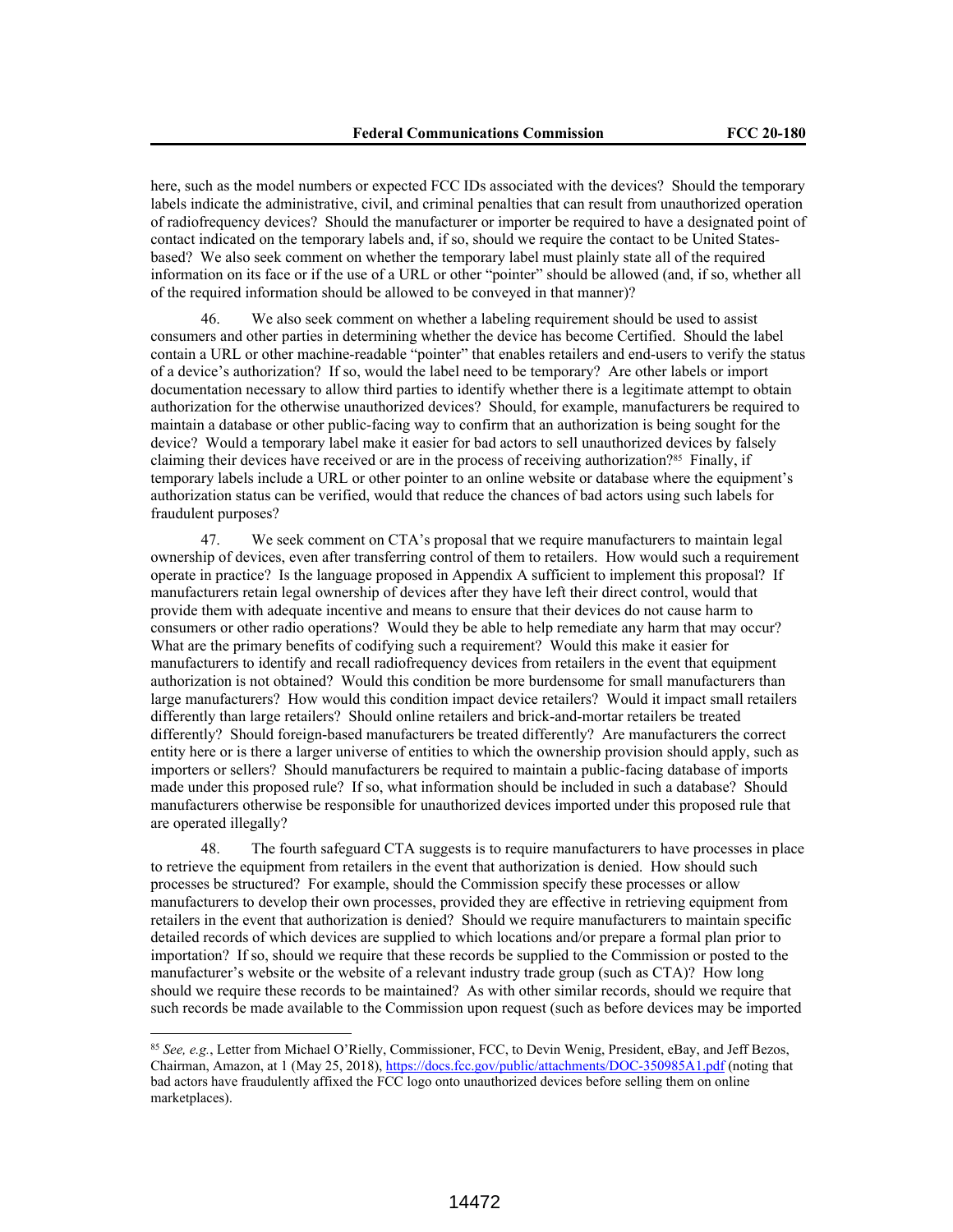for pre-sale activities or in the event that a device recall becomes necessary)?

49. If the manufacturer is unable to obtain authorization for its equipment, should the Commission require the manufacturer to provide the Commission a report detailing its plan for retrieving equipment along with status reports updating the progress of that endeavor? If so, what information should be included in this report? Should we require manufacturers to report the model and serial numbers of all devices that are retrieved? When should a status report be required? How long should manufacturers have to complete the device retrieval process? Would 14 days be appropriate? Should manufacturers have more or less time to complete the retrieval process?

50. We recognize that there are additional conditions or approaches beyond those identified by CTA that could be appropriate to meet our objectives of adding a new permissible import condition while minimizing the potential for unauthorized and non-compliant radiofrequency devices to cause harm to consumers or other radio operations. Would it be sufficient for us to adopt only those safeguards suggested by CTA? Are there other requirements that we should consider incorporating into our final rule? For example, in addition to or in lieu of a strict numerical importation limit, should we differentiate based on the nature or type of device? Should we exempt certain classes of equipment or equipment that are intended to operate in certain bands due to greater risk of harmful interference or harm to persons, such as U-NII devices, medical devices, or devices designed to operate exclusively in public safety bands? If so, commenters should be specific as to what equipment or bands should be excluded. Further, we recognize that certain types of devices are used to ensure the safety of life and property on board ships and aircraft.86 We seek comment on whether there is any reason to exclude those types of devices from this proposal. We also note that certain rules in Parts 80, 87, and 95 may need to be adjusted for purposes of streamlining the proposed framework.87 We propose to revise Section 95.391 to ensure that our rules are consistent with the proposed framework.<sup>88</sup> We seek comment on whether other rules, such as Sections 80.1061, 87.147, and 95.2991, should also be revised or clarified.<sup>89</sup>

51. In a similar vein, some commenters have suggested that we could require a remoteshutdown feature for all radiofrequency devices imported for pre-sale activities.<sup>90</sup> We note that under our experimental licensing rules, there are specific situations in which we require licensees to either recall or disable devices at the end of an experiment.<sup>91</sup> Are there sufficient similarities between experiments conducted under those rules and the importation of devices that we consider here to allow devices to be disabled in lieu of being recalled? We seek comment on whether the Commission should consider such a requirement for radiofrequency devices that are imported prior to Certification under this proposed rule, whether it should apply to all types of radiofrequency devices or only radiofrequency devices that operate in accordance with particular Commission rule parts, and what the relative benefits and risks would be of allowing this option.

52. Finally, we note that the proposed rule restricts devices from being displayed, offered for sale, or marketed to consumers, but places no limitations on where they may be sent after importation. Do parties believe that this would present unwarranted risks for adequate control of the devices prior to authorization? If so, should we require that the devices be kept only at specific locations, such as

<sup>&</sup>lt;sup>86</sup> For example, MSLDs and PLBs are used to alert search and rescue services in the event of an emergency on ships and aircraft.

<sup>87</sup> *See, e.g.*, 47 CFR §§ 80.1061, 87.147, and 95.2991.

<sup>88</sup> *See* 47 CFR § 95.391 ("No person shall manufacture, import, sell, or offer for sale non-certified equipment for the Personal Radio Services.").

<sup>89</sup> *See* 47 CFR §§ 80.1061, 87.147, and 95.2991.

<sup>&</sup>lt;sup>90</sup> *See, e.g.*, Public Interest joint reply comments at 7 (suggesting the Commission consider requiring a remoteshutdown feature).

<sup>91</sup> 47 CFR § 5.704(b).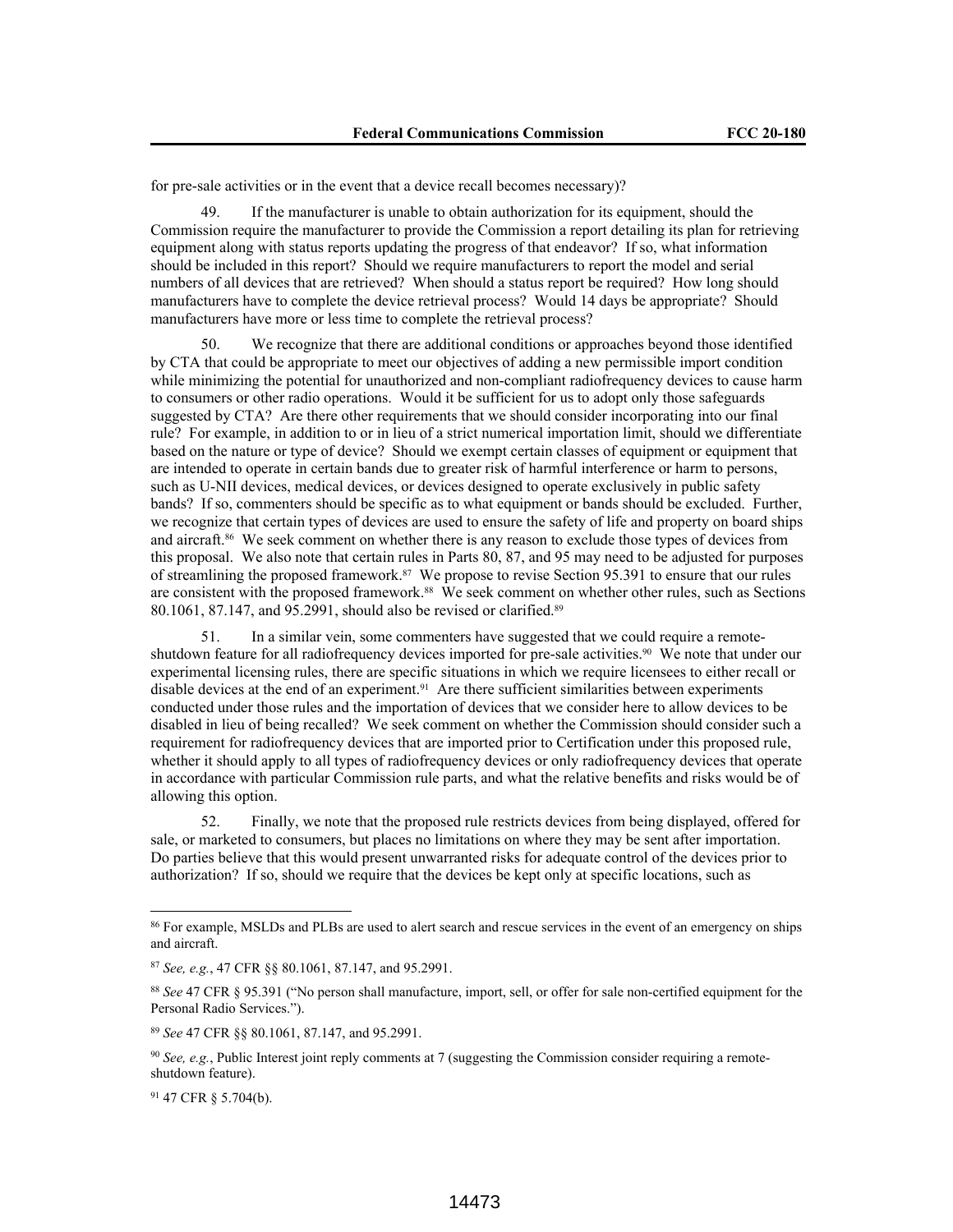distribution facilities, prior to authorization?

53. Because our proposed rule modification would allow radiofrequency devices that are not yet Certified to be imported, we seek comment on how manufacturers intend to ensure that these devices comply with our labeling and disclosure requirements once authorization is obtained.<sup>92</sup> Our proposed rule incorporates CTA's suggestion that devices imported pursuant to this Section "may include the expected FCC ID if obscured by the temporary label."<sup>93</sup> We seek comment on whether this would be an effective way to ensure that a device complies with our rules once it receives authorization. Would there be situations where manufacturers would have to physically recall devices to ensure that they comply with the labeling and disclosure requirements associated with our equipment authorization rules? How could we be confident that manufacturers take all necessary steps to ensure that devices imported prior to equipment authorization comply with our labeling and disclosure rules? What impact would the use of electronic labeling have on this matter?

54. How should enforcement of this rule be structured? What penalties would be appropriate for violating any of the conditions attached to this rule? For example, should a manufacturer be barred from availing itself of this exception for future importations if it fails to obtain authorization for a radiofrequency device imported under this proposed rule? Or if it fails to comply with any of the labeling or reporting requirements we might ultimately adopt? Should a manufacturer be barred from availing itself of this exception for future importations only if it fails to retrieve all devices after failing to obtain authorization for a radiofrequency device imported under this proposed rule? Should the manufacturer be subject to a penalty under Section 503 of the Act, and if so, what should be the base forfeiture for such violations? Are there other ways we should structure enforcement where the manufacturer fails to retrieve equipment in the event an authorization is denied?

55. We seek comment on this importation proposal and the likely costs and benefits associated with expanding the provisions under which radiofrequency devices may be imported to support pre-sale activities. Can these benefits be quantified in terms of cost savings to device manufacturers? How would this rule affect the time it takes to get new innovative devices to market? Would importing devices for pre-sale activities generate any other benefits or risks for industry or consumers? We encourage commenters to provide data to quantify these benefits and risks. In addition, what would be the costs to firms in following the safeguards discussed above, such as the use of temporary device labels and maintaining processes to retrieve equipment from retailers if authorization is denied? If commenters have alternative proposals to reform the importation rules, what would be the benefits and costs?

56. We note that our equipment authorization proceeding in ET Docket 15-170, which also asked questions about importation, remains open and active.<sup>94</sup> We tentatively conclude that the marketing and importation changes we propose in this Notice of Proposed Rulemaking are sufficiently discrete that we could act on them independently. We nevertheless seek comment on how they might interrelate with any open equipment authorization matters we have under consideration.

57. Finally, we continue to recognize that other agencies play an important role in importation matters. For example, the Customs and Border Protection has authority over all goods entering the United States and is charged with facilitating lawful international trade,<sup>95</sup> and has a

<sup>92</sup> *See, e.g.,* 47 CFR § 2.925 (specifying that equipment covered in an application for equipment authorization shall bear a label listing the FCC Identifier consisting of the two elements in the exact order specified in § 2.926).

<sup>&</sup>lt;sup>93</sup> CTA Petition at A-3.

<sup>94</sup> *See, e.g.*, Letter from M. Anne Swanson and Timothy J. Cooney on behalf of Garmin International, Inc. to Marlene H. Dortch, Secretary, Federal Communications Commission, ET Docket No. 15-170 (filed Nov. 12, 2019).

<sup>95</sup> *See* U.S. Customs & Border Protection, *About CBP*, https://www.cbp.gov/about (last visited Nov. 2, 2020).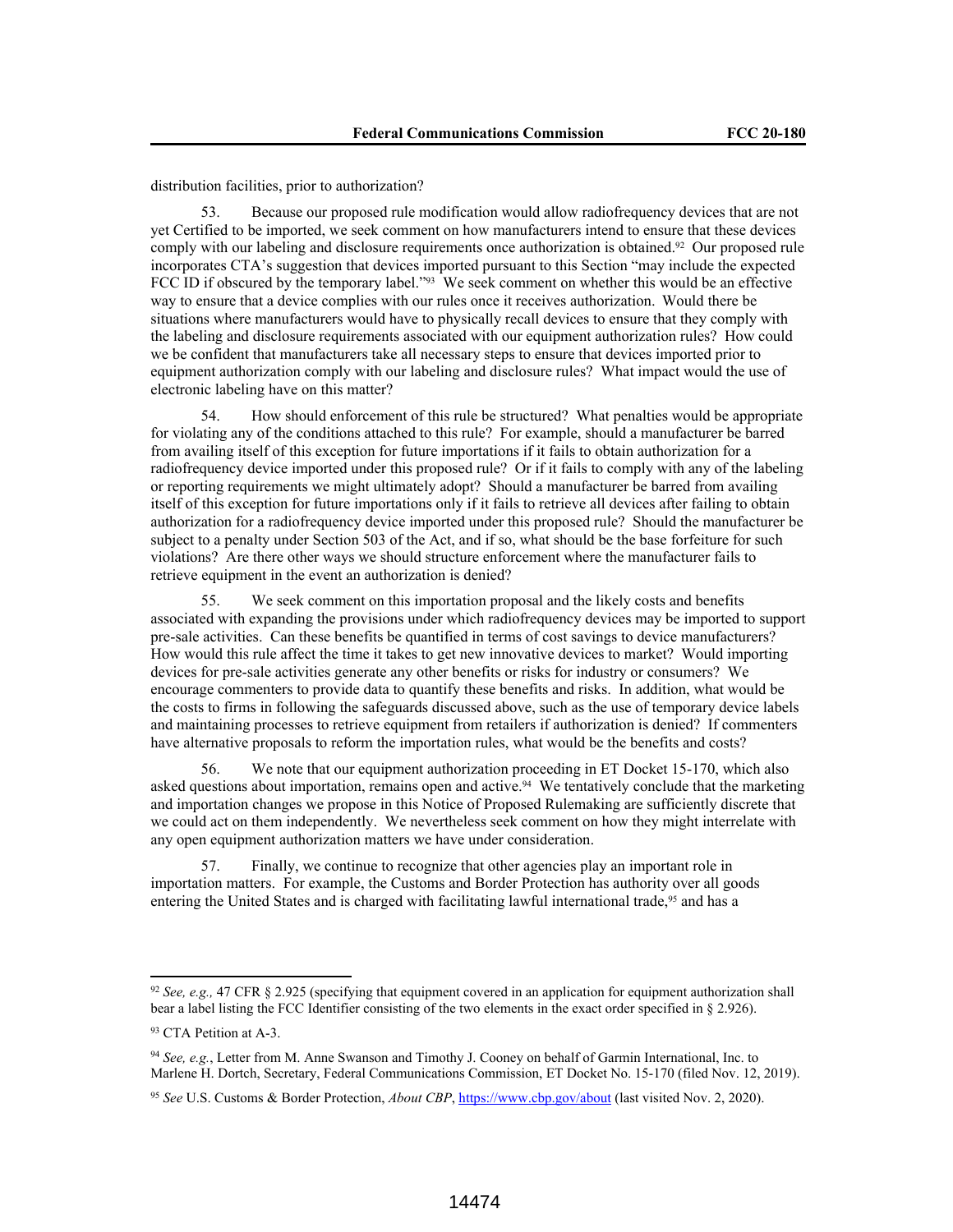longstanding cooperative relationship with the Commission.<sup>96</sup> Are there specific actions the Commission can take in working with Customs and Border Protection to help ensure that radiofrequency devices imported for pre-sale activities prior to authorization comply with all applicable conditions? Are there other agencies we should work with to ensure that our importation rules operate in an effective and efficient manner? Are there other agencies that have addressed importation issues related to products subject to approval that would provide a model for achieving our objectives?

# **IV. PROCEDURAL MATTERS**

58. *Initial Regulatory Flexibility Act Analysis*. As required by the Regulatory Flexibility Act of 1980, as amended (RFA).<sup>97</sup> the Commission has prepared an Initial Regulatory Flexibility Analysis (IRFA) relating to this NPRM. The IRFA is set forth in Appendix B. Written public comments are requested on this IRFA. Comments must be identified as responses to the IRFA and must be filed by the deadlines for comments on the NPRM. The Commission will send a copy of the NPRM, including the IRFA, to the Chief Counsel for Advocacy of the Small Business Administration.98 In addition, the NPRM and IRFA (or summaries thereof) will be published in the *Federal Register*. 99

59. *Paperwork Reduction Act*. This document may result in new or revised information collection requirements subject to the Paperwork Reduction Act of 1995, Public Law 104-13 (44 U.S.C. §§ 3501 through 3520). If the Commission adopts any new or revised information collection requirement, the Commission will publish a notice in the *Federal Register* inviting the public to comment on the requirement, as required by the Paperwork Reduction Act of 1995, Public Law 104-13 (44. U.S.C. §§ 3501-3520). In addition, pursuant to the Small Business Paperwork Relief Act of 2002, Public Law 107-198, *see* 44 U.S.C. § 3506(c)(4), the Commission will seek specific comment on how it might "further reduce the information collection burden for small business concerns with fewer than 25 employees."

60. *Filing Requirements*—*Comments and Replies*. Pursuant to sections 1.415 and 1.419 of the Commission's rules, 47 CFR §§ 1.415, 1.419, interested parties may file comments and reply comments on or before the dates indicated on the first page of this document. Comments may be filed using the Commission's Electronic Comment Filing System (ECFS). *See Electronic Filing of Documents in Rulemaking Proceedings*, 63 FR 24121 (1998).

- Electronic Filers: Comments may be filed electronically using the Internet by accessing the ECFS: https://www.fcc.gov/ecfs.
- Paper Filers:
	- o Parties who choose to file by paper must file an original and one copy of each filing. If more than one docket or rulemaking number appears in the caption of this proceeding, filers must submit two additional copies for each additional docket or rulemaking number.
	- o Filings can be sent by hand or messenger delivery, by commercial overnight courier, or by first-class or overnight U.S. Postal Service mail. All filings must be addressed to the Commission's Secretary, Office of the Secretary, Federal Communications Commission.
	- Effective March 19, 2020, and until further notice, the Commission no longer accepts any

<sup>99</sup> *Id.*

<sup>96</sup> *See, e.g.*, *2017 Equipment Authorization Order*, at 8767-70, paras. 50-54 (detailing cooperation between FCC and Customs and Border Protection on device importation).

<sup>97</sup> *See* 5 U.S.C. § 603. The RFA, *see* 5 U.S.C. § 601 *et seq.*, has been amended by the Small Business Regulatory Enforcement Fairness Act of 1996 (SBREFA), Pub. L. No. 104-121, Title II, 110 Stat. 857 (1996). The SBREFA was enacted as Title II of the Contract with America Advancement Act of 1996 (CWAAA).

<sup>98</sup> *See* 5 U.S.C. § 603(a).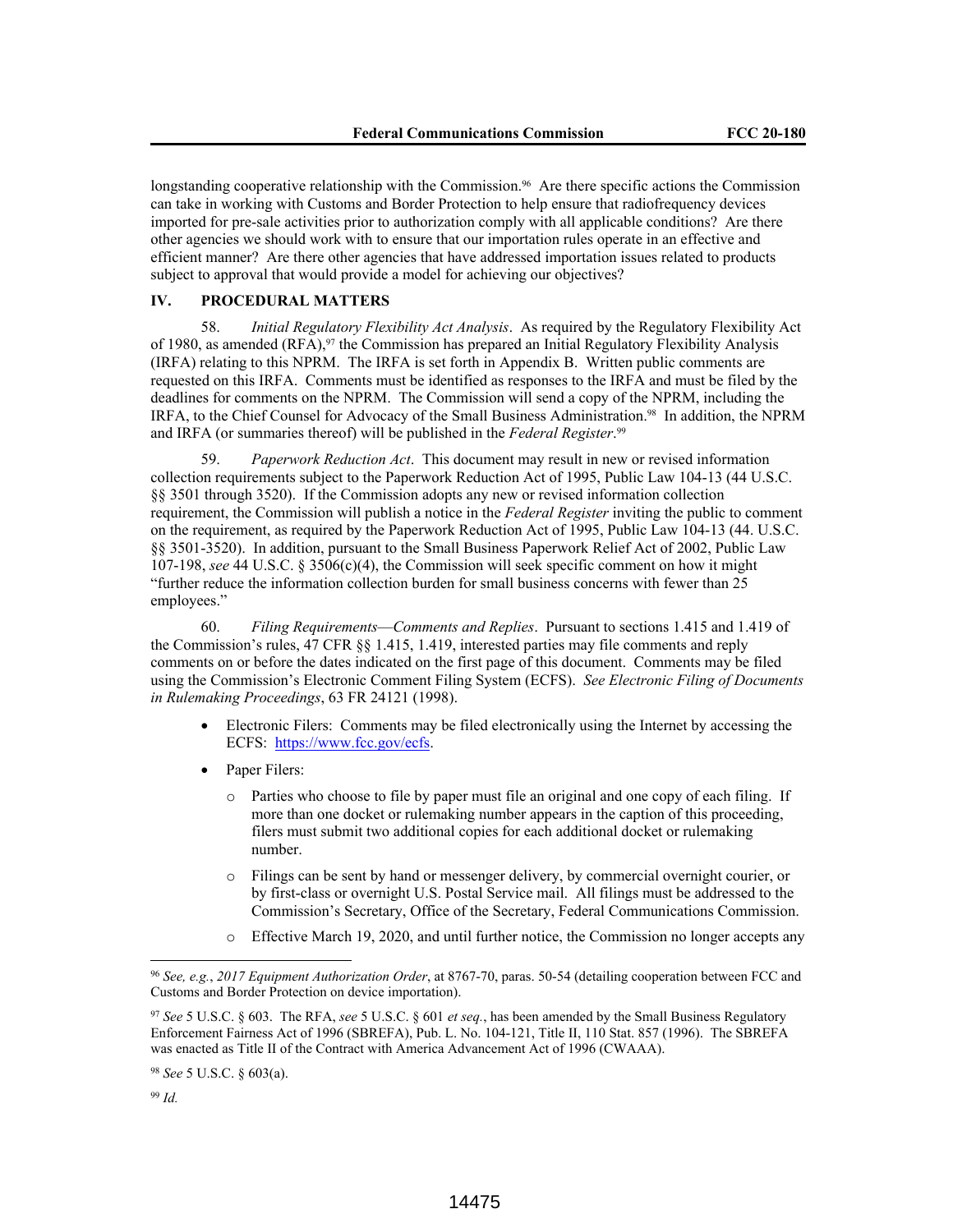hand or messenger delivered filings. This is a temporary measure taken to help protect the health and safety of individuals, and to mitigate the transmission of COVID-19. *See*  FCC Announces Closure of FCC Headquarters Open Window and Change in Hand-Delivery Policy, Public Notice, DA 20-304 (March. 19, 2020), https://www.fcc.gov/document/fcc-closes-headquarters-open-window-and-changes-handdelivery-policy.

- o Commercial overnight mail (other than U.S. Postal Service Express Mail and Priority Mail) must be sent to 9050 Junction Drive, Annapolis Junction, MD 20701.
- o U.S. Postal Service first-class, Express, and Priority mail must be addressed to 45 L Street, NE, Washington, DC 20554.

61. *People with Disabilities.* To request materials in accessible formats for people with disabilities (Braille, large print, electronic files, audio format), send an e-mail to fcc504@fcc.gov or call the FCC's Consumer and Governmental Affairs Bureau at (202) 418-0530 (voice), (202) 418-0432 (TTY).

62. *Ex Parte Rules—Permit-But-Disclose*. This proceeding shall be treated as a "permit-butdisclose" proceeding in accordance with the Commission's *ex parte* rules. *Ex parte* presentations are permissible if disclosed in accordance with Commission rules, except during the Sunshine Agenda period when presentations, *ex parte* or otherwise, are generally prohibited. Persons making *ex parte* presentations must file a copy of any written presentation or a memorandum summarizing any oral presentation within two business days after the presentation (unless a different deadline applicable to the Sunshine period applies). Persons making oral *ex parte* presentations are reminded that memoranda summarizing the presentation must (1) list all persons attending or otherwise participating in the meeting at which the *ex parte* presentation was made, and (2) summarize all data presented and arguments made during the presentation. Memoranda must contain a summary of the substance of the *ex parte* presentation and not merely a listing of the subjects discussed. More than a one or two sentence description of the views and arguments presented is generally required. If the presentation consisted in whole or in part of the presentation of data or arguments already reflected in the presenter's written comments, memoranda or other filings in the proceeding, the presenter may provide citations to such data or arguments in his or her prior comments, memoranda, or other filings (specifying the relevant page and/or paragraph numbers where such data or arguments can be found) in lieu of summarizing them in the memorandum. Documents shown or given to Commission staff during *ex parte* meetings are deemed to be written *ex parte* presentations and must be filed consistent with section 1.1206(b) of the rules. In proceedings governed by section 1.49(f) of the rules or for which the Commission has made available a method of electronic filing, written *ex parte* presentations and memoranda summarizing oral *ex parte* presentations, and all attachments thereto, must be filed through the electronic comment filing system available for that proceeding, and must be filed in their native format (*e.g.*, .doc, .xml, .ppt, searchable .pdf). Participants in this proceeding should familiarize themselves with the Commission's *ex parte* rules.

63. *Additional Information*. For additional information on this Notice of Proposed Rulemaking, contact Brian Butler at (202) 418-2702 or Brian.Butler@fcc.gov, Office of Engineering and Technology, Spectrum Policy Branch; or Thomas Struble at (202) 418-2470 or Thomas.Struble@fcc.gov, Office of Engineering and Technology, Office of the Chief Engineer.

#### **V. ORDERING CLAUSES**

64. **IT IS ORDERED** that, pursuant to Sections 4(i), 301, 302, 303(c), 303(f), and 303(r) of the Communications Act of 1934, as amended, 47 U.S.C. §§ 154(i), 301, 302a, 303(c), 303(f), and 303(r), this Notice of Proposed Rulemaking **IS ADOPTED** as set forth above.

65. **IT IS ORDERED** that the Petition for Rulemaking filed by the Consumer Technology Association **IS GRANTED** to the extent described herein. The petition for waiver filed in the alternative is DENIED.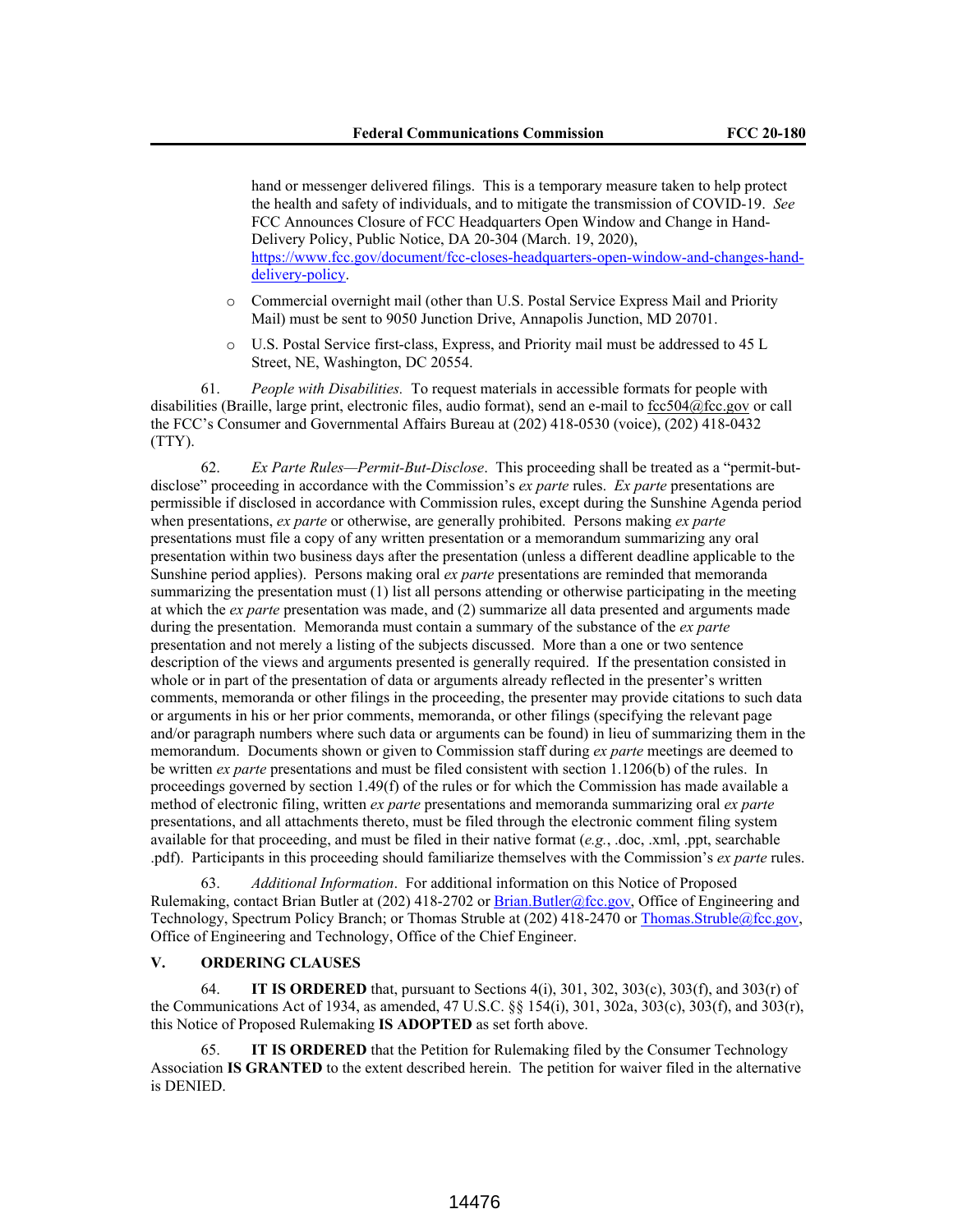66. **IT IS FURTHER ORDERED** that the Commission's Consumer & Governmental Affairs Bureau, Reference Information Center, **SHALL SEND** a copy of this Notice of Proposed Rulemaking, including the Initial Regulatory Flexibility Analysis, to the Chief Counsel for Advocacy of the Small Business Administration.

# FEDERAL COMMUNICATIONS COMMISSION

Marlene H. Dortch Secretary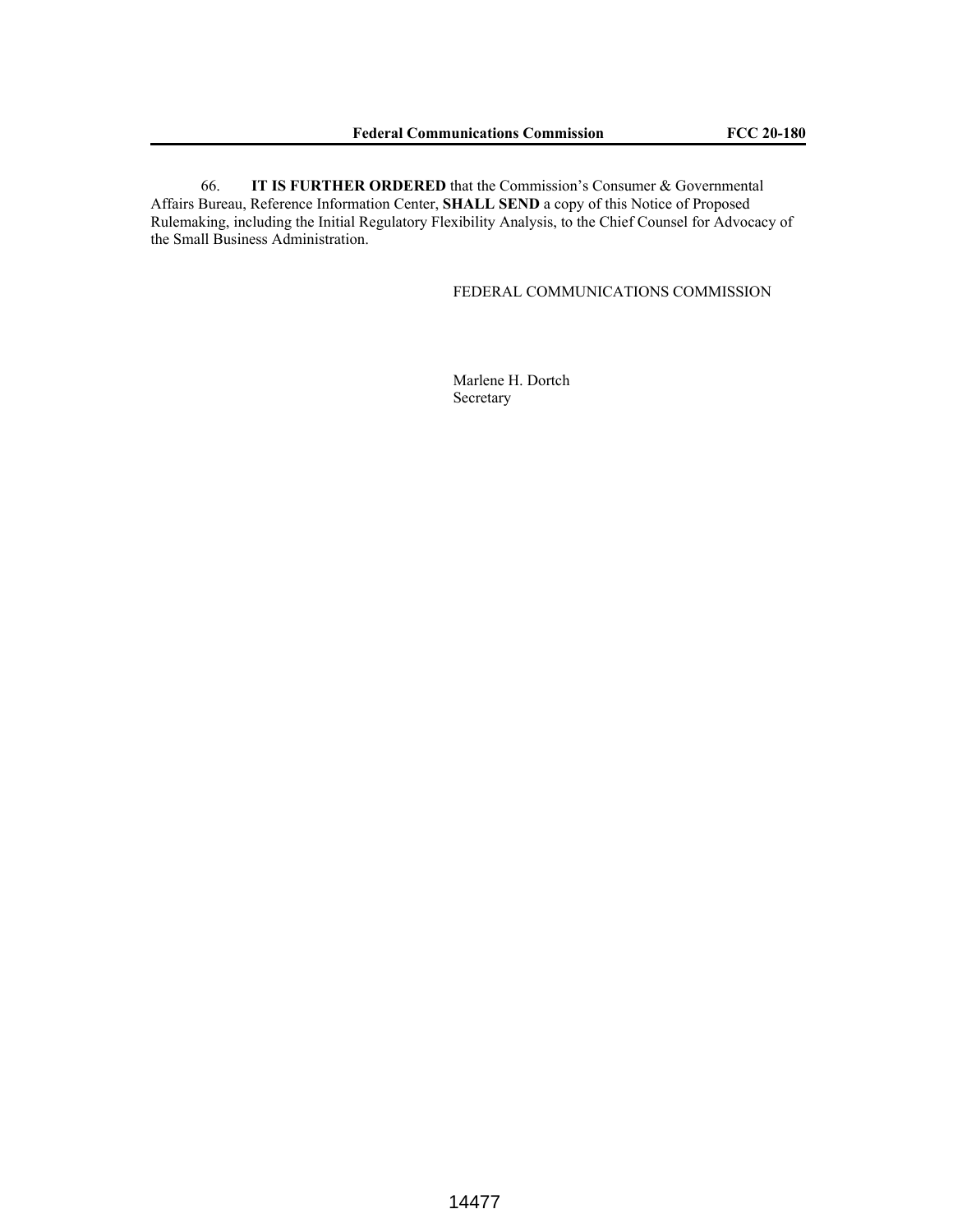## **APPENDIX A**

#### **Proposed Rules**

For the reasons set forth in the preamble, the Federal Communications Commission proposes to amend 47 CFR part 2 as follows:

## **Part 2 — FREQUENCY ALLOCATIONS AND RADIO TREATY MATTERS; GENERAL RULES AND REGULATIONS**

1. The authority citation for part 2 continues to read as follows:

**Authority**: 47 U.S.C. 154, 302a, 303, and 336, unless otherwise noted.

2. Section  $2.803(c)(2)(i)$  is amended by revising paragraph  $(c)(2)(i)$  to read as follows:

#### **§ 2.803 Marketing of radio frequency devices prior to equipment authorization.**

\* \* \* \* \*

 $(c)$  \* \* \*

 $(2)$  \* \* \*

(i) Conditional sales contracts (including agreements to produce new devices manufactured in accordance with designated specifications), and advertisements for such sales, are permitted between manufacturers and potential customers provided that the prospective buyer is advised at the time of marketing, through a prominent disclosure, that the equipment is subject to the FCC rules and delivery to the buyer or to centers of distribution is conditional upon a determination that the equipment complies with the applicable equipment authorization and technical requirements. Delivery to customers of equipment subject to FCC rules prior to obtaining the applicable equipment authorization and complying with the applicable technical requirements is prohibited.

\* \* \* \* \*

3. Section 2.1204 is amended by adding paragraph (a)(11) to read as follows:

#### **§ 2.1204 Import Conditions.**

 $(a) * * *$ 

\* \* \* \* \*

(11) The radio frequency device is subject to Certification and is being imported in quantities of 4,000 or fewer units for pre-sale activity. Pre-sale activity includes packaging and delivering devices to retails locations, as well as loading devices with specific software to demonstrate specific features of the devices when displayed at retail locations. The devices will not be displayed, operated, offered for sale, marketed to consumers, or sold until proper equipment authorization has been obtained.

(i) The Chief, Office of Engineering and Technology, may approve importation of a greater number of units in a manner otherwise consistent with this paragraph (11) in response to a specific request;

(ii) This exception is only available to manufacturers for radiofrequency devices who have a reasonable belief that authorization will be granted within 30 days of importation;

(iii) Each device imported under this exception must contain a temporary removable label stating: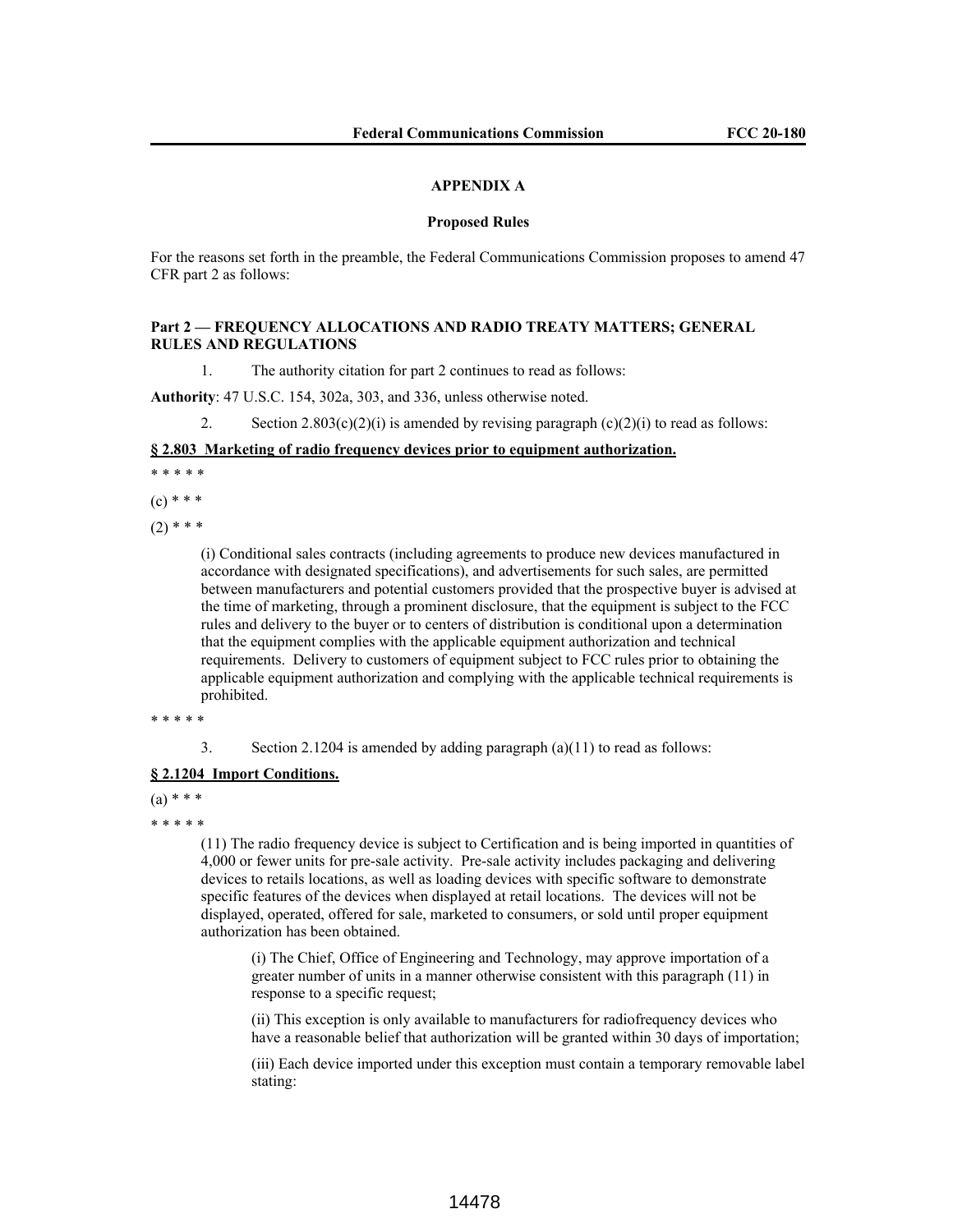"This device cannot be displayed, operated, offered for sale, marketed to consumers, or sold until FCC equipment authorization has been granted. Under penalty of law, this label may not be removed prior to the grant of FCC authorization."

(iv) Notwithstanding § 2.926, radiofrequency devices imported pursuant to this paragraph (11) may include the expected FCC ID if obscured by the temporary label described in this section or, in the case of electronic displays, if it cannot be viewed prior to authorization.

(v) The radiofrequency devices remain under legal ownership of the device manufacturer, and only possession of the device is transferred prior to authorization. Manufacturers must have processes in place to retrieve the equipment in the event that authorization is not received.

(vi) Manufacturers must maintain, for a period of sixty (60) months, records identifying the recipient of devices imported for pre-sale activities. Such records must identify the device name and product identifier, the quantity shipped, the date on which the device authorization was sought, the expected FCC ID number, and the identity of the recipient, including address and telephone number. The manufacturer must provide records maintained under this paragraph (vi) upon the request of Commission personnel.

## **Part 95 — PERSONAL RADIO SERVICES**

1. The authority citation for part 95 continues to read as follows:

**Authority**: 47 U.S.C. 154, 303, 307, unless otherwise noted.

2. Section 95.391 is revised to read as follows:

#### **§ 95.391 Manufacturing, importation, and sales of non-certified equipment prohibited.**

No person shall manufacture, import, sell or offer for sale non-certified equipment for the Personal Radio Services except as provided for in § 2.803(c)(2)(i) of this chapter. *See* § 302(b) of the Communications Act (47 U.S.C. 302a(b)). *See also* part 2, subpart I (§ 2.801 et seq.) of this chapter for rules governing marketing of radiofrequency devices.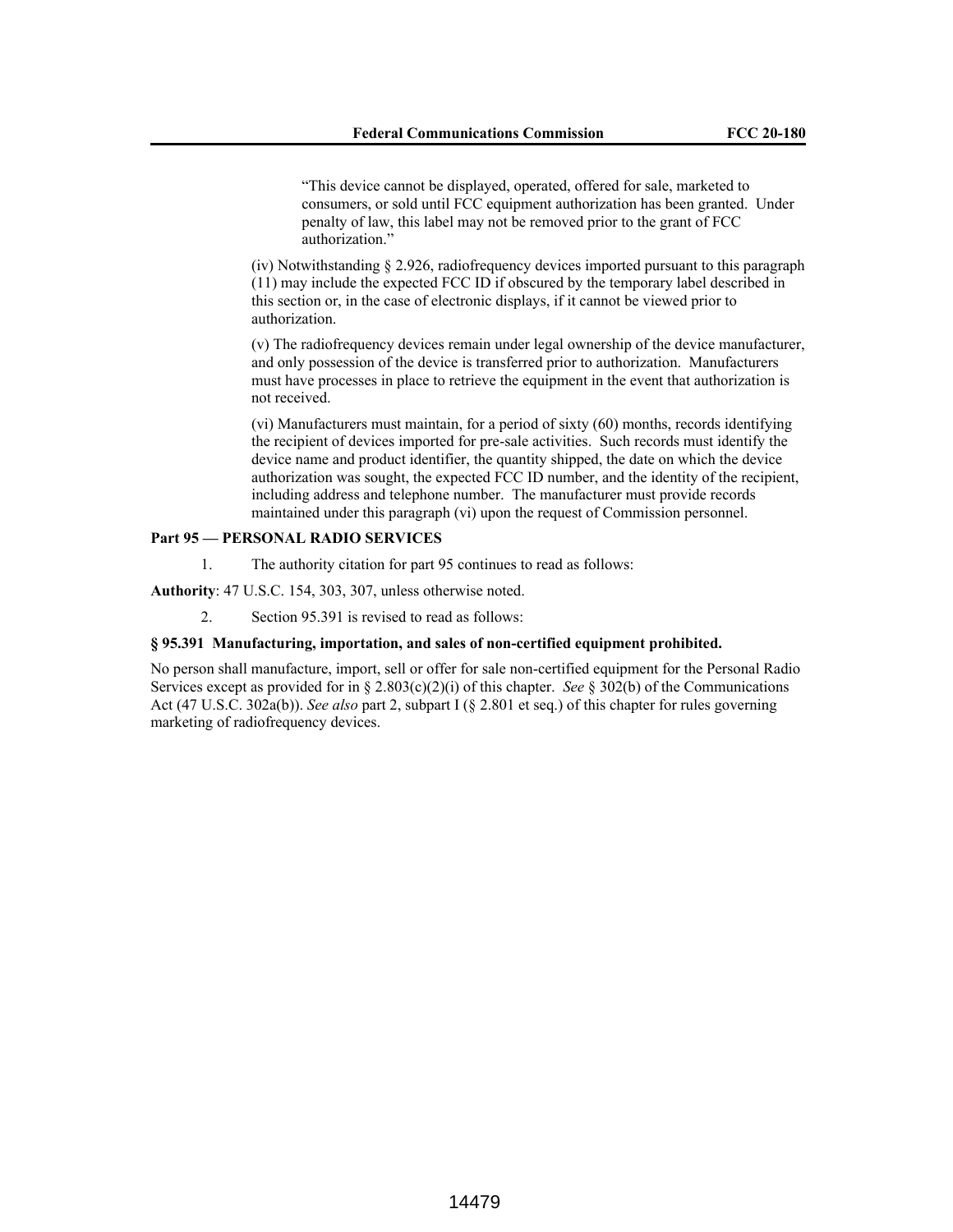#### **APPENDIX B**

#### **Initial Regulatory Flexibility Analysis**

1. As required by the Regulatory Flexibility Act of 1980, as amended  $(RFA)$ ,<sup>1</sup> the Commission has prepared this present Initial Regulatory Flexibility Analysis (IRFA) of the possible significant economic impact on a substantial number of small entities by the policies and rules proposed in this *Allowing Earlier Equipment Marketing and Importation Opportunities*, Notice of Proposed Rulemaking (Notice). Written public comments are requested on this IRFA. Comments must be identified as responses to the IRFA and must be filed by the deadlines for comments on the Notice provided in the item. The Commission will send a copy of the Notice, including this IRFA, to the Chief Counsel for Advocacy of the Small Business Administration (SBA).<sup>2</sup> In addition, the Notice and IRFA (or summaries thereof) will be published in the Federal Register.<sup>3</sup>

# **A. Need for, and Objectives of, the Proposed Rules**

2. In June 2020, the Consumer Technology Association (CTA) filed a petition for rulemaking seeking modification of the Commission's rules pertaining to the marketing and importation of radiofrequency (RF) devices. CTA argues that those rules are out-of-date and may hinder development and deployment of state-of-the-art RF products and services. CTA therefore recommends that the Commission update its RF marketing and importation rules.

In this Notice, we propose to modernize the Commission's marketing rules to permit conditional sales of RF devices to consumers prior to equipment authorization, provided that those devices are not delivered to consumers until equipment authorization has been obtained. We also propose to modernize the Commission's importation rules to permit importation of a limited number of RF devices for certain pre-sale activities prior to the devices obtaining a certification. Pre-sale activities would include packaging and shipping devices to retail locations, as well as loading devices with software to demonstrate specific features and capabilities of the devices. The Notice seeks comment on conditions to ensure that RF devices comply with this new importation provision prior to obtaining equipment authorization.

#### **B. Legal Basis**

4. The proposed action is taken under authority found in sections 4(i), 301, 302(a), 303(c), 303(f), and 303(r) of the Communications Act of 1934, as amended, 47 U.S.C. §§ 154(i), 301, 302(a) 303(c), 303(f) and 303(r); and section 1.411 of the Commission's Rules, 47 CFR § 1.411.

# **C. Description and Estimate of the Number of Small Entities to Which the Proposed Rules Will Apply**

5. The RFA directs agencies to provide a description of, and where feasible, an estimate of the number of small entities that may be affected by the proposed rules, if adopted.<sup>4</sup> The RFA generally defines the term "small entity" as having the same meaning as the terms "small business," "small organization," and "small governmental jurisdiction."<sup>5</sup> In addition, the term "small business" has the

<sup>1</sup> *See* 5 U.S.C. § 603. The RFA, *see* 5 U.S.C. §§ 601–612, has been amended by the Small Business Regulatory Enforcement Fairness Act of 1996 (SBREFA), Pub. L. No. 104-121, Title II, 110 Stat. 857 (1996).

<sup>2</sup> *See* 5 U.S.C. § 603(a).

<sup>3</sup> *See id.*

<sup>4</sup> *See* 5 U.S.C. § 603(b)(3).

<sup>5</sup> 5 U.S.C. § 601(6).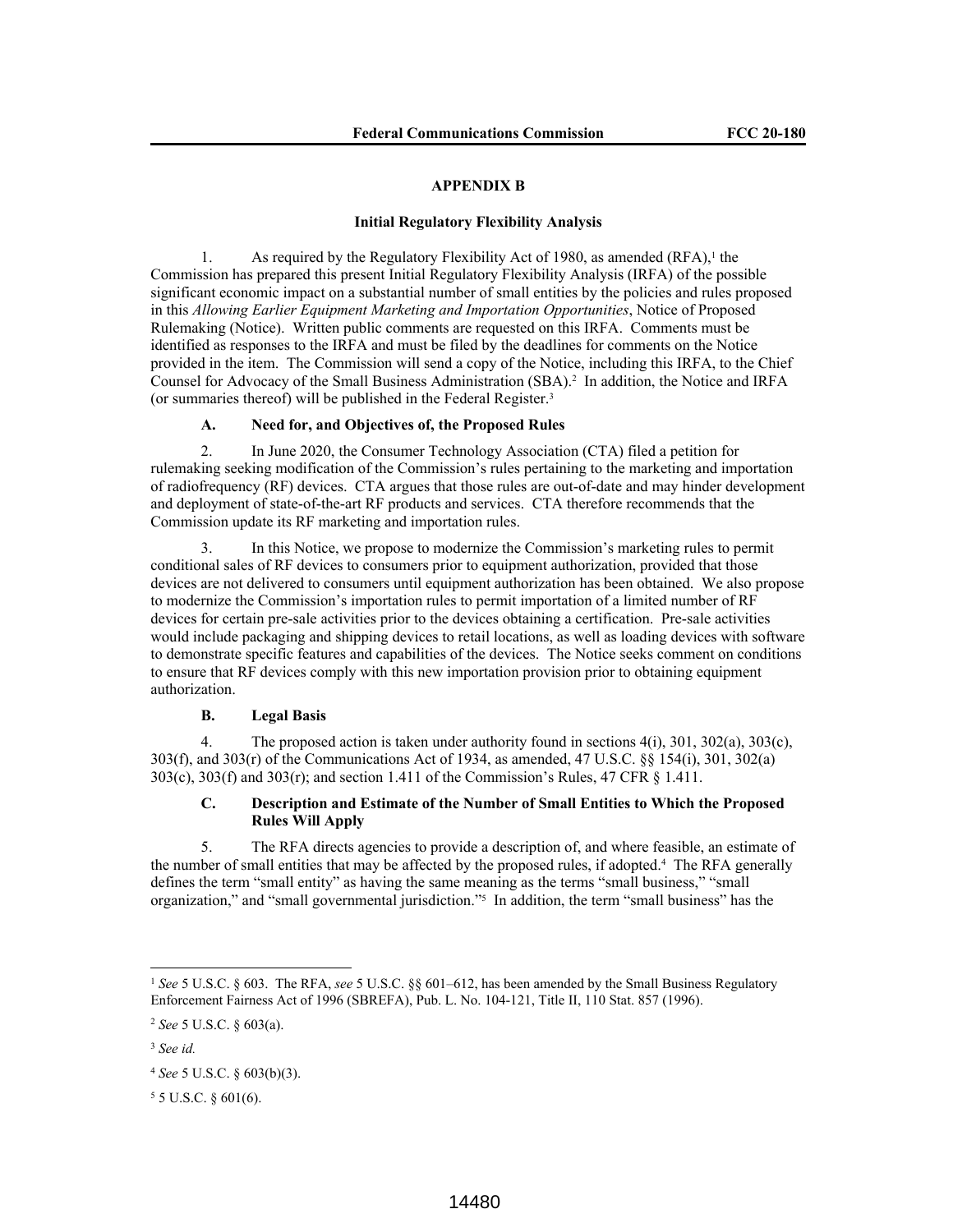same meaning as the term "small business concern" under the Small Business Act.<sup>6</sup> A "small business concern" is one which: (1) is independently owned and operated; (2) is not dominant in its field of operation; and (3) satisfies any additional criteria established by the Small Business Administration  $(SBA).7$ 

6. *Small Businesses, Small Organizations, Small Governmental Jurisdictions*. Our actions, over time, may affect small entities that are not easily categorized at present. We therefore describe here, at the outset, three broad groups of small entities that could be directly affected herein.<sup>8</sup> First, while there are industry specific size standards for small businesses that are used in the regulatory flexibility analysis, according to data from the Small Business Administration's (SBA's) Office of Advocacy, in general a small business is an independent business having fewer than 500 employees.<sup>9</sup> These types of small businesses represent 99.9% of all businesses in the United States, which translates to 30.7 million businesses.<sup>10</sup>

7. Next, the type of small entity described as a "small organization" is generally "any notfor-profit enterprise which is independently owned and operated and is not dominant in its field."11 The Internal Revenue Service (IRS) uses a revenue benchmark of \$50,000 or less to delineate its annual electronic filing requirements for small exempt organizations.12 Nationwide, for tax year 2018, there were approximately 571,709 small exempt organizations in the U.S. reporting revenues of \$50,000 or less according to the registration and tax data for exempt organizations available from the IRS.<sup>13</sup>

8. Finally, the small entity described as a "small governmental jurisdiction" is defined generally as "governments of cities, counties, towns, townships, villages, school districts, or special districts, with a population of less than fifty thousand."14 U.S. Census Bureau data from the 2017 Census

<sup>8</sup> *See* 5 U.S.C. § 601(3)-(6).

<sup>10</sup> *Id.*

<sup>11</sup> 5 U.S.C. § 601(4).

<sup>13</sup> *See* Exempt Organizations Business Master File Extract (EO BMF), "CSV Files by Region,"

https://www.irs.gov/charities-non-profits/exempt-organizations-business-master-file-extract-eo-bmf. The IRS Exempt Organization Business Master File (EO BMF) Extract provides information on all registered taxexempt/non-profit organizations. The data utilized for purposes of this description was extracted from the IRS EO BMF data for Region 1-Northeast Area (76,886), Region 2-Mid-Atlantic and Great Lakes Areas (221,121), and Region 3-Gulf Coast and Pacific Coast Areas (273,702) which includes the continental U.S., Alaska, and Hawaii. This data does not include information for Puerto Rico.

<sup>14</sup> 5 U.S.C. § 601(5).

<sup>6</sup> 5 U.S.C. § 601(3) (incorporating by reference the definition of "small-business concern" in the Small Business Act, 15 U.S.C. § 632). Pursuant to 5 U.S.C. § 601(3), the statutory definition of a small business applies "unless an agency, after consultation with the Office of Advocacy of the Small Business Administration and after opportunity for public comment, establishes one or more definitions of such term which are appropriate to the activities of the agency and publishes such definition(s) in the Federal Register."

<sup>7</sup> 15 U.S.C. § 632.

<sup>9</sup> *See* SBA, Office of Advocacy, "What's New With Small Business?" (Sept. 2019), https://cdn.advocacy.sba.gov/wp-content/uploads/2019/09/23172859/Whats-New-With-Small-Business-2019.pdf.

<sup>&</sup>lt;sup>12</sup> The IRS benchmark is similar to the population of less than 50,000 benchmark in 5 U.S.C  $\S$  601(5) that is used to define a small governmental jurisdiction. Therefore, the IRS benchmark has been used to estimate the number small organizations in this small entity description. *See* Annual Electronic Filing Requirement for Small Exempt Organizations — Form 990-N (e-Postcard), "Who must file," https://www.irs.gov/charities-non-profits/annualelectronic-filing-requirement-for-small-exempt-organizations-form-990-n-e-postcard. We note that the IRS data does not provide information on whether a small exempt organization is independently owned and operated or dominant in its field.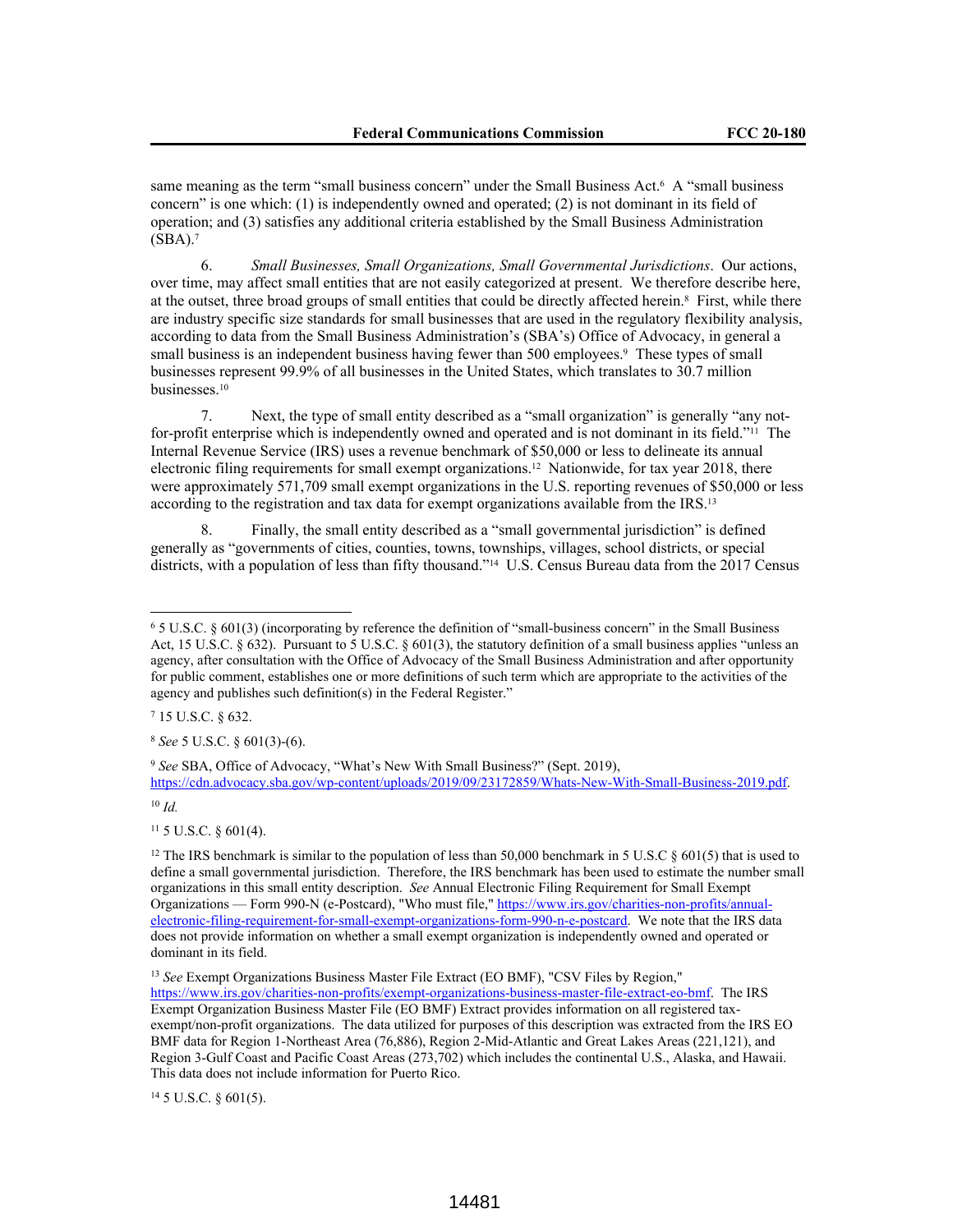of Governments15 indicate that there were 90,075 local governmental jurisdictions consisting of general purpose governments and special purpose governments in the United States.16 Of this number there were  $36,931$  general purpose governments (county,<sup>17</sup> municipal and town or township<sup>18</sup>) with populations of less than 50,000 and 12,040 special purpose governments - independent school districts<sup>19</sup> with enrollment populations of less than 50,000.20 Accordingly, based on the 2017 U.S. Census of Governments data, we estimate that at least 48,971 entities fall into the category of "small governmental jurisdictions."<sup>21</sup>

9. *Radio Frequency Equipment Manufacturers (RF Manufacturers)*. Neither the Commission nor the SBA has developed a small business size standard applicable to Radio Frequency Equipment Manufacturers (RF Manufacturers). There are several analogous SBA small entity categories applicable to RF Manufacturers—Fixed Microwave Services, Other Communications Equipment Manufacturing, and Radio and Television Broadcasting and Wireless Communications Equipment Manufacturing. A description of these small entity categories and the small business size standards under the SBA rules are detailed below.

10. Fixed Microwave Services. Microwave services include common carrier,<sup>22</sup> privateoperational fixed,23 and broadcast auxiliary radio services.24 They also include the Upper Microwave

<sup>18</sup> *See id*. at Table 6. Subcounty General-Purpose Governments by Population-Size Group and State: 2017 [CG1700ORG06], https://www.census.gov/data/tables/2017/econ/gus/2017-governments.html. There were 18,729 municipal and 16,097 town and township governments with populations less than 50,000.

<sup>19</sup> See id. at Table 10. Elementary and Secondary School Systems by Enrollment-Size Group and State: 2017 [CG1700ORG10], https://www.census.gov/data/tables/2017/econ/gus/2017-governments.html. There were 12,040 independent school districts with enrollment populations less than 50,000. *See also* Table 4. Special-Purpose Local Governments by State Census Years 1942 to 2017 [CG1700ORG04], CG1700ORG04 Table Notes Special Purpose Local Governments by State Census Years 1942 to 2017.

<sup>20</sup> While the special purpose governments category also includes local special district governments, the 2017 Census of Governments data does not provide data aggregated based on population size for the special purpose governments category. Therefore, only data from independent school districts is included in the special purpose governments category.

<sup>21</sup> This total is derived from the sum of the number of general purpose governments (county, municipal and town or township) with populations of less than 50,000 (36,931) and the number of special purpose governments independent school districts with enrollment populations of less than 50,000 (12,040), from the 2017 Census of Governments - Organizations Tables 5, 6, and 10.

<sup>22</sup> *See* 47 CFR part 101, subparts C and I.

<sup>23</sup> *See* 47 CFR part 101, subparts C and H.

<sup>24</sup> Auxiliary Microwave Service is governed by part 74 of title 47 of the Commission's rules. *See* 47 CFR part 74. Available to licensees of broadcast stations and to broadcast and cable network entities, broadcast auxiliary microwave stations are used for relaying broadcast television signals from the studio to the transmitter, or between (continued….)

<sup>15</sup> *See* 13 U.S.C. § 161. The Census of Governments survey is conducted every five (5) years compiling data for years ending with "2" and "7." *See also* Census of Governments, https://www.census.gov/programssurveys/cog/about.html.

<sup>&</sup>lt;sup>16</sup> See U.S. Census Bureau, 2017 Census of Governments – Organization Table 2. Local Governments by Type and State: 2017 [CG1700ORG02], https://www.census.gov/data/tables/2017/econ/gus/2017-governments.html. Local governmental jurisdictions are made up of general purpose governments (county, municipal and town or township) and special purpose governments (special districts and independent school districts). *See also* Table 2. CG1700ORG02 Table Notes Local Governments by Type and State\_2017.

<sup>&</sup>lt;sup>17</sup> *See id.* at Table 5. County Governments by Population-Size Group and State: 2017 [CG1700ORG05], https://www.census.gov/data/tables/2017/econ/gus/2017-governments.html. There were 2,105 county governments with populations less than 50,000. This category does not include subcounty (municipal and township) governments.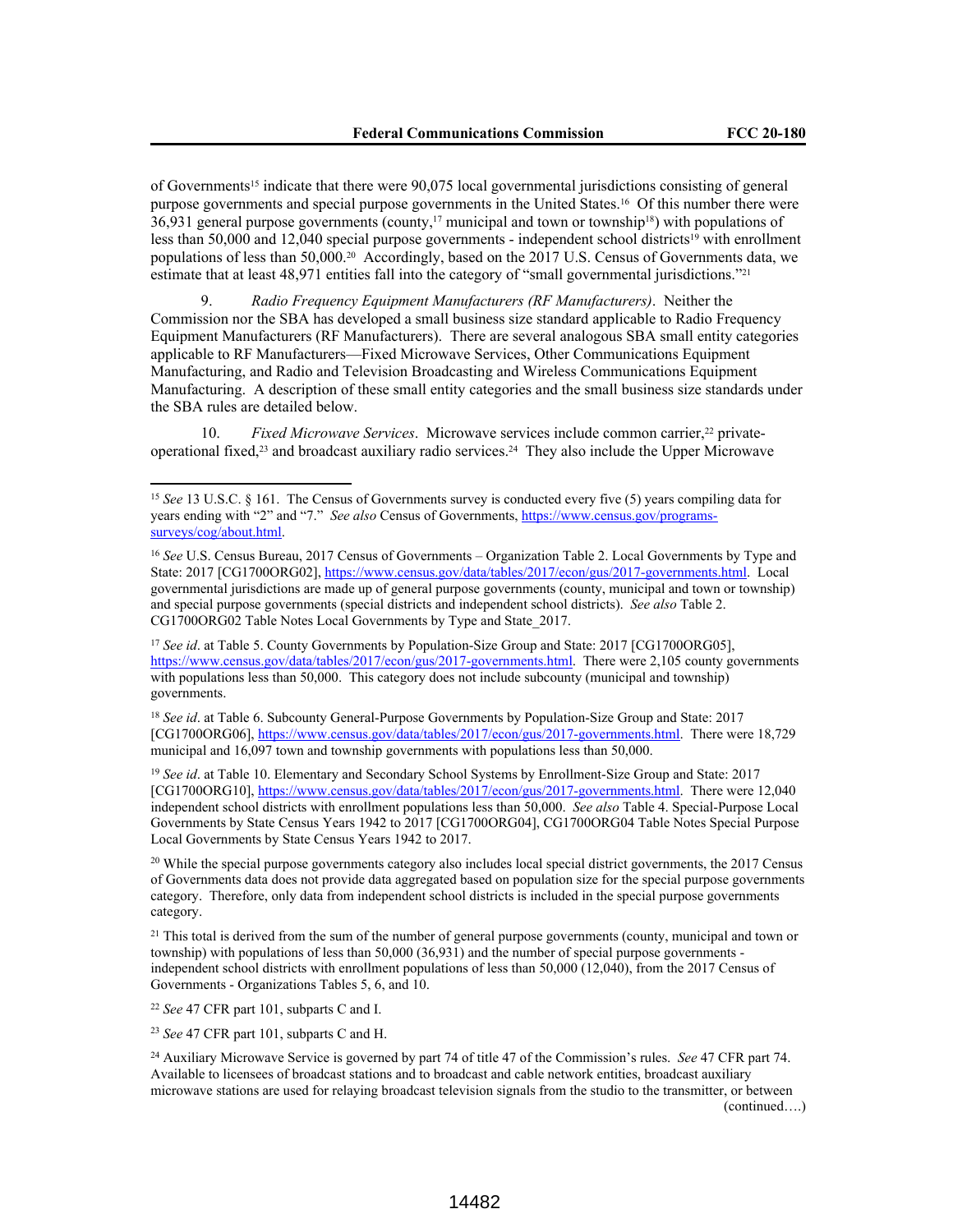Flexible Use Service,<sup>25</sup> Millimeter Wave Service,<sup>26</sup> Local Multipoint Distribution Service (LMDS),<sup>27</sup> the Digital Electronic Message Service (DEMS),<sup>28</sup> and the 24 GHz Service,<sup>29</sup> where licensees can choose between common carrier and non-common carrier status.<sup>30</sup> There are approximately 66,680 common carrier fixed licensees, 69,360 private and public safety operational-fixed licensees, 20,150 broadcast auxiliary radio licensees, 411 LMDS licenses, 33 24 GHz DEMS licenses, 777 39 GHz licenses, and five 24 GHz licenses, and 467 Millimeter Wave licenses in the microwave services.31 The Commission has not yet defined a small business with respect to microwave services. The closest applicable SBA category is Wireless Telecommunications Carriers (except Satellite)<sup>32</sup> and the appropriate size standard for this category under SBA rules is that such a business is small if it has 1,500 or fewer employees.33 For this industry, U.S. Census Bureau data for 2012 show that there were 967 firms that operated for the entire year.34 Of this total, 955 firms had employment of 999 or fewer employees and 12 had employment of 1000 employees or more.35 Thus, under this SBA category and the associated size standard, the Commission estimates that a majority of fixed microwave service licensees can be considered small.

11. The Commission does not have data specifying the number of these licensees that have more than 1,500 employees, and thus is unable at this time to estimate with greater precision the number of fixed microwave service licensees that would qualify as small business concerns under the SBA's small business size standard. Consequently, the Commission estimates that there are up to 36,708 common carrier fixed licensees and up to 59,291 private operational-fixed licensees and broadcast auxiliary radio licensees in the microwave services that may be small and may be affected by the rules and policies discussed herein. We note, however, that the microwave fixed licensee category includes some large entities.

12. *Other Communications Equipment Manufacturing*. This industry comprises establishments primarily engaged in manufacturing communications equipment (except telephone apparatus, and radio and television broadcast, and wireless communications equipment).36 Examples of such manufacturing include fire detection and alarm systems manufacturing, Intercom systems and

<sup>30</sup> *See* 47 CFR §§ 101.533, 101.1017.

<sup>31</sup> These statistics are based on a review of the Universal Licensing System on September 22, 2015.

<sup>32</sup> *See* U.S. Census Bureau, *2017 NAICS Definition, "517312 Wireless Telecommunications Carriers (except Satellite),"* https://www.census.gov/cgi-bin/sssd/naics/naicsrch?code=517312&search=2017%20NAICS%20Search.

<sup>33</sup> *See* 13 CFR § 121.201, NAICS Code 517312 (previously 517210).

<sup>35</sup> *Id.* The available U.S. Census Bureau data does not provide a more precise estimate of the number of firms that meet the SBA size standard.

<sup>36</sup> *See* U.S. Census Bureau, *2017 NAICS Definitions, "334290 Other Communications Equipment Manufacturing,"* https://www.census.gov/cgi-bin/sssd/naics/naicsrch?input=334290&search=2017+NAICS+Search&search=2017.

two points such as a main studio and an auxiliary studio. The service also includes mobile TV pickups, which relay signals from a remote location back to the studio.

<sup>25</sup> *See* 47 CFR part 30.

<sup>26</sup> *See* 47 CFR part 101, subpart Q.

<sup>27</sup> *See* 47 CFR part 101, subpart L.

<sup>28</sup> *See* 47 CFR part 101, subpart G.

<sup>29</sup> *See id.*

<sup>34</sup> *See* U.S. Census Bureau, *2012 Economic Census of the United States*, Table ID: EC1251SSSZ5, *Information: Subject Series, Estab and Firm Size: Employment Size of Firms for the U.S.: 2012*, NAICS Code 517210, https://data.census.gov/cedsci/table?text=EC1251SSSZ5&n=517210&tid=ECNSIZE2012.EC1251SSSZ5&hidePrev iew=false&vintage=2012.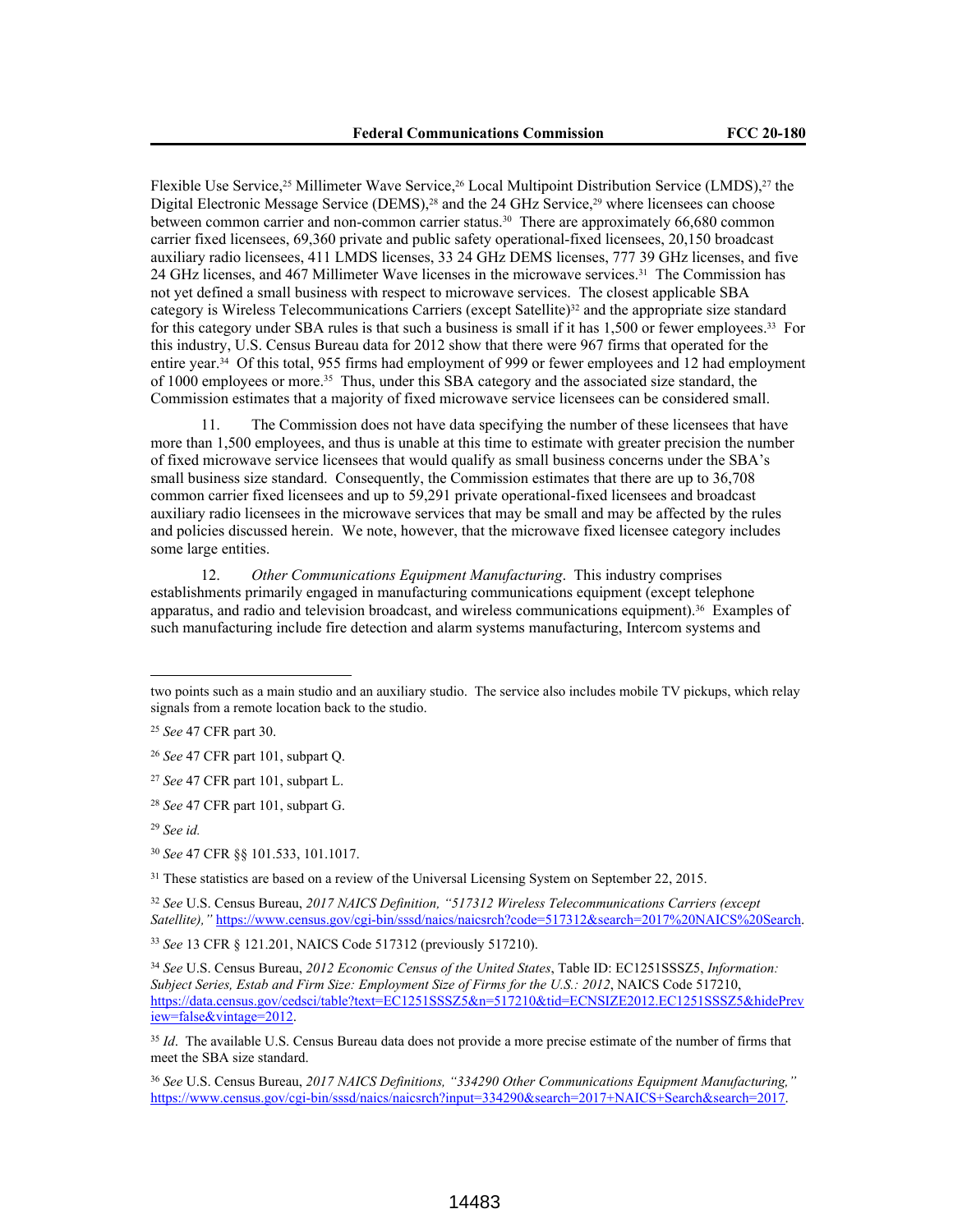equipment manufacturing, and signals (*e.g*., highway, pedestrian, railway, traffic) manufacturing.37 The SBA has established a size standard for this industry as all such firms having 750 or fewer employees.<sup>38</sup> U.S. Census Bureau data for 2012 show that 383 establishments operated in that year.<sup>39</sup> Of that number, 379 operated with fewer than 500 employees and 4 had 500 to 999 employees.40 Based on this data, we conclude that the majority of Other Communications Equipment Manufacturers are small.

13. *Radio and Television Broadcasting and Wireless Communications Equipment Manufacturing*. This industry comprises establishments primarily engaged in manufacturing radio and television broadcast and wireless communications equipment.41 Examples of products made by these establishments are: transmitting and receiving antennas, cable television equipment, GPS equipment, pagers, cellular phones, mobile communications equipment, and radio and television studio and broadcasting equipment.42 The SBA has established a size standard for this industry of 1,250 employees or less.43 U.S. Census Bureau data for 2012 show that 841 establishments operated in this industry in that year.44 Of that number, 828 establishments operated with fewer than 1,000 employees, 7 establishments operated with between 1,000 and 2,499 employees and 6 establishments operated with 2,500 or more employees.45 Based on this data, we conclude that a majority of manufacturers in this industry are small.

#### **D. Description of Projected Reporting, Recordkeeping, and Other Compliance Requirements for Small Entities**

14. The Notice proposes rules that may affect reporting, recordkeeping, and other compliance requirements for small entities. Regarding marketing of RF devices, the Notice would require that the seller of a conditionally-purchased RF device advise the conditional purchaser that the device is subject to FCC rules, and that delivery of the device to the purchaser is contingent upon device compliance with applicable FCC equipment authorization and technical requirements. Regarding importation of RF devices into the United States prior to equipment authorization for pre-sale activities—including imaging, packaging, and delivery to retail locations—the Notice would require that each imported RF device display a label stating that it cannot be marketed to consumers or sold prior to proper FCC equipment authorization being obtained, and would further require that importing manufacturers have processes in place to retrieve any equipment transferred to a conditional purchaser, in the event that such authorization

<sup>39</sup> *See* U.S. Census Bureau, *2012 Economic Census of the United States*, Table ID: EC1231SG2, *Manufacturing: Summary Series: General Summary: Industry Statistics for Subsectors and Industries by Employment Size: 2012*, NAICS Code 334290,

https://data.census.gov/cedsci/table?text=EC1231SG2&n=334290&tid=ECNSIZE2012.EC1231SG2&hidePreview= false&vintage=2012.

<sup>40</sup> *Id*. The available U.S. Census Bureau data does not provide a more precise estimate of the number of firms that meet the SBA size standard.

<sup>41</sup> *See* U.S. Census Bureau, *2017 NAICS Definition, "334220 Radio and Television Broadcasting and Wireless Communications Equipment Manufacturing,"* https://www.census.gov/cgibin/sssd/naics/naicsrch?code=334220&search=2017.

<sup>42</sup> *Id*.

<sup>43</sup> *See* 13 CFR § 121.201, NAICS Code 334220.

<sup>44</sup> *See* U.S. Census Bureau, 2012 Economic Census of the United States, Table ID: EC1231SG2, *Manufacturing: Summary Series: General Summary: Industry Statistics for Subsectors and Industries by Employment Size: 2012*, NAICS Code 334220,

https://data.census.gov/cedsci/table?text=EC1231SG2&n=334220&tid=ECNSIZE2012.EC1231SG2&hidePreview= false.

<sup>45</sup> *Id*. The available U.S. Census Bureau data does not provide a more precise estimate of the number of firms that meet the SBA size standard.

<sup>37</sup> *Id.*

<sup>38</sup> *See* 13 CFR § 121.201, NAICS Code 334290.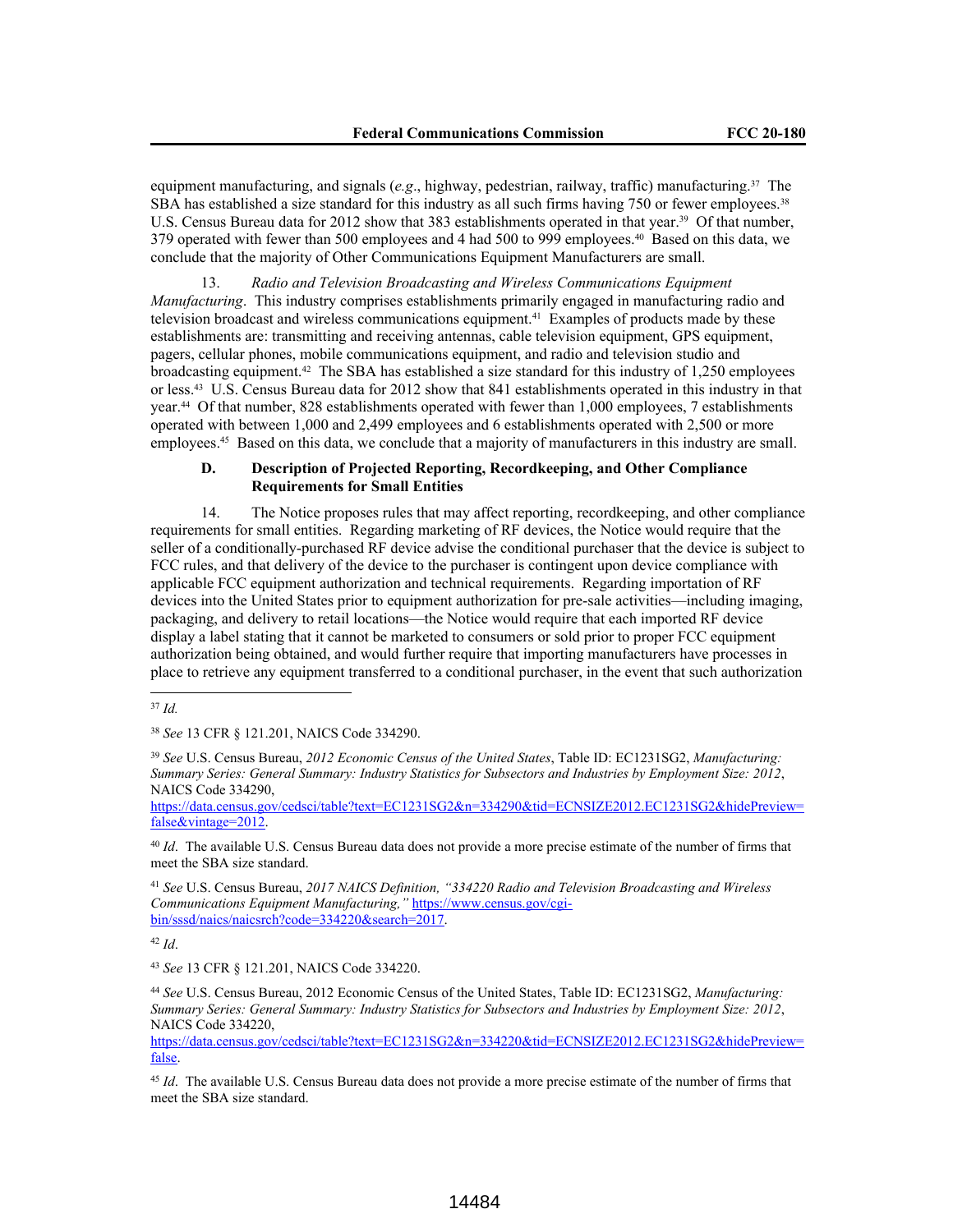is denied by the FCC. Moreover, importing manufacturers would be required to maintain, for a period of 60 months, records identifying the recipients of RF devices imported for pre-sale activities.

15. The Notice also requests comment on a number of issues that could impact reporting, recordkeeping, and other compliance requirements for small entities. For example, the Notice requests comment on whether particular recordkeeping requirements should be imposed on RF manufacturers so that RF equipment that is conditionally sold can be accounted for if equipment authorization is ultimately not granted or enforcement action needs to be taken, and—if such recordkeeping requirements are imposed—the period of time that manufacturers should be required to retain those records and provide them to the FCC upon request. Additionally, the Notice requests comment on whether a manufacturer that imports an RF device should be required to document (and provide such documentation to the FCC upon request) the basis for its belief that the FCC will authorize that device.

# **E. Steps Taken to Minimize the Significant Economic Impact on Small Entities, and Significant Alternatives Considered**

16. The RFA requires an agency to describe any significant alternatives that it has considered in reaching its proposed approach, which may include the following four alternatives (among others): (1) the establishment of differing compliance or reporting requirements or timetables that take into account the resources available to small entities; (2) the clarification, consolidation, or simplification of compliance or reporting requirements under the rule for small entities; (3) the use of performance, rather than design, standards; and (4) an exemption from coverage of the rule, or any part thereof, for small entities.<sup>46</sup>

17. The proposed rules set forth in the Notice are minimal, and we believe would significantly assist RF equipment manufacturers, some of which may be small entities, to market and import RF equipment. Although we believe that our proposed rules are not unduly burdensome, we seek comment on a number of alternatives or supplements to those rules and procedures, such as whether we should require marketing disclosures at all or just some points of the pre-authorization process, whether we should require specific language or instead permit parties to choose how they word their disclosures, and whether all or only certain importation safeguards are needed.

18. We believe that the regulatory burdens that we have proposed are necessary in order to ensure that the public receives the benefits of innovative products and technologies in a prompt and efficient manner, and those burdens apply equally to large and small entities, thus without differential impact. We seek comment on any alternatives that will assist in reaching the best outcomes. We will continue to examine alternatives in the future with the objectives of eliminating unnecessary regulations and minimizing any significant impact on small entities.

# **F. Federal Rules that May Duplicate, Overlap, or Conflict with the Proposed Rules**

19. None.

<sup>46</sup> *See* 5 U.S.C. § 603(c).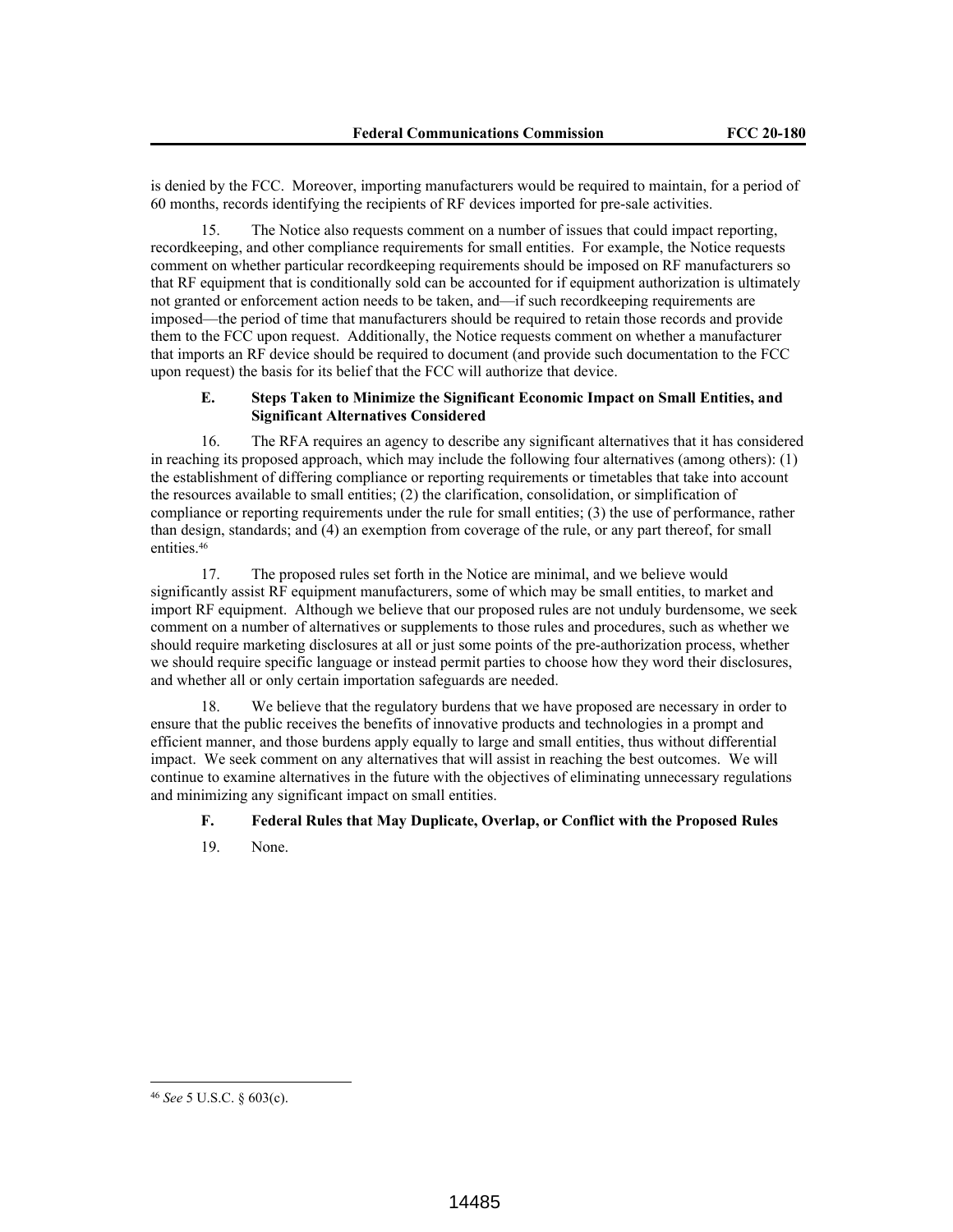#### **STATEMENT OF CHAIRMAN AJIT PAI**

Re: *Allowing Earlier Equipment Marketing and Importation Opportunities*, ET Docket No. 20-382, RM-11857.

As we enter the apex of the holiday season, I'm sure that—like me—you've seen a broad array of advertisements, displays, and listicles featuring the latest in technological gadgetry. From cutting-edge smartphones to fitness trackers to connected home appliances, this year, as in years past, the (virtual) shelves will dazzle the imagination with the latest must-have devices. It's peak nerd—and it's fantastic.

A closer look at many of these soon-to-be-gifted items may reveal an FCC logo or other identifier. That's because such devices are subject to the FCC's equipment authorization procedures and rules for marketing and operation of radio frequency devices. FCC rules regulate the sale, lease, importation, shipment, and distribution of any device which is capable of emitting radiofrequency energy. These regulations allow the FCC to carry out its responsibilities under the Communications Act and various international treaties.

However, as important as these rules are to protecting consumers, preventing harmful interference, and promoting efficient spectrum use, it's equally important that our rules keep pace with technological innovation and rapid product development. In that spirit, the Commission has regularly reviewed its equipment authorization regulations and eliminated or modernized those that are unnecessary or outdated. Most recently, in 2017 we streamlined our rules by combining two self-approval procedures into a simplified Supplier's Declaration of Conformity, codifying contemporary e-labeling practices, increasing the number of devices that may be imported for demonstration purposes at trade shows, and eliminating an outdated and burdensome filing requirement for imported devices, all while still ensuring proper accountability for these devices.

Today's Notice of Proposed Rulemaking builds upon prior reforms to our equipment authorization regulations. We propose two changes that, if adopted, would help to bring products to market faster. And we seek public input on each.

First, we propose to permit the conditional sale of radiofrequency devices to consumers before a device receives authorization. This rule change would extend to consumers the exception for conditional sales contracts that already exists for wholesalers and retailers, and would recognize the importance of pre-launch orders, crowdfunding, and other alternative marketing and distribution methods for bringing new equipment to market. However, it is important to note that, under this proposal, products would not actually be delivered to consumers unless and until the product receives an equipment authorization.

Second, we propose modernizing the Commission's rules to permit the importation, for pre-sale activities, of a small number of devices prior to them being certified. This would allow manufacturers to package and ship devices to retail locations for limited purposes, as well as load devices with software to demonstrate the device's features and capabilities.

And once again, our goal here is clear: We're aiming to reform our equipment authorization rules to benefit consumers without undermining the original purpose of these rules, namely, consumer protection.

I want to thank Commissioner O'Rielly for his vocal advocacy on this issue. And I want to thank the following FCC staff for their work on this item (they deserve more than coal in their holiday stockings for their efforts): From the Office of Engineering and Technology: Brian Butler, David Duarte, Ira Keltz, Siobahn Philemon, Jamison Prime, Ron Repasi, Tom Struble, Jim Szeliga, George Tannahill, Alfonso Tarditi, and Ron Williams; from the Consumer and Governmental Affairs Bureau: Ed Bartholme and Kim Wild; from the Enforcement Bureau: Daniela Arregui, Matt Gibson, Jason Koslofsky, Shannon Lipp, Jeremy Marcus, and Neal McNeil; from the Office of Economics and Analytics: Kate Matraves, Michelle Shaefer, and Patrick Sun; from the Office of General Counsel: David Horowitz, Doug Klein, and Bill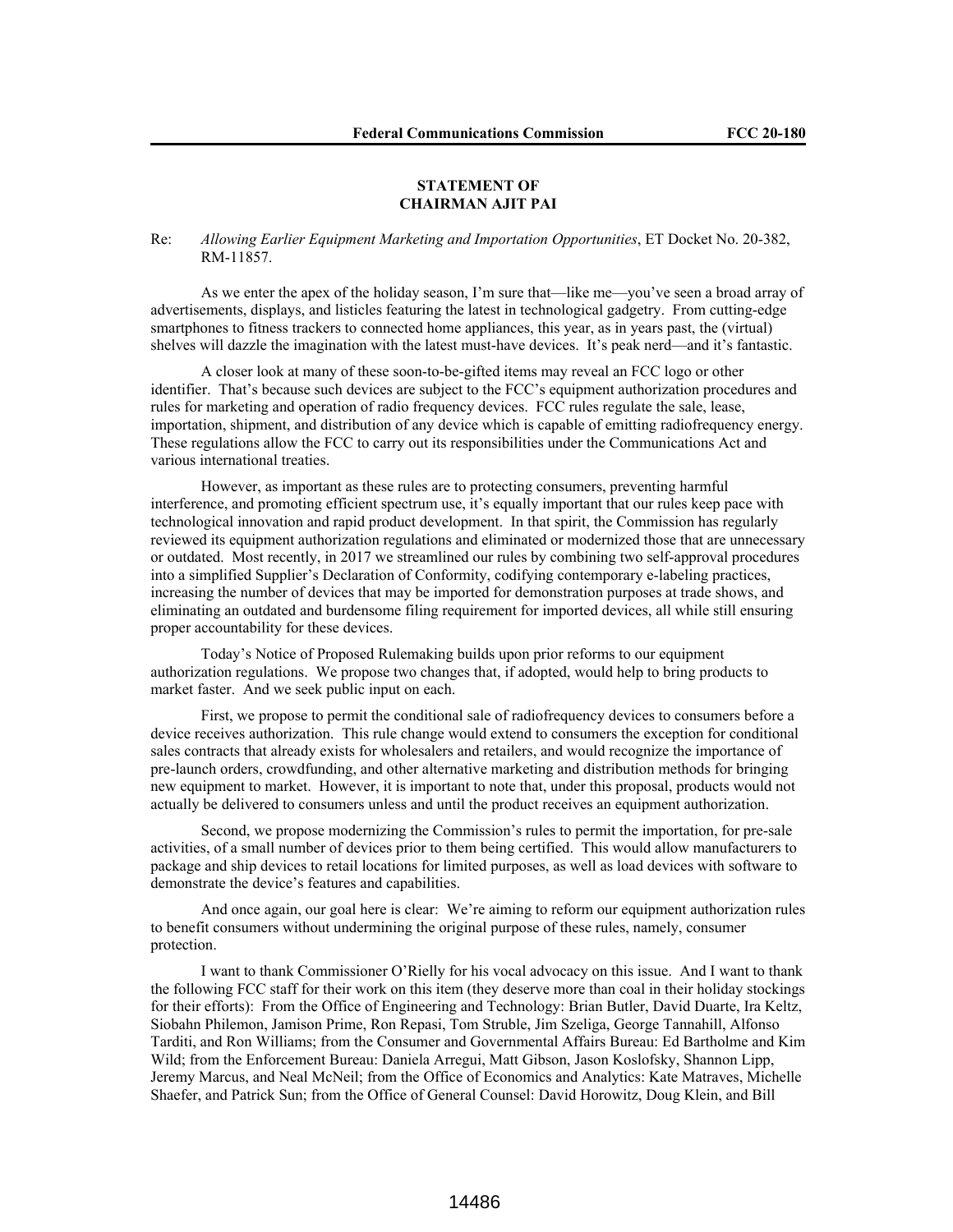Richardson; and from the Wireless Telecommunications Bureau: Wes Platt.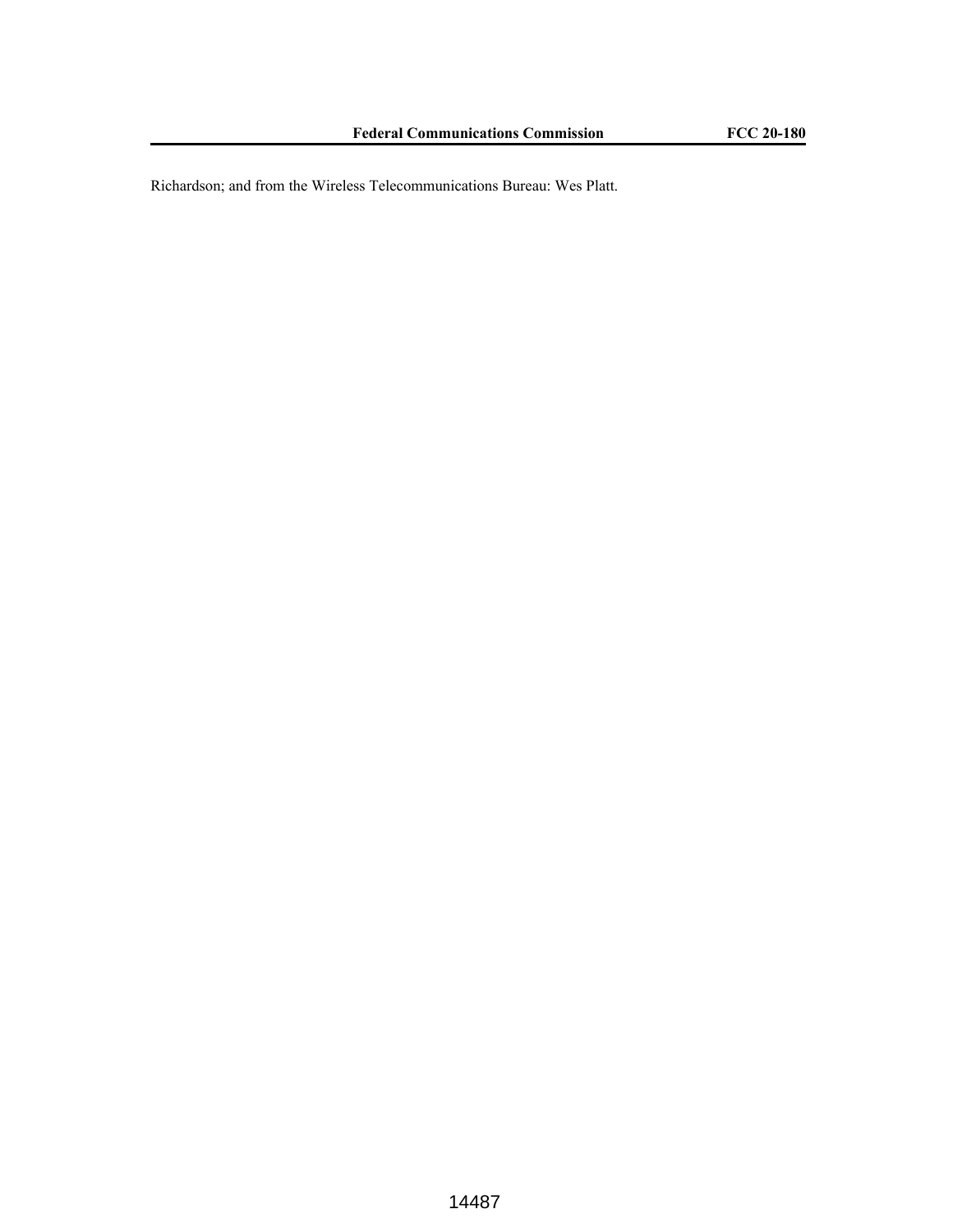## **STATEMENT OF COMMISSIONER MICHAEL O'RIELLY**

Re: *Allowing Earlier Equipment Marketing and Importation Opportunities*, ET Docket No. 20-382, RM-11857.

I thank the Chairman for bringing this notice to fruition on today's agenda. It contains proposals for which I have strongly advocated, both publicly and in private conversations with the Chairman and his staff. While I will not be here to vote on future items that will bring it to completion, I will be cheering from the sidelines as the Commission makes these commonsense updates to its equipment authorization process, after reviewing the requisite record, of course. All indications are that, by early next year, this item's conclusion will result in a bipartisan FCC moment, endorsed by Capitol Hill, including by Senator Moran and Congresswoman Clarke.

As outlined in the presentations, the simple and justified proposed fixes to our equipment authorization process address two distinct problems. First, this item would eliminate the Commission's prohibition on pre-sale of electronic devices that have not received prior authorization, and second, it proposes to allow the importation of a set number of devices prior to final authorization.

Buying goods before they reach store shelves is an immensely popular practice, and many Americans are more than comfortable doing so in today's consumer marketplace. It's commonplace for there to be pre-sale periods for the next best-selling novel, movie to be streamed, car model, and gaming console, not to mention every concept that has appeared on Kickstarter. It is not a great leap to suggest that this practice can and should be permitted for communications devices, allowing consumers and manufacturers to benefit from a true pre-sale process that occurs before every regulatory "t" is crossed and "i" is dotted. The benefits of allowing this practice will be many: beyond getting technology into the hands of consumers faster, it will help innovators and manufacturers gauge interest in their products, providing insight into what resources will be needed, how many devices and products should be manufactured to cover demand, and whether there is even demand in the first place to justify a business case for the product.

As I highlighted in my June blog, developing new products is a story of feast or famine, especially when it comes to the latest electronic devices. Making it from the creative, research, and development phases to the final product stage is arduous, time consuming, and takes significant capital investment. And, for every Alexa, there are many 3D TVs that fail to win over the public. Anything that can reduce the costs of bringing innovation to the market, especially in the complex and competitive communications sector, should be pursued vigorously.

Appropriately, the item suggests certain safeguards and seeks comment on ways to ensure these products do not end up in the hands of consumers before the appropriate equipment authorization is received. While some of these ideas are more regulatory than I would like, I trust that the Commission will adopt only those that are absolutely necessary.

In addition to allowing for pre-sale of devices, today's notice similarly proposes to tweak the Commission's rules to allow a set number of devices to be imported prior to equipment authorization. Currently, a very limited number of devices can be imported for trade shows, testing, and other specific purposes, but not for retail display, advertising, and preparation for public sale. Expanding our importation rules will allow manufacturers to advertise and plan marketing campaigns, increasing the chances of a successful product rollout, even if the equipment authorization is delayed. As with the presale of devices, similar safeguards can be put in place to protect against consumer harms or instances of harmful interference if the equipment authorization is not ultimately received. Further, this small exception will have a negligible effect on the overall importation of foreign devices and will not disadvantage the success of U.S.-made products in any way.

Admittedly, in the grand scheme of things, these may not seem to be the most significant or monumental proposals to be contemplated by this Commission. While I have certainly focused the bulk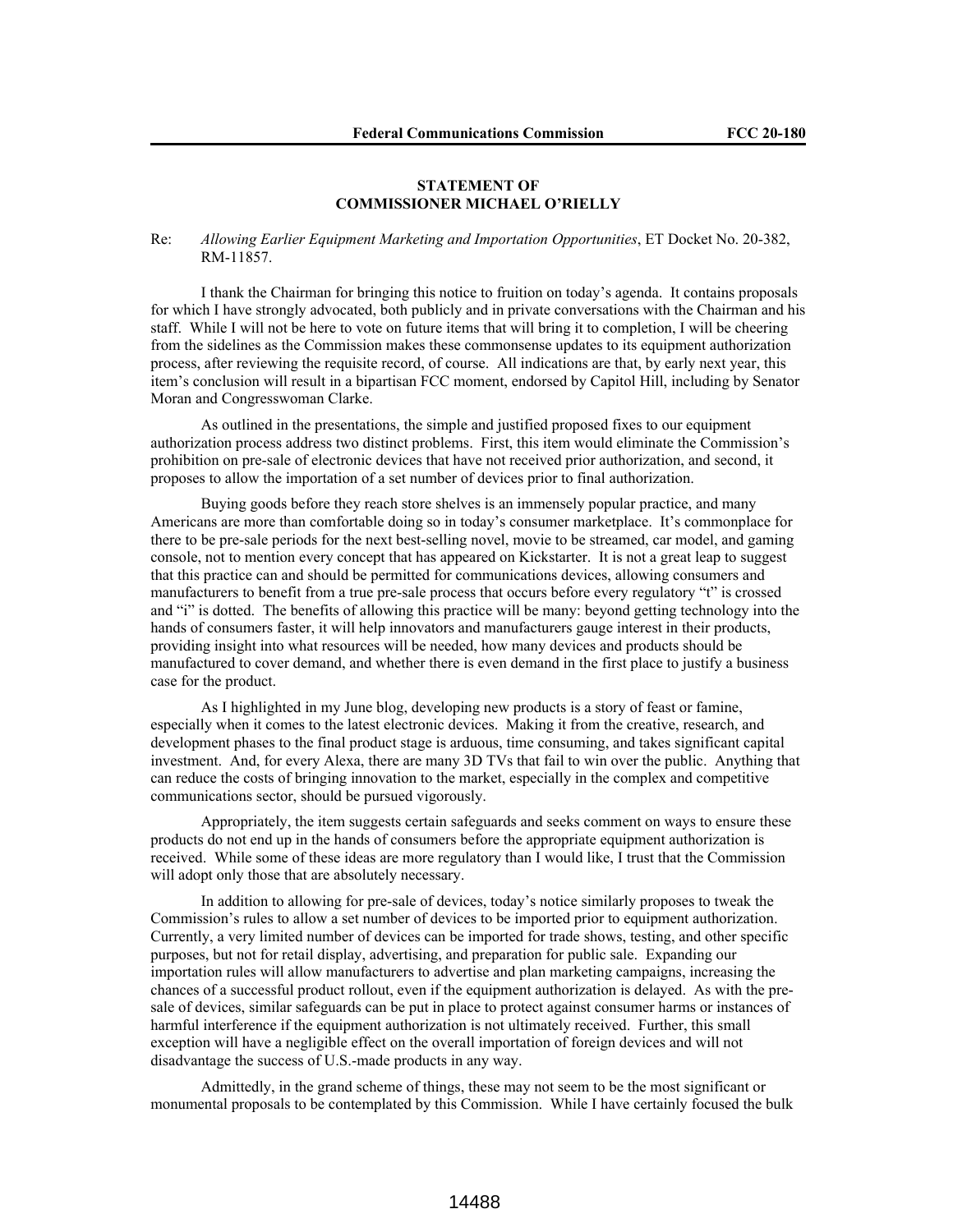of my FCC work on the most far-reaching decisions, I have also tackled less prominent matters like this one, which, despite its low-profile, would tremendously benefit consumers. It's therefore rewarding, and somewhat fitting, to bookend the first FCC item I led, e-labeling, with these proposals for fixing equipment authorization.

I request my colleagues' support on this item and help in finishing this proceeding.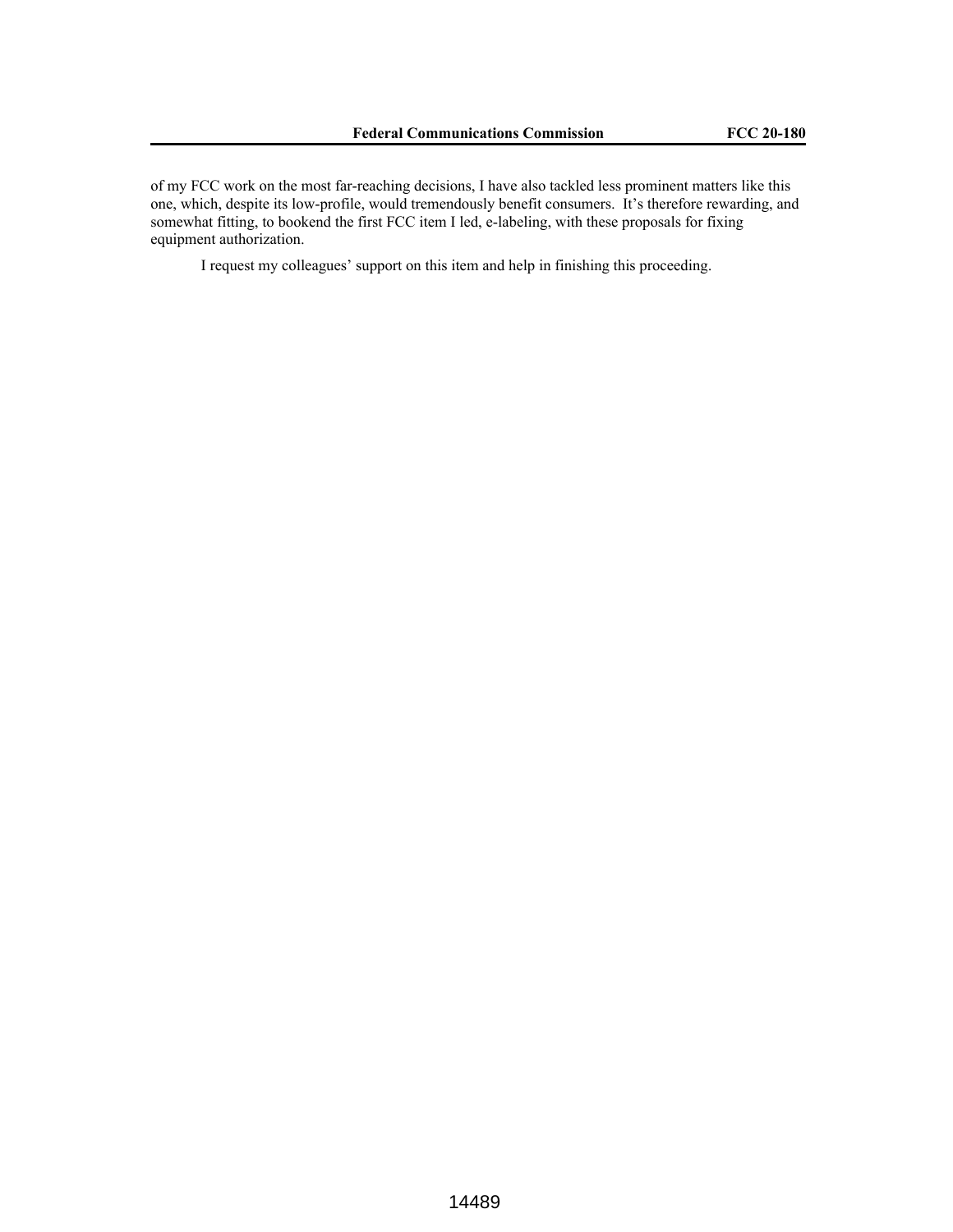## **STATEMENT OF COMMISSIONER GEOFFREY STARKS**

## Re: *Allowing Earlier Equipment Marketing and Importation Opportunities*, ET Docket No. 20-382, RM-11857.

This is a good commonsense proposal, and I look forward to the comments discussing how it should be implemented. Consumer expectations and the market for radiofrequency devices have evolved since the Commission first established its equipment marketing rules, and this NPRM proposes rule changes that update our policies to reflect those changes. But while we're updating our rules on these devices, it's appropriate to note another ongoing change regarding connected devices that also requires examination.

As I've noted before, the expansion of 5G technology will enable the interconnection of massive numbers of IoT devices. According to one study, the number of connected devices worldwide will increase from 9.1 billion in 2018 to more than 25 billion in 2025. Over 3 billion of these devices are expected to use wireless technology.47 Networks of IoT devices could help reduce carbon emissions and waste, increase productivity, protect public safety, and generally enhance our way of life. At the same time, however, many of these devices originate overseas, including from adversary states like China. Thus, while we should recognize the potential advantages of these devices, we also must take measures to protect the privacy and security of our citizens.

The Commission and other policymakers need to engage on IoT security. Our critical infrastructure networks already contain these devices, and as governments and businesses incorporate smart technology into every aspect of our daily lives, the potential harm from a concerted attack will increase exponentially. Each device could be a potential entry point for a hostile actor to attack connecting networks.

More than four years ago, the world experienced the infamous Mirai cyberattack, in which hackers exploited vulnerabilities in connected devices like routers, surveillance cameras, and DVRs to launch coordinated DDoS attacks on web hosting service providers and journalists. The threat hasn't gone away. Earlier this month a technology news site found suspicious backdoors in affordable Chinesemade internet routers and Wi-Fi extenders sold at several major retailers that would allow an attacker to remotely control not only the devices, but also any devices connected to the same network. Further testing showed that these backdoors were not only potential threats, but that third parties were actively attempting to exploit them.<sup>48</sup>

Industry and government have taken some initial steps in this area. For example, several major telecom providers, tech companies and trade associations have formed a group to develop and advance industry consensus on baseline security capabilities for new devices.49 The National Institute of Standards and Technology (NIST) has established its Cybersecurity for the Internet of Things program, which supports the development and application of standards, guidelines, and related tools to improve the cybersecurity of connected devices and the environments in which they are deployed.50 And just last month, the Senate unanimously passed Senator Warner's IoT Cybersecurity Improvement Act, which,

<sup>47</sup> *See* GSMA, *The GSMA Guide to the Internet of Things,* at 2 (Sept. 2018), *available at* https://www.gsma.com/iot/wp-content/uploads/2018/09/4048-GSMA-IOT-Guide2018-WEB.pdf.

<sup>&</sup>lt;sup>48</sup> See "Walmart-exclusive router and others sold on Amazon & eBay contain hidden backdoors to control devices," Cybernews (Nov. 23, 2020), *available at* https://cybernews.com/security/walmart-exclusive-routers-others-made-inchina-contain-backdoors-to-control-devices.

<sup>&</sup>lt;sup>49</sup> See Council for a Secure Digital Economy, "The C2 Consensus on IoT Device Security Baseline Capabilities" (Sept. 2019), *available at* https://securingdigitaleconomy.org/wp-content/uploads/2019/09/CSDE\_IoT-C2- Consensus-Report\_FINAL.pdf.

<sup>50</sup> *See* NIST Cybersecurity for IoT Program webpage (last updated Oct. 8, 2020), *available at*  https://www.nist.gov/programs-projects/nist-cybersecurity-iot-program.